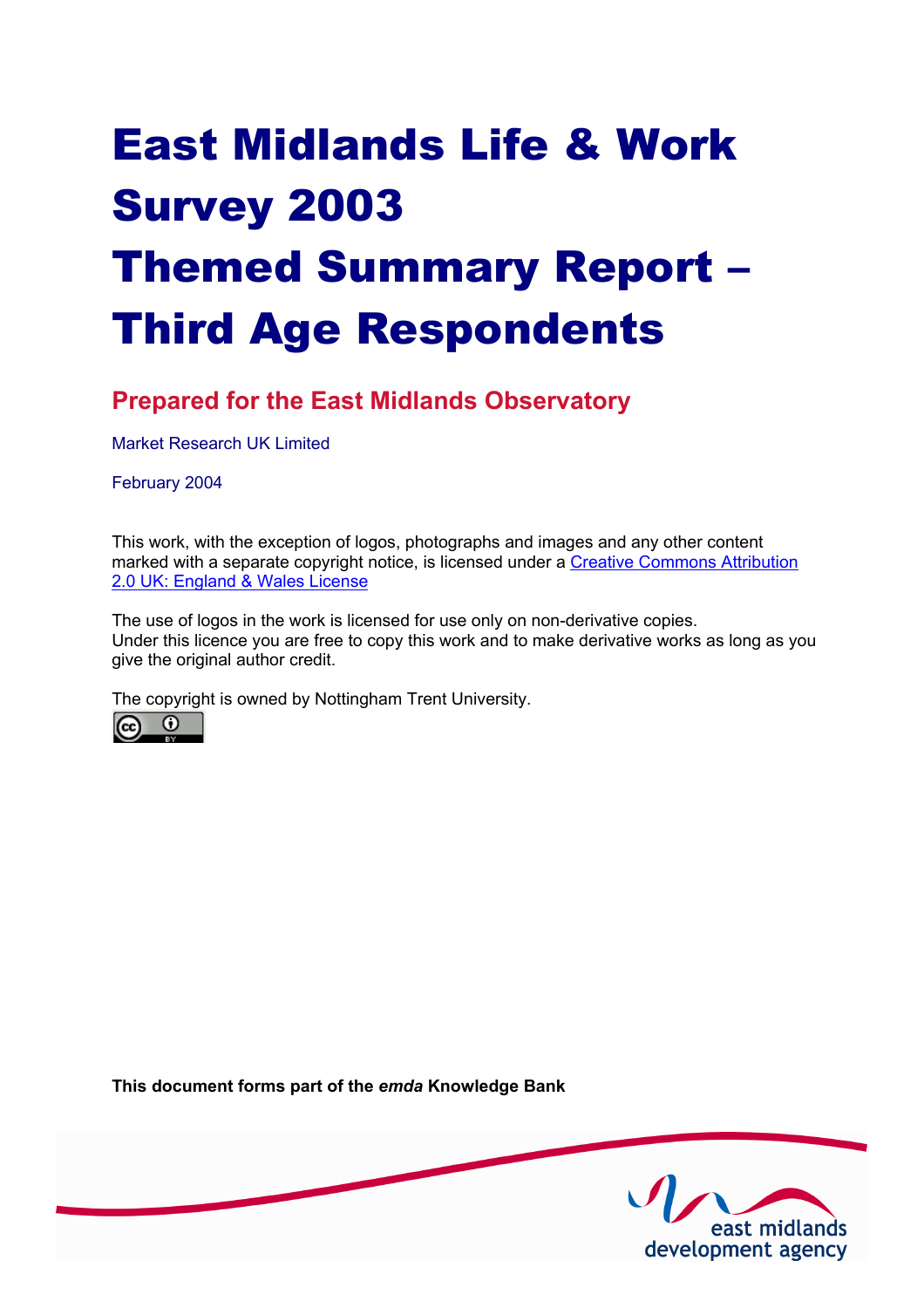

## **EAST MIDLANDS LIFE & WORK SURVEY 2003**

## **THEMED SUMMARY REPORT THIRD AGE RESPONDENTS**

**February 2004**

## **Prepared For: EAST MIDLANDS OBSERVATORY**

**Prepared By: Market Research UK Limited Milburn House Dean Street NEWCASTLE UPON TYNE NE1 1LE Tel: 0845 130 4576 Fax: 0845 130 4577 Email:** socialresearch@mruk.co.uk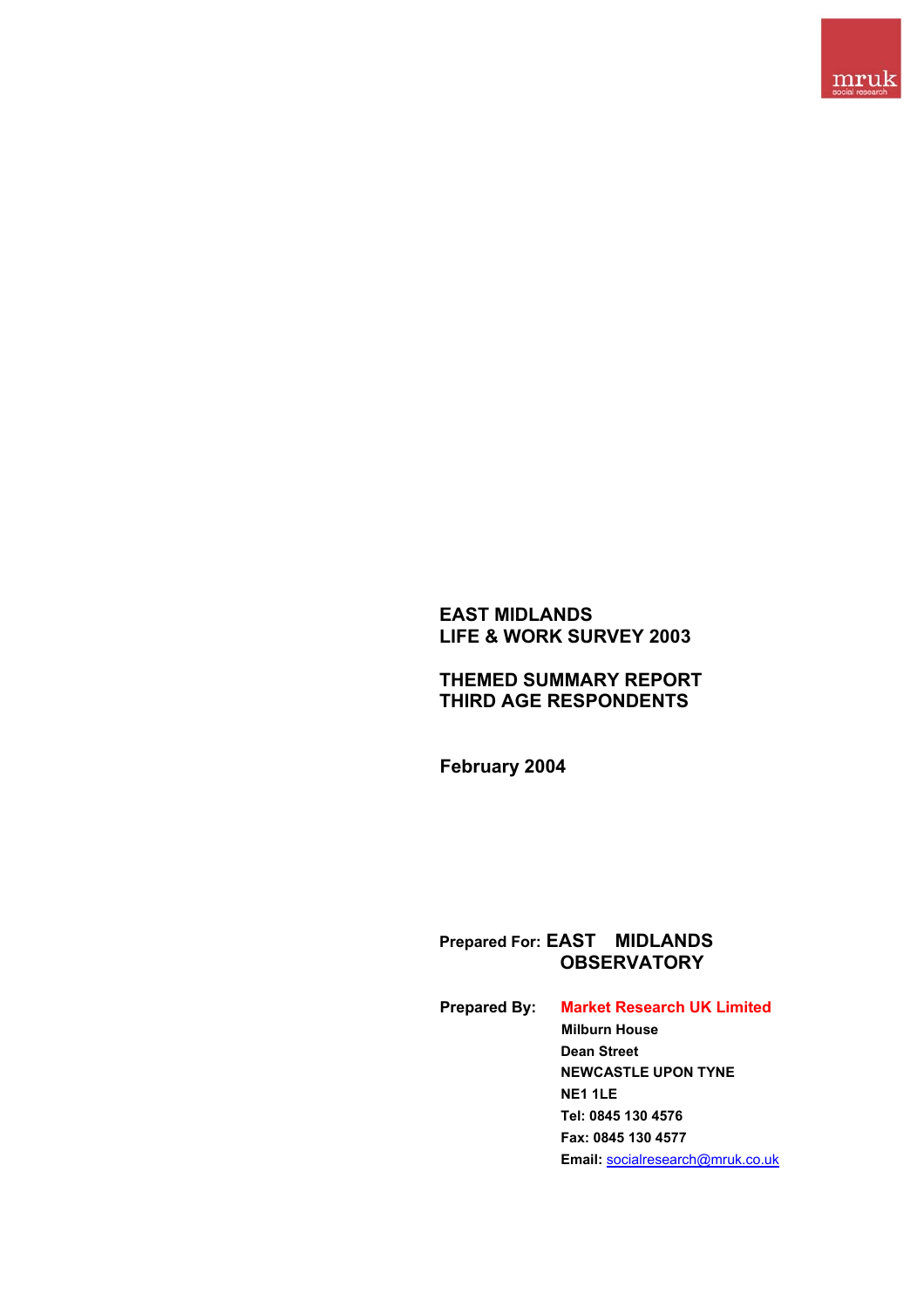# **CONTENTS**



| $\mathbf 1$ .  |                                                   |
|----------------|---------------------------------------------------|
| 1.1            |                                                   |
| 1.2            |                                                   |
| 1.3            |                                                   |
| 1.4            |                                                   |
| 1.5            |                                                   |
| 2.             | THIRD AGE - RESPONDENT BASE / ECONOMIC ACTIVITY 4 |
| 2.1            |                                                   |
| 2.2            |                                                   |
| 2.3            |                                                   |
| 2.4            |                                                   |
| 3 <sub>1</sub> |                                                   |
| 3.1            |                                                   |
| 3.2            |                                                   |
| 4.             |                                                   |
| 4.1            |                                                   |
| 4.2            |                                                   |
| 5.             |                                                   |
| 5.1            |                                                   |
| 6.             |                                                   |
| 6.1            |                                                   |
| 6.2            |                                                   |
| 6.3            |                                                   |
| 6.4            |                                                   |
| 6.5            |                                                   |
| 6.6            |                                                   |
| 6.7            |                                                   |
| 6.8            |                                                   |
| 6.9            |                                                   |
| 6.10           |                                                   |
| 7.             |                                                   |
| 7.1            |                                                   |
| 7.2            |                                                   |
| 7.3            |                                                   |
| 8.             |                                                   |
| 8.1            |                                                   |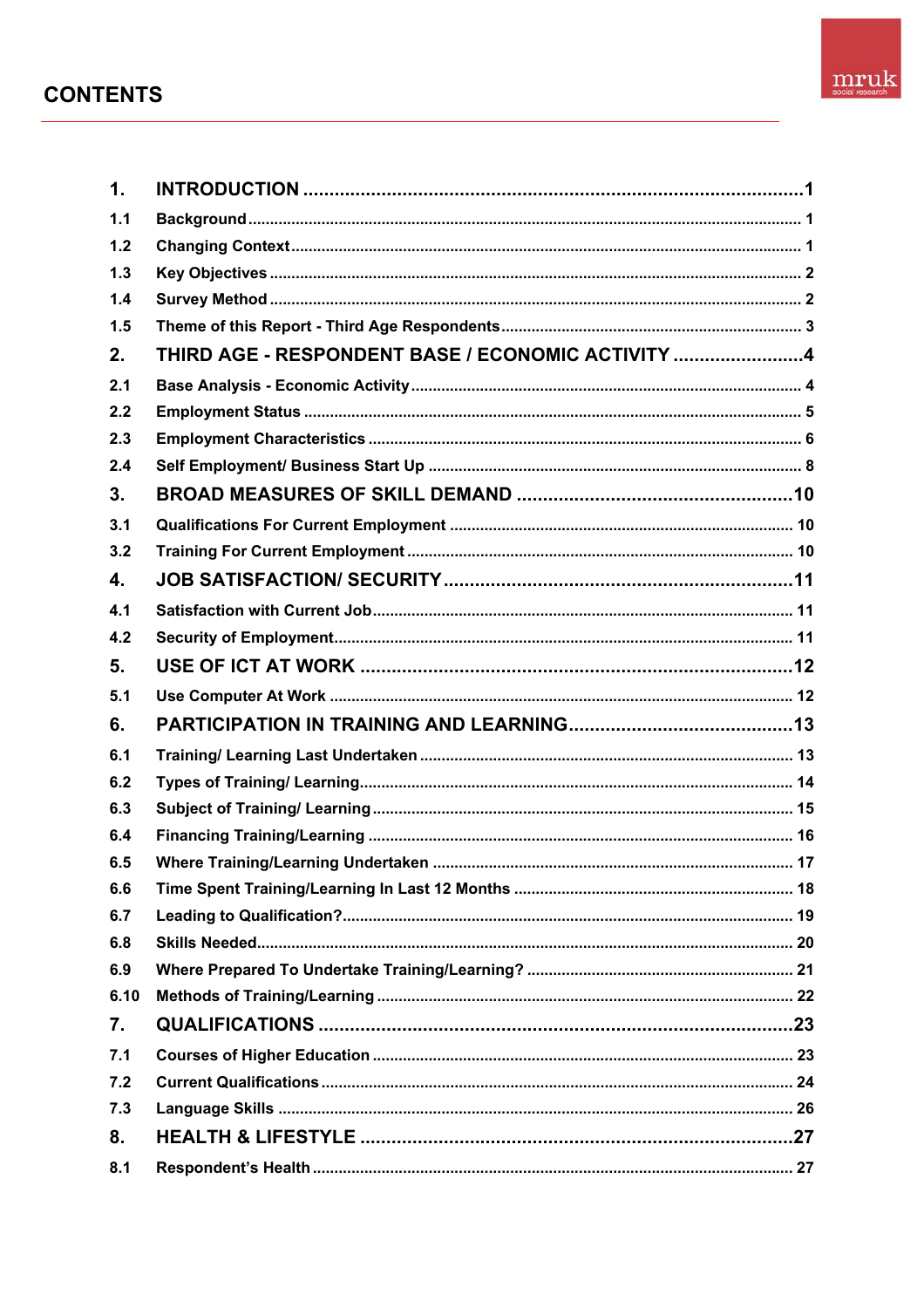# $\underset{\text{social research}}{\text{mruk}}$

| 8.2  | How Respondent's Health Affects Daily Activities and Work Undertaken 28 |  |
|------|-------------------------------------------------------------------------|--|
| 8.3  |                                                                         |  |
| 8.4  |                                                                         |  |
| 8.5  |                                                                         |  |
| 9.   |                                                                         |  |
| 9.1  |                                                                         |  |
| 9.2  |                                                                         |  |
| 9.3  |                                                                         |  |
| 9.4  |                                                                         |  |
| 10.  |                                                                         |  |
| 10.1 |                                                                         |  |
| 10.2 |                                                                         |  |
| 10.3 |                                                                         |  |
| 10.4 |                                                                         |  |
| 10.5 |                                                                         |  |
| 10.6 |                                                                         |  |
| 10.7 |                                                                         |  |
| 11.  |                                                                         |  |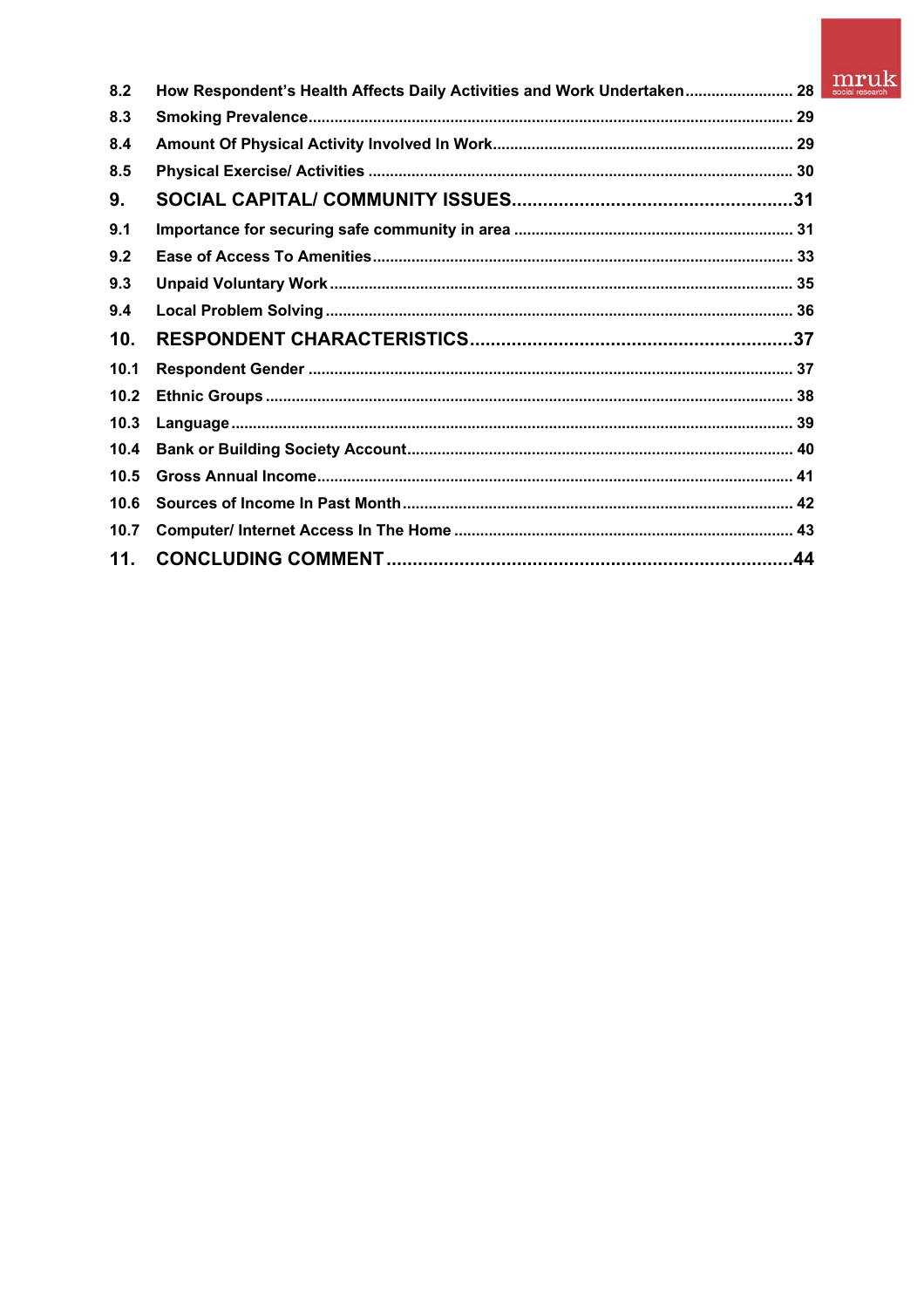# **1. INTRODUCTION**



#### **1.1 Backgrou nd**

The East Midlands Observatory (EMO) represents a network of partner organisations within the East Midlands with an interest and involvement in research and statistics about regional economic, social, environmental and spatial issues. EMO aims to be the primary point of access to research and statistics on the East Midlands.

The purpose of East Midlands Observatory is to enable partners to share research, collaborate on research projects and make findings easily available in order to facilitate the development of evidence based policy.

A key part of the Observatory's activities during 2002 and 2003 has been the commissioning and implementation of a large scale comprehensive Life and Work Survey conducted across the East Midlands Region.

In autumn 2002 Market Research UK Limited (**mruk social research**) was commissioned to design and conduct the survey.

The project builds on the successful collaborative model of research developed through successive household surveys in the region since 1994.

#### **1.2 Changing Context**

Since the last Household survey was completed in 2000 by a partnership involving TECs, Government Office for the East Midlands (GOEM) and East Midlands Development Agency (emda), the institutional context within which the survey was conducted has changed significantly. TECs have been replaced by a local Learning Skills Council and, Sub-regional Strategic Partnerships have been established covering the vast majority of the region. In addition, the Regional Assembly has taken on a more developed role in monitoring the state of the region.

These changes required a fundamental review of both survey context and sample construction/reporting levels with particular consideration to ensuring data collected would inform LLSC strategic plans and emda Regional Employment Strategy (including the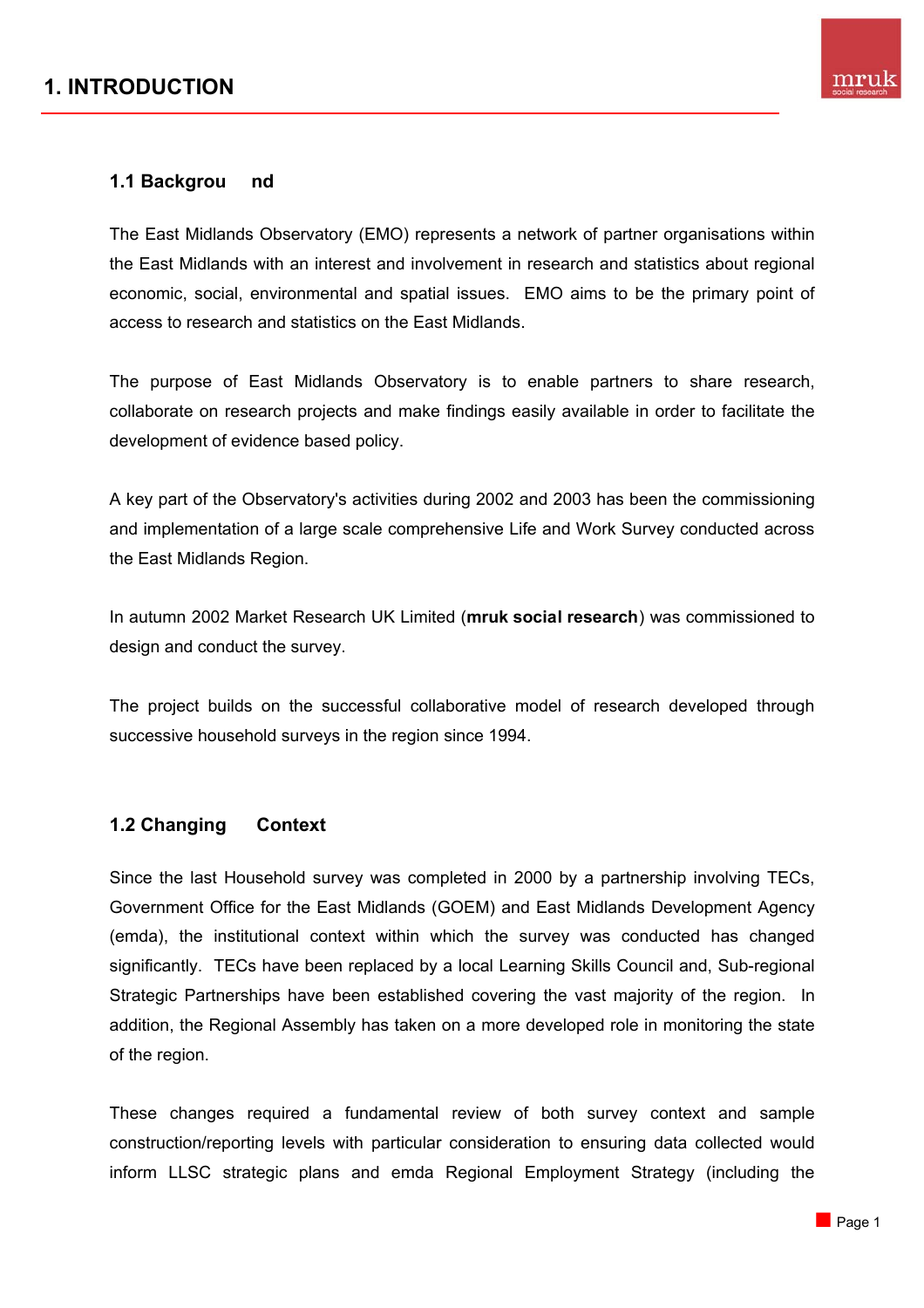

Framework for Regional Employment and Skills Action - FRESA). The scope of the research was also broadened to reflect the need to inform the East Midlands Integrated Regional Strategy. In this context it is important to note that the survey did not set out to directly replicate previous household surveys or surveys that may cover similar subject areas.

## **1.3 Key Objectives**

The key objectives of the household survey were (in summary):

- To provide comprehensive and robust data about the working age (and subsequently extended to third age) population of the East Midlands, to inform policy development and monitor regional performance on a number of related themes.
- **Support work in relation to strategic planning for the region.**
- **Provide opportunities for gathering new data, boosting samples in particular localities** and benchmarking.
- **Ensure core data is statistically robust at county, SSP and Local Authority District** (LAD) levels.

## **1.4 Survey Method**

Overall, the survey was designed to collect information from a robust and representative sample of residents including those economically active and economically inactive. Residents from the ages of 16-74 years were interviewed in-home and the inclusion of those aged from 64-74 added a new strata to previous surveys.

The sample itself was selected using a systematic random probability technique to ensure relatively consistent levels of statistical reliability for each County, LSC, SSP and down to LAD level.

A core sample of 14,000 interviews was achieved across the region with samples in Leicestershire and Derbyshire boosted by 2520 and 450 respectively.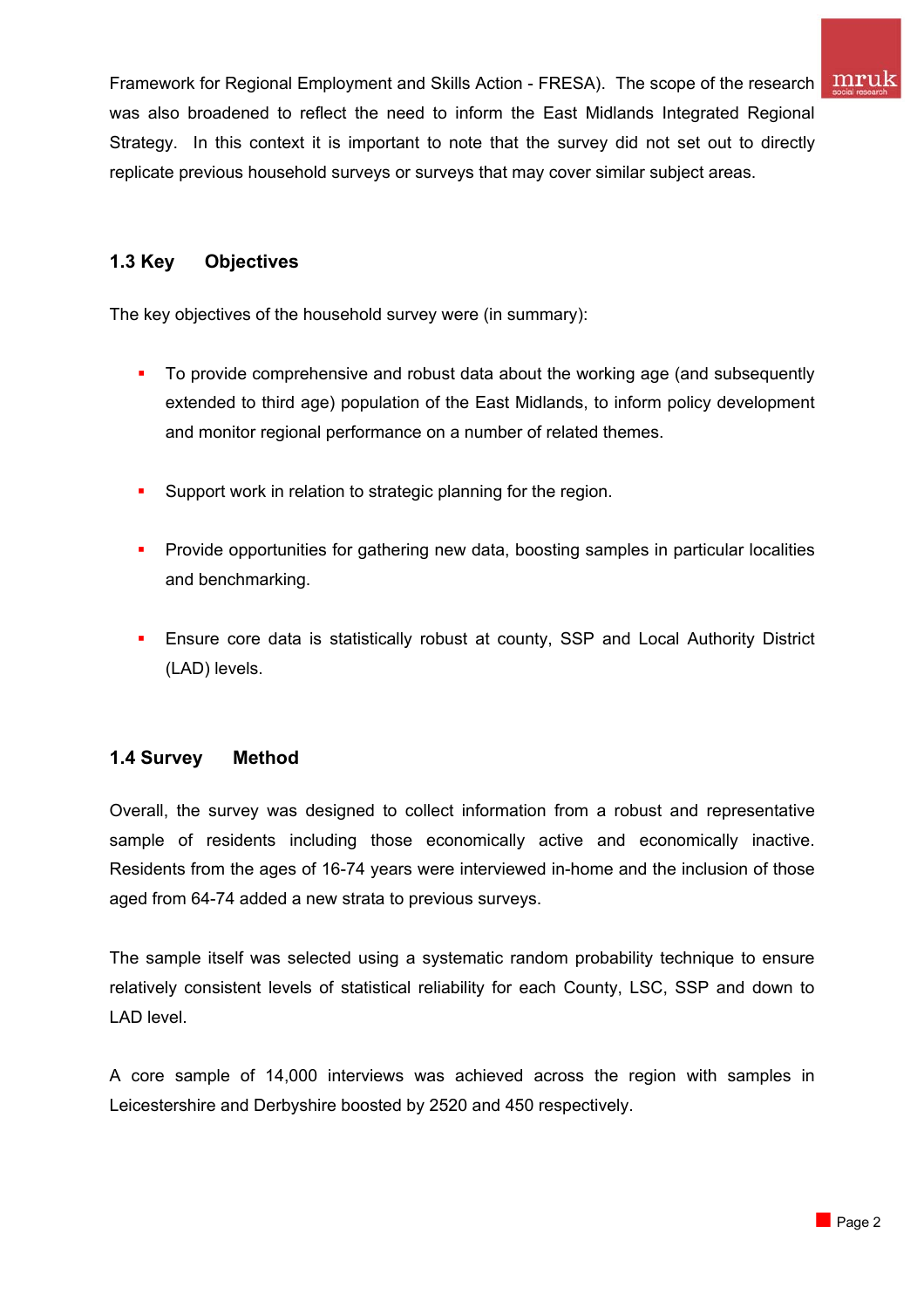More detail on the sampling, survey method including questionnaire design, respondent selection, re-weighting, gathering and processing data is included in the separate comprehensive technical report. However, it is important to highlight that this and other output reports provide summary evaluation of a significant and detailed data set which in turn permits very detailed sub-analysis. Caution must though be exercised in relation to low level sub-analysis where sample sizes may fall outside the parameters of statistical significance.

The Life and Work Survey did not set out to replicate previous household surveys and, whilst some individual questions were framed to replicate previous surveys or other national surveys questionnaire structure was unique to this research project. When aligned with the widened scope of the 2003 survey and change of methodology (compared to previous household surveys) this means direct comparisons with previous (or other) surveys are not always meaningful or in some cases possible.

## **1.5 Theme of this Report - Third Age Respondents**

The evaluative reporting of the survey features a range of report types. Summary reports have been produced that provide key findings for Learning Skills Council and Sub-regional Strategic Partnerships.

In addition a series of 'themed' reports and short précis style reports will examine specific topics and evaluate the associated key findings to emerge from the survey.

The focus of this particular report is on "third age" respondents. It looks at findings to emerge from the survey when the focus is on those respondents aged 45 - 74 years and particularly draws comparison between those within that group who are economically active and those economically inactive.

Readers should note that percentages quoted in the report will most often relate to a sub-set of the overall survey sample. Percentage figures quoted and illustrated are rounded up or down to the nearest full percentage point for ease of presentation and interpretation.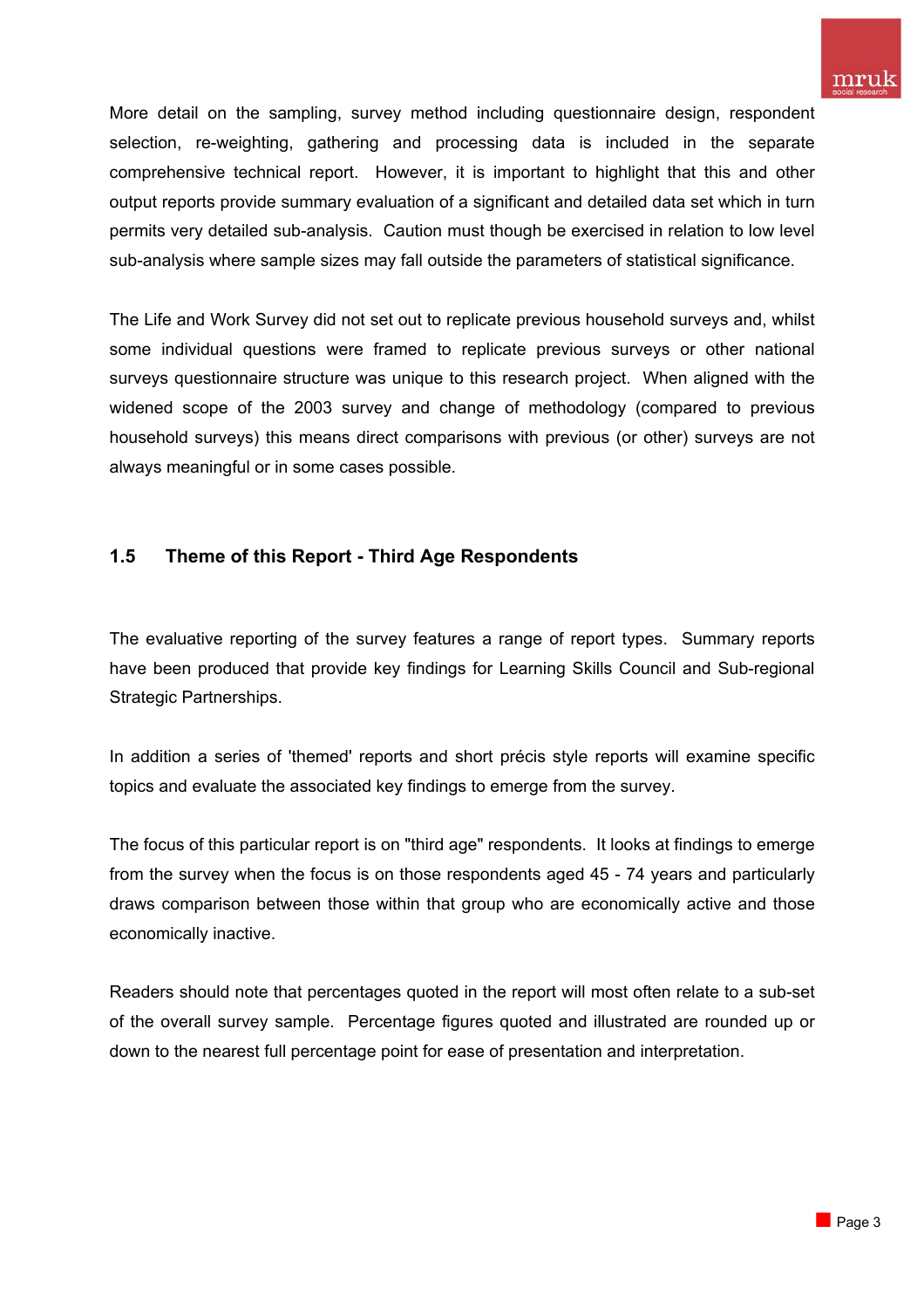

## **2.1 Base Analysis - Economic Activity**

Consistent with the criteria used throughout the reporting process in relation to survey findings, third age respondents were analysed comparing those economically active and those inactive. Figure 1 below shows the initial weighted comparison. Respondents who are economically active (ie in employment, unemployed claiming Job Seekers Allowance or unemployed not seeking Job Seekers Allowance - and not retired, long term sick etc) account for 57% (a weighted base figure equivalent of 3,846 respondents) compared to 43% who are inactive (representing 2,917 respondents).



**Figure 1: Third Age - Economic Activity** 

Base: All Third Age Respondents (6,763) Source: mruk 2003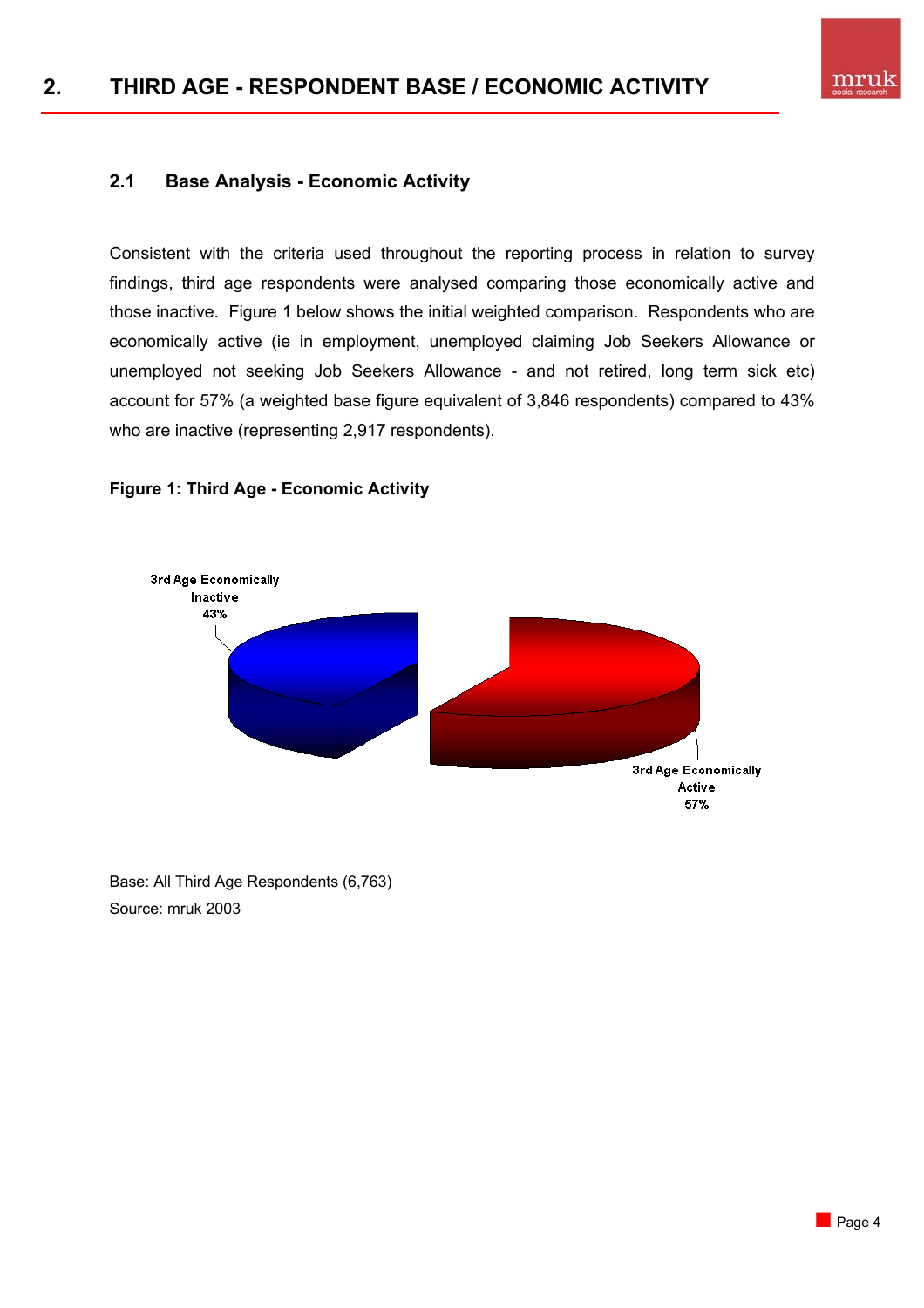## **2.2 Emplo yment Status**



Of those third age respondents economically active nearly 92% are in some form of employment. In particular, just over half (54%) are in full time paid employment and a further 9% self employed. Some 8% are out of work.

In comparison Figure 2 below shows that of those economically inactive the majority (somewhat inevitably) are retired from paid work altogether whereas 16% are out of work due to long term illness/ disability. 13% are looking after their family and/ or home.



#### **Figure 2: Employment Status**

Base: All: 3rd Age Economically Active (3,846), 3rd Age Economically Inactive (2,917) Q ref: Q3 Source: mruk 2003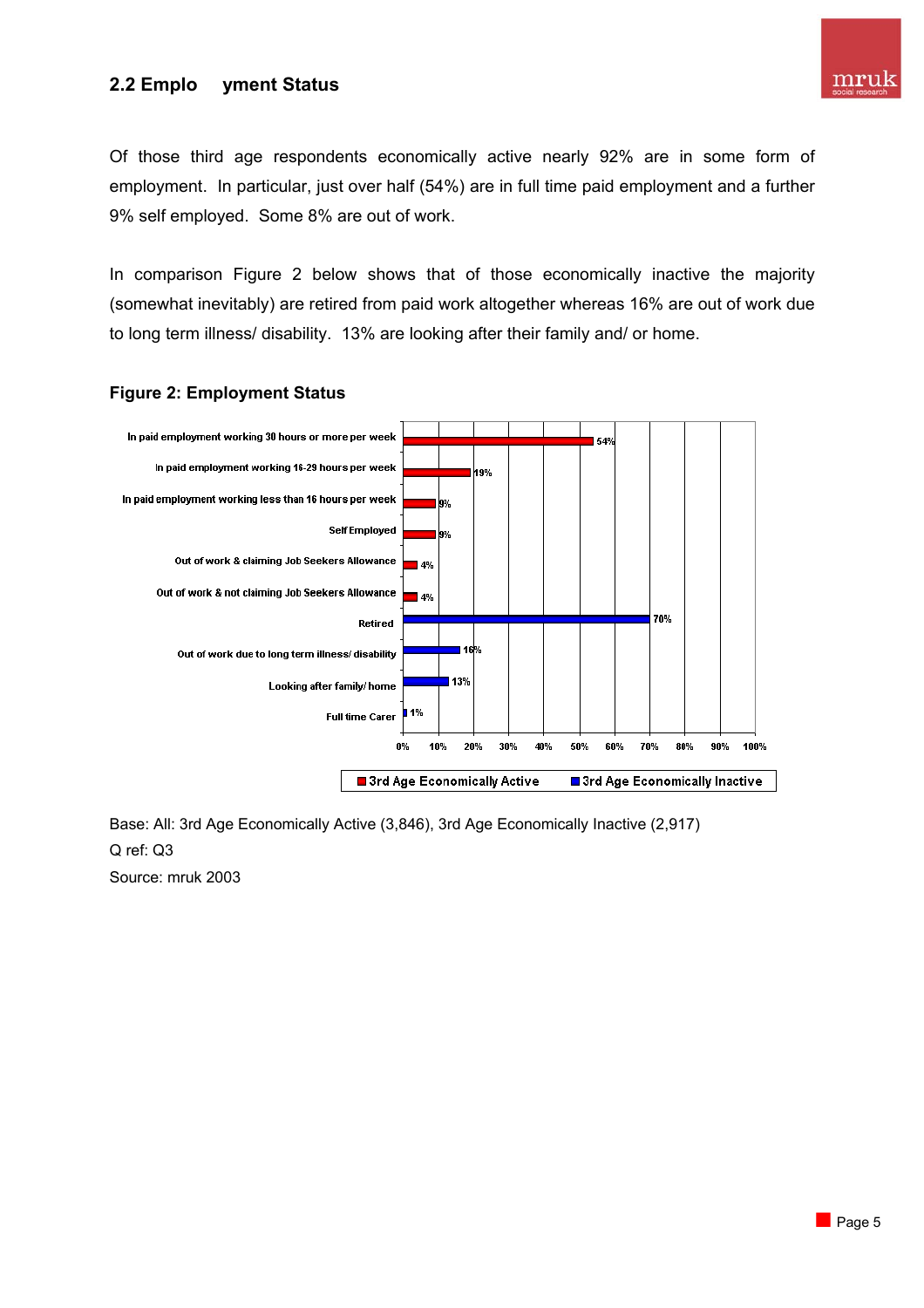Of the proportion who are economically active but unemployed nearly half have been out of work for less than one year. This compares to one quarter of those now economically inactive.



## **Figure 3: Length of Unemployment**



Source: mruk 2003

Of those economically active but currently out of work the vast majority (over two thirds) looked for alternative full time work when their last job ended, although less than one third are now currently looking for a full time job and would now like a full time job.

## **2.3 Employment Characteristics**

In examining the employment characteristics of economically active third age respondents the profile when compared to respondents aged under 45 and in work varies only marginally.

Using the Standard Industrial Classification (SIC) of Economic Activities for example nearly 50% of third age respondents work in the service sector compared to 52% of those under the age of 45. Similarly 18% are in manufacturing and construction compared to nearly 15% of under 45's.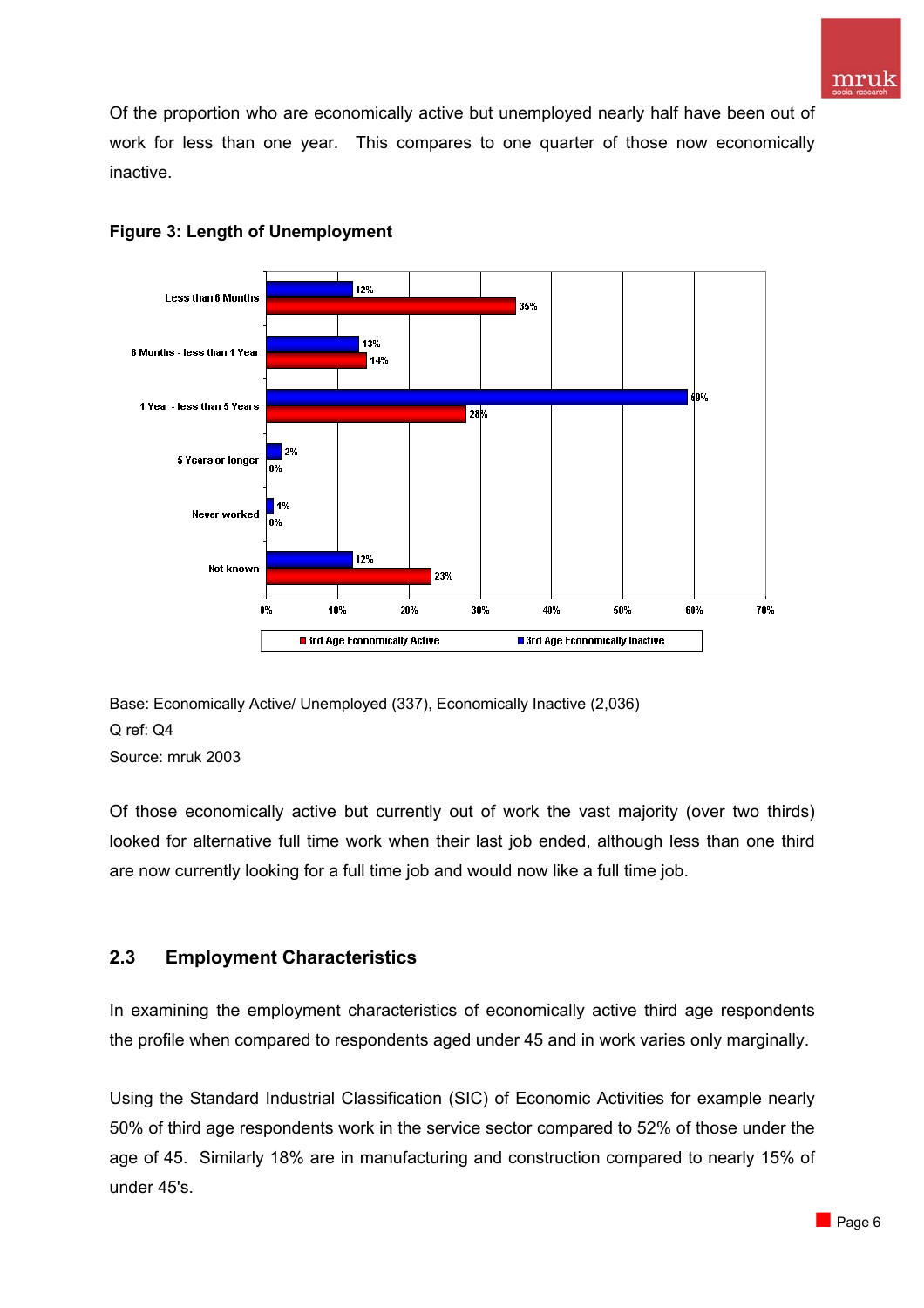In sub-analysing main place of work nearly 6% of third age respondents work at home as do nearly 4% of under 45's. The equivalent figures for working at a single workplace away from home are 68% and 71% respectively. Modes of transport hardly vary at all with travel by car (nearly two thirds for both groups) by far the most popular.

Figure 4 below illustrates that the vast majority (97%) of third age respondents regard their job as "permanent" (nearly 96% of under 45's hold the same view).



## **Figure 4: Permanence of Employment**

Base: In Employment: 3rd Age Economically Active (3,509), Under 45 (6,946) Q ref: Q17 Source: mruk 2003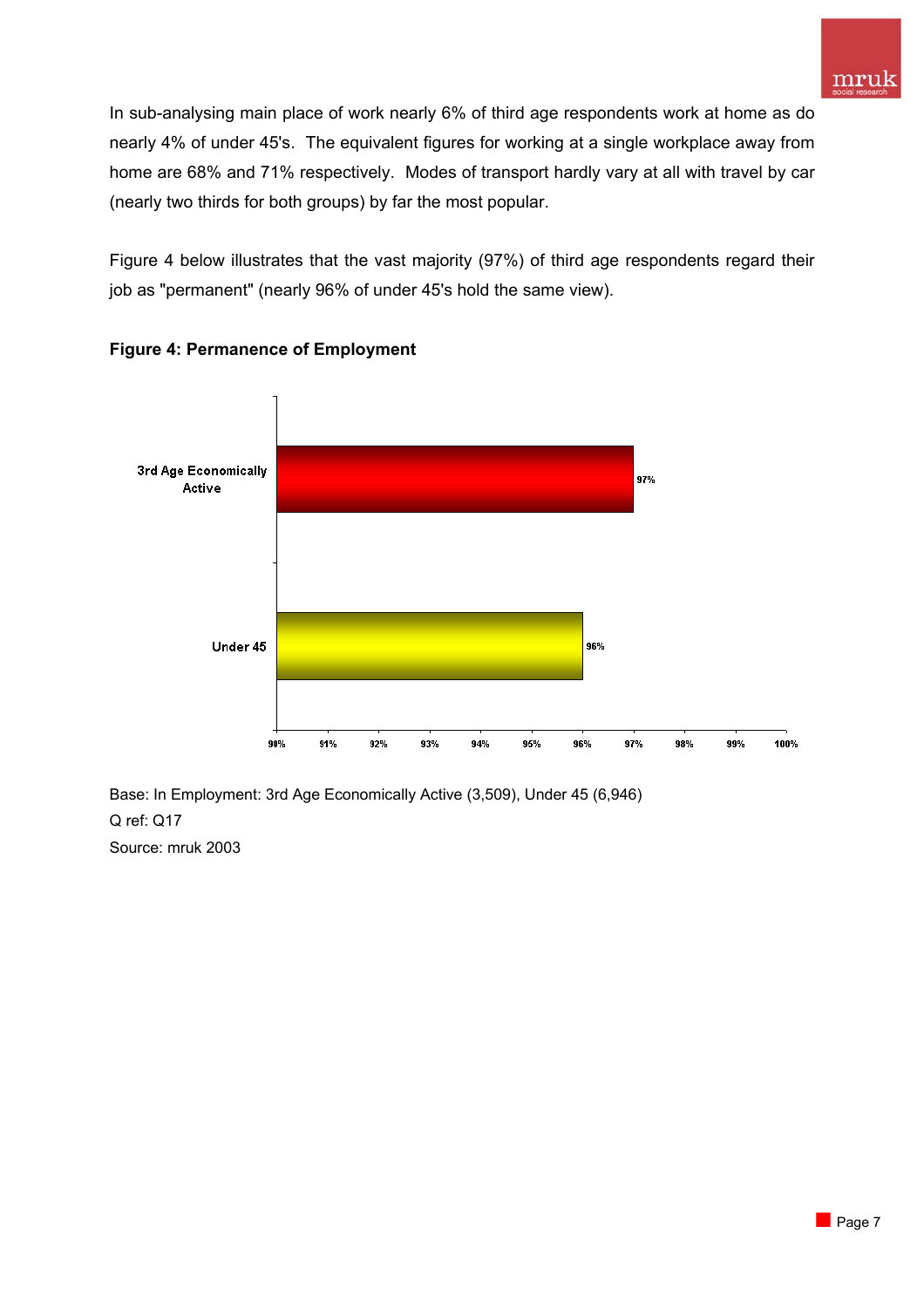

## **2.4 Self Employment/ Business Start Up**

14% of 3rd age respondents (economically active) are an owner, partner or have a controlling interest in a business enterprise compared to 9% of under 45's.





Base: In employment: 3rd Age Economically Active (3,509), Under 45 (6,946) Q ref: Q19 Source: mruk 2003

Invariably, a higher proportion of those third age respondents economically active (excluding those current owners/ partners) have at some time considered starting up their own business. Only a very small minority of those economically inactive say they could in any way be "encouraged" to think about doing so.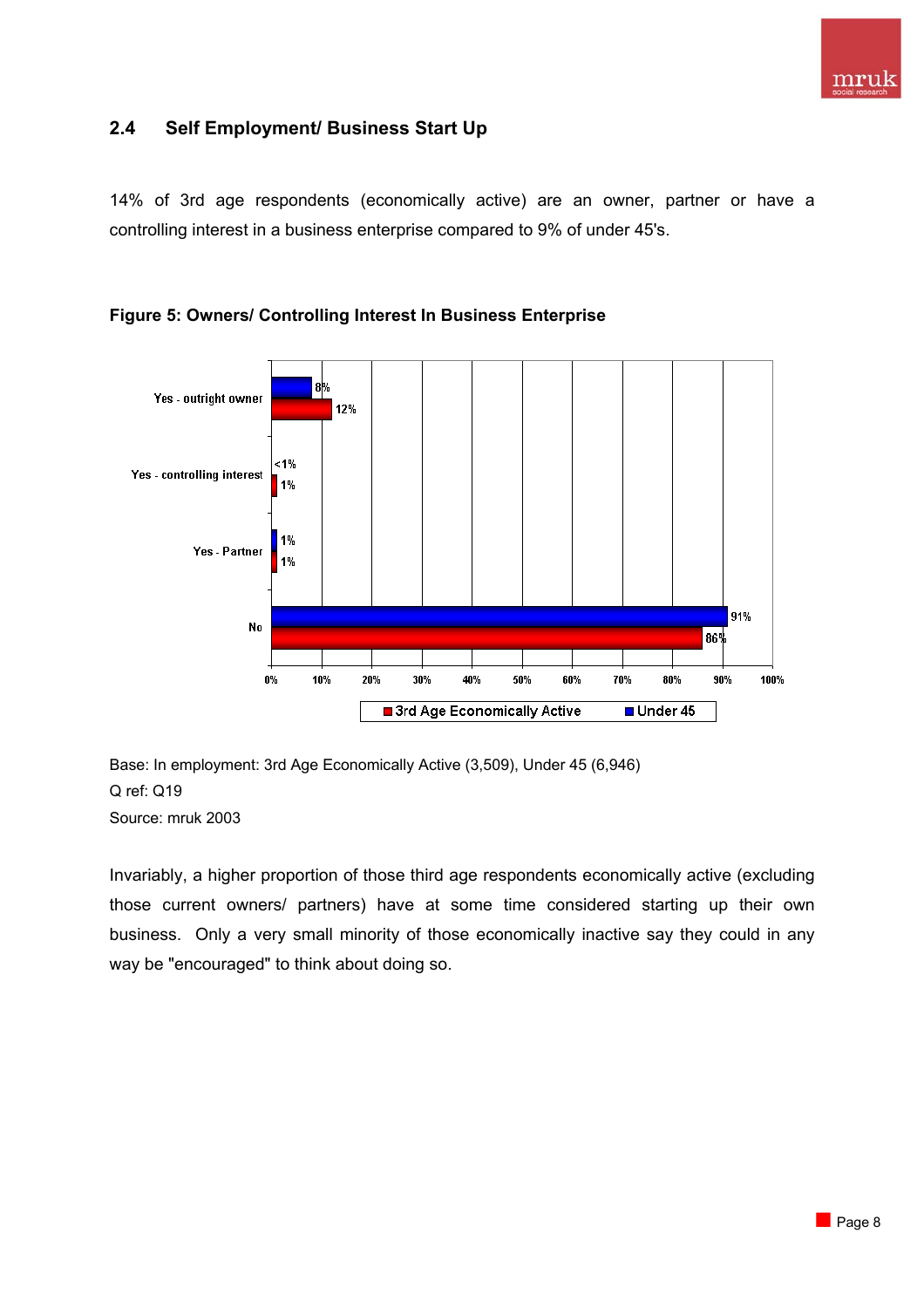

## **Figure 6: Considered Starting Up Own Business**



Base: Do not have own business: 3rd Age Economically Active (3,329), 3rd Age Economically Inactive (2,917), Under 45 (9,569) Q ref: Q21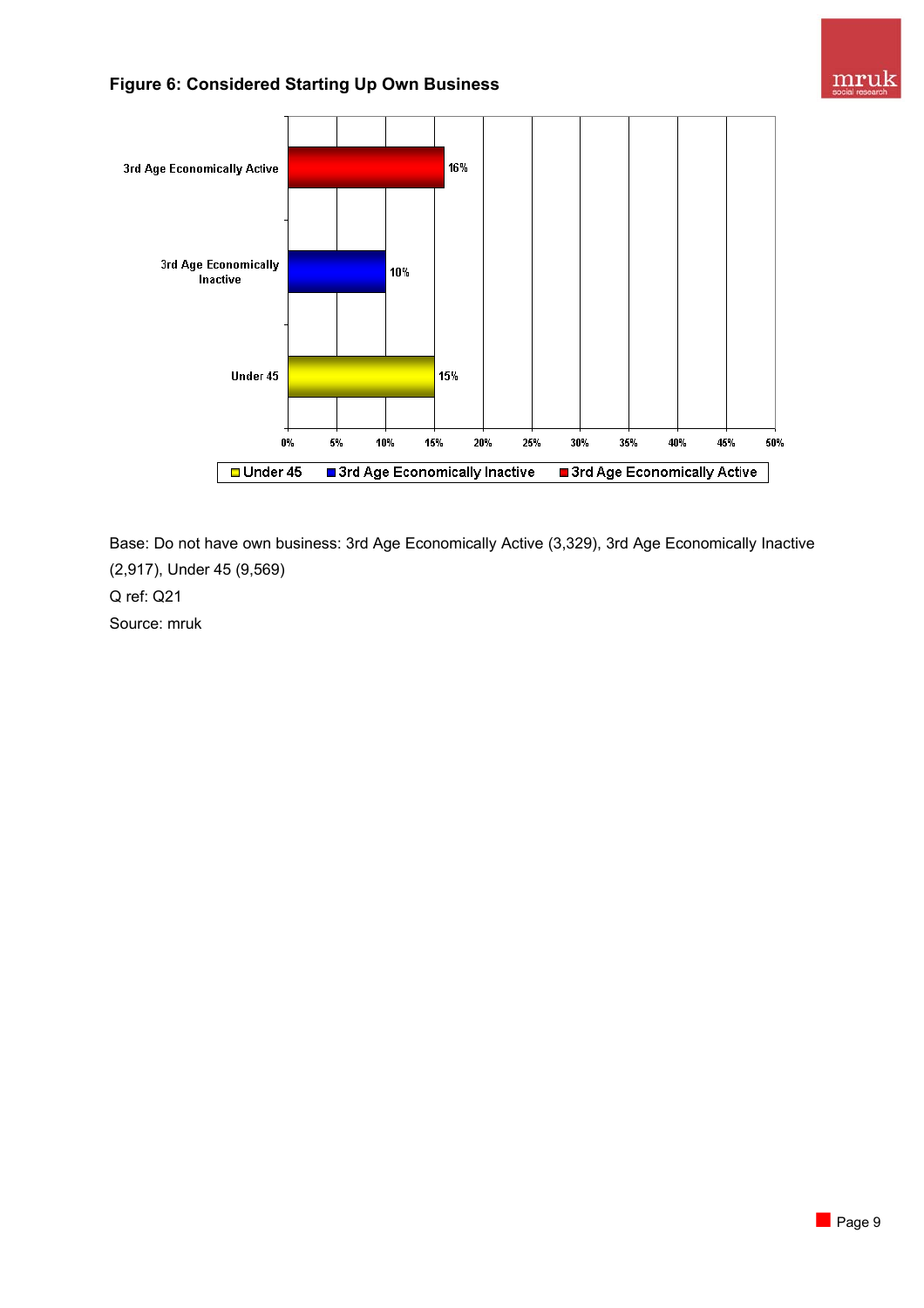

## **3.1 Qualifications For Current Employment**

In relation to those in employment at the time of the survey over half (52%) of third age respondents concerned said that no qualifications would be needed to get the type of job they are doing if someone were applying today. This compares to 46% of under 45's who say the same.

Of those specifying qualifications they think are needed to get the kind of job they have at present some 80% of third age respondents consider those qualifications to be "fairly necessary" or "essential" as do 78% of under 45's. Again there appears little difference between the two age groups.

#### **3.2 Training For Current Employment**

45% of economically active third age respondents (in employment) have previously had or are currently receiving training for the type of work they do. This compares to 49% of under 45's.



**Figure 7: Training Undertaken for Current Type of Work** 

Base: Have Qualifications: 3rd Age Economically Active (3,509), Under 45 (6,946) Q ref: Q28 Source: mruk 2003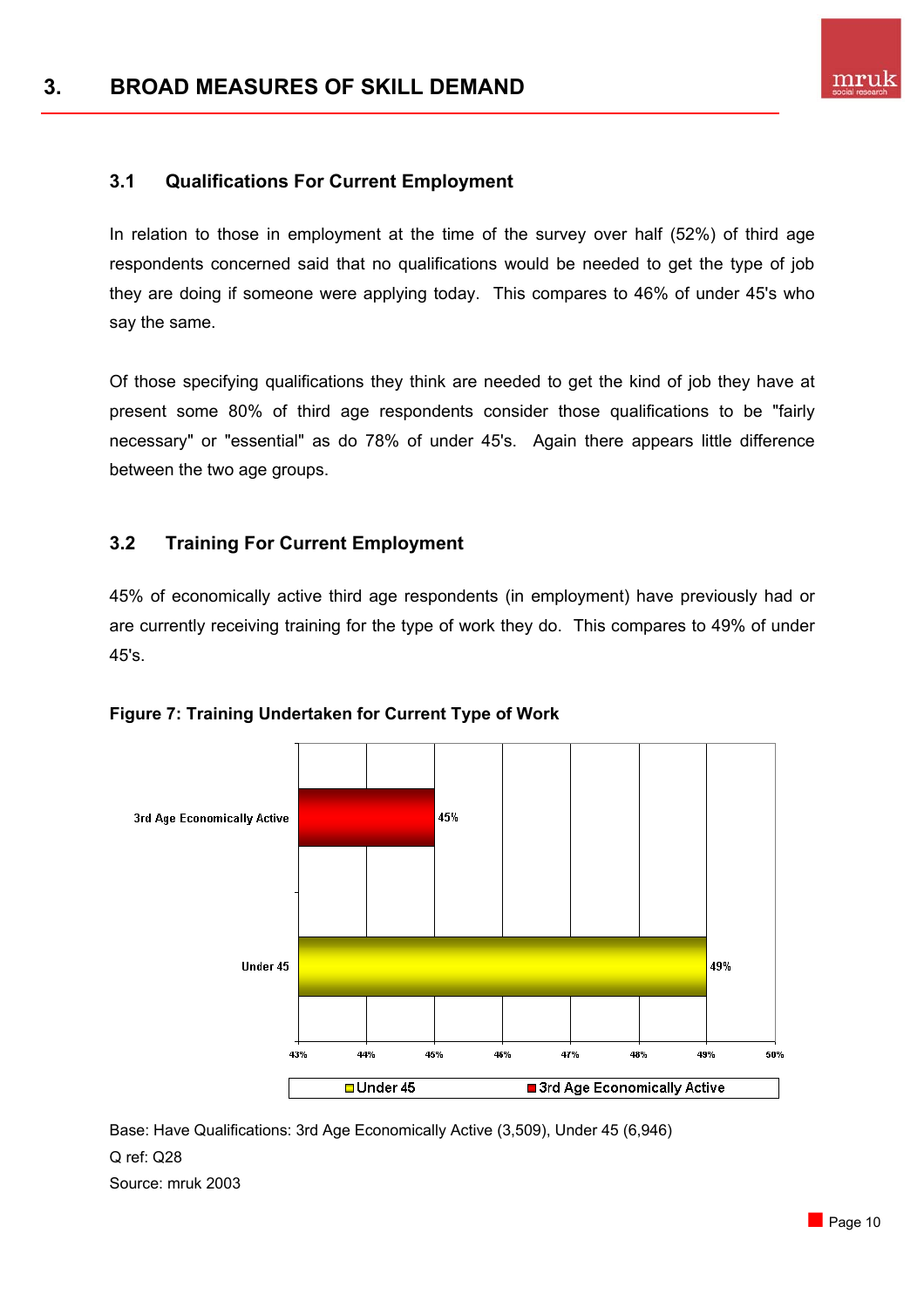## **4.1 Satisfaction with Current Job**

Overall, 86% of third age respondents who are working say they are satisfied with their job compared to 84% of under 45's. In particular 43% and 40% (respectively) say they are "very satisfied". In comparison only 5% in each case express any form of dissatisfaction.



#### **Figure 8: Job Satisfaction**

Base: In Employment: 3rd Age Economically Active (3,509), Under 45 (6,946) Q ref: Q31 Source: mruk 2003

## **4.2 Security of Employment**

Age clearly plays a part in perceptions of securing an alternative job comparable to current employment. It is notable that 56% of third age respondents believe it would prove difficult to find a job as good as their present one if looking for work today. This compares to 48% of under 45's.

However only 6% - 7% of both groups think there is some chance of losing their job and becoming unemployed within the next 12 months. Of those, just over one third in each think prospects of this happening are " quite" or "very" likely.

mru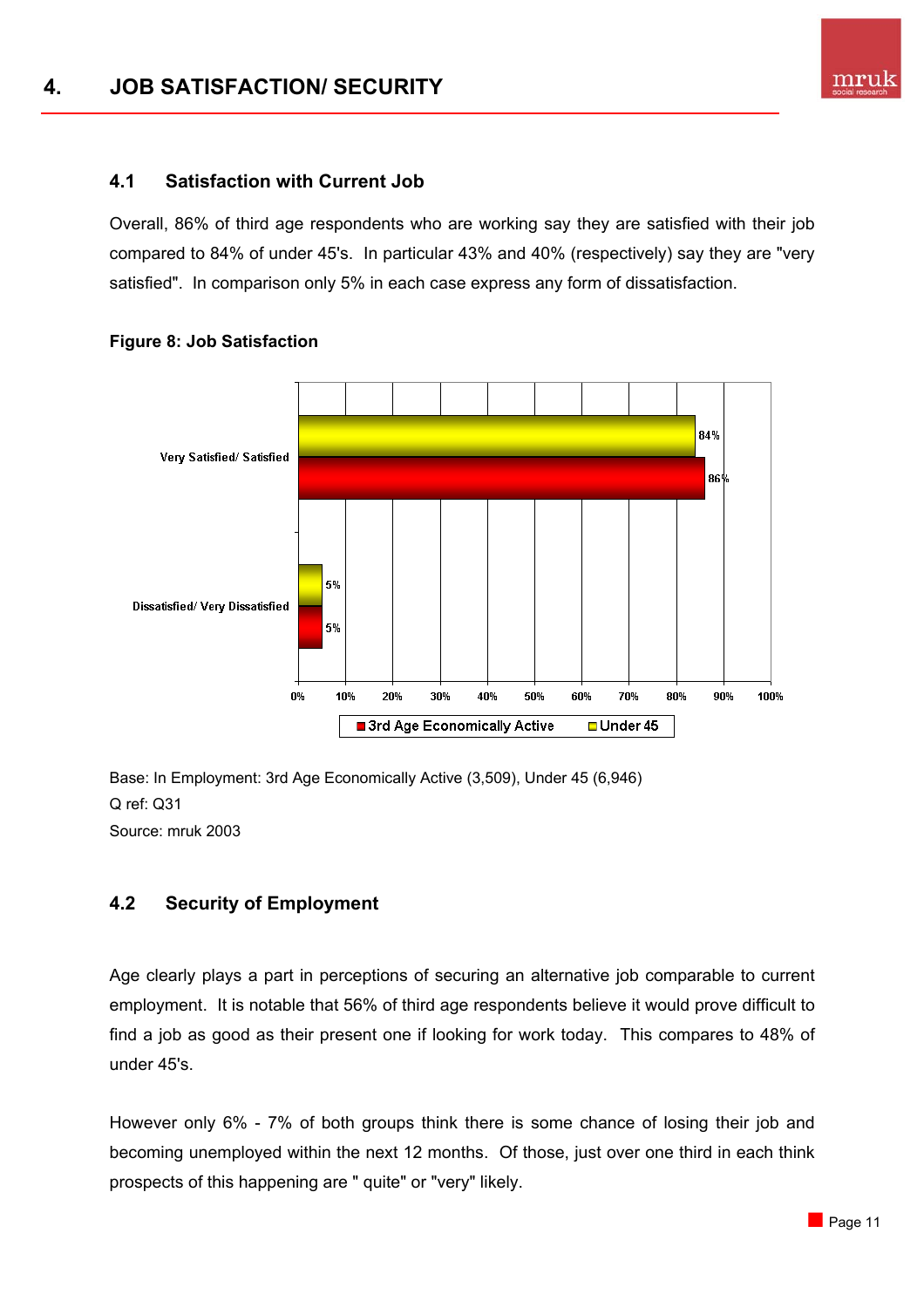## **5.1 Use Computer At Work**

Just on half (50%) of the third age respondents who are working use a personal computer, or another form of computerised equipment in their job at present. This compares to 57% of under 45's.

However, of those using a computer at work approximately 43% of both age groups say their jobs entail using the internet of which the primary tasks include e-mail, searches for information (about organisations, products and services) and providing information to customers/ clients.



## **Figure 9: Job Involve Computer Use?**

Base: In Employment: 3rd Age Economically Active (3,509), Under 45 (6,946) Q ref: Q36 Source: mruk 2003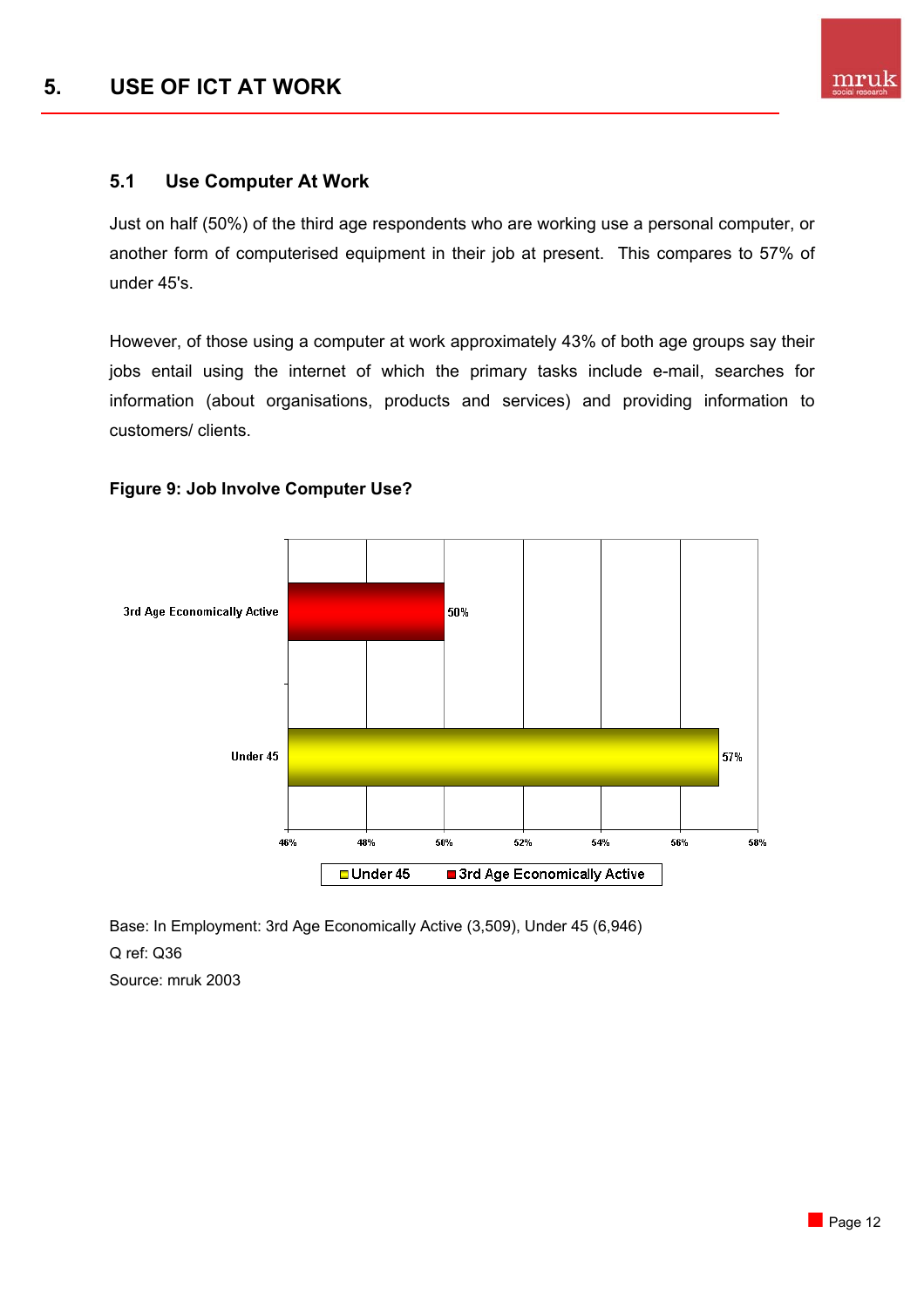

## **6.1 Training/ Learning Last Undertaken**

Figure 10 below illustrates how recently respondents concerned **last** undertook any training or learning (which could include attending classes. Individual tuition, tutoring etc).

Approaching half (45%) of third age respondents who are economically inactive have not undertaken any training/ learning activities since leaving school. This compares to 26% of those economically active (and 24% under 45's).

Approximately 2% of those inactive are currently engaged in some form of training/ learning compared to 5% of those third age respondents active and 15% under 45's.



## **Figure 10: Most Recent Participation in Training/Learning?**

Base: All: 3rd Age Economically Active (3,846), 3rd Age Economically Inactive (2,917), Under 45 (6,946) Q ref: Q41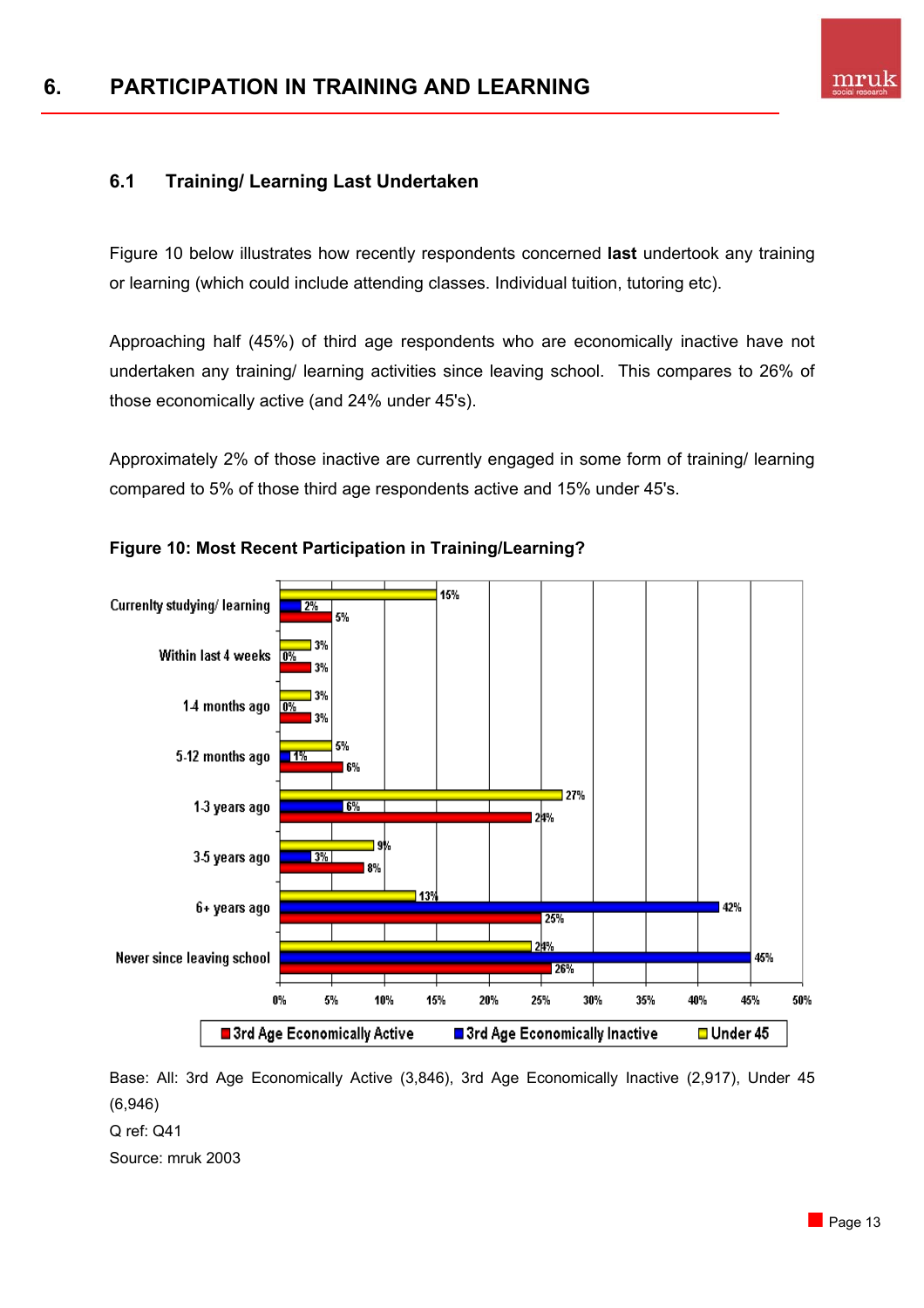

## **6.2 Types of Training/ Learning**

Of respondents who have undertaken training or learning in the last 12 months by far the highest proportions are those involving courses that lead to a qualification (delivered by a teacher, lecturer, tutor or instructor) and similarly delivered courses designed to help develop work based skills.

Those types of course account for 30% - 50% for third age respondents who are economically active. Inevitably the level leading to a qualification for under 45's is a higher 58%.

Figure 11 provides a comparative profile and also illustrates the extent to which methods such as e-learning, self-teaching and multiple tuition are utilised.

|                                                                     | 3rd Age<br><b>Economically</b><br><b>Active</b> | 3rd Age<br><b>Economically</b><br><b>Inactive</b> | <b>Under</b><br>45 |
|---------------------------------------------------------------------|-------------------------------------------------|---------------------------------------------------|--------------------|
| <b>Courses which lead to qualification</b>                          | 30%                                             | 39%                                               | 58%                |
| <b>Courses designed to help develop skills</b><br>needed in job     | 49%                                             | 17%                                               | 41%                |
| <b>Course/instruction/tuition</b>                                   | 9%                                              | 12%                                               | 9%                 |
| <b>Evening classes</b>                                              | 11%                                             | 21%                                               | 7%                 |
| Learning, involving time with teacher and<br>working on own         | 23%                                             | 19%                                               | 18%                |
| Any other course delivered by teacher                               | 13%                                             | 11%                                               | 9%                 |
| <b>Studying for qualifications without taking</b><br>part in course | 3%                                              | $0\%$                                             | 7%                 |
| Supervised training whilst doing job                                | 21%                                             | 3%                                                | 20%                |
| Reading books, manuals, journals etc                                | 37%                                             | 4%                                                | 21%                |
| Deliberately trying to improve knowledge<br>without course          | 25%                                             | 17%                                               | 15%                |
| <b>E-Learning</b>                                                   | 20%                                             | 19%                                               | 12%                |

#### **Figure 11: Types of Training/ Learning Undertaken in Past 12 Months**

Base: Undertaken Training in Last Year: 3rd Age Economically Active (657), 3rd Age Economically Inactive (118), Under 45 (2,734) Q ref: Q42 Source: mruk 2003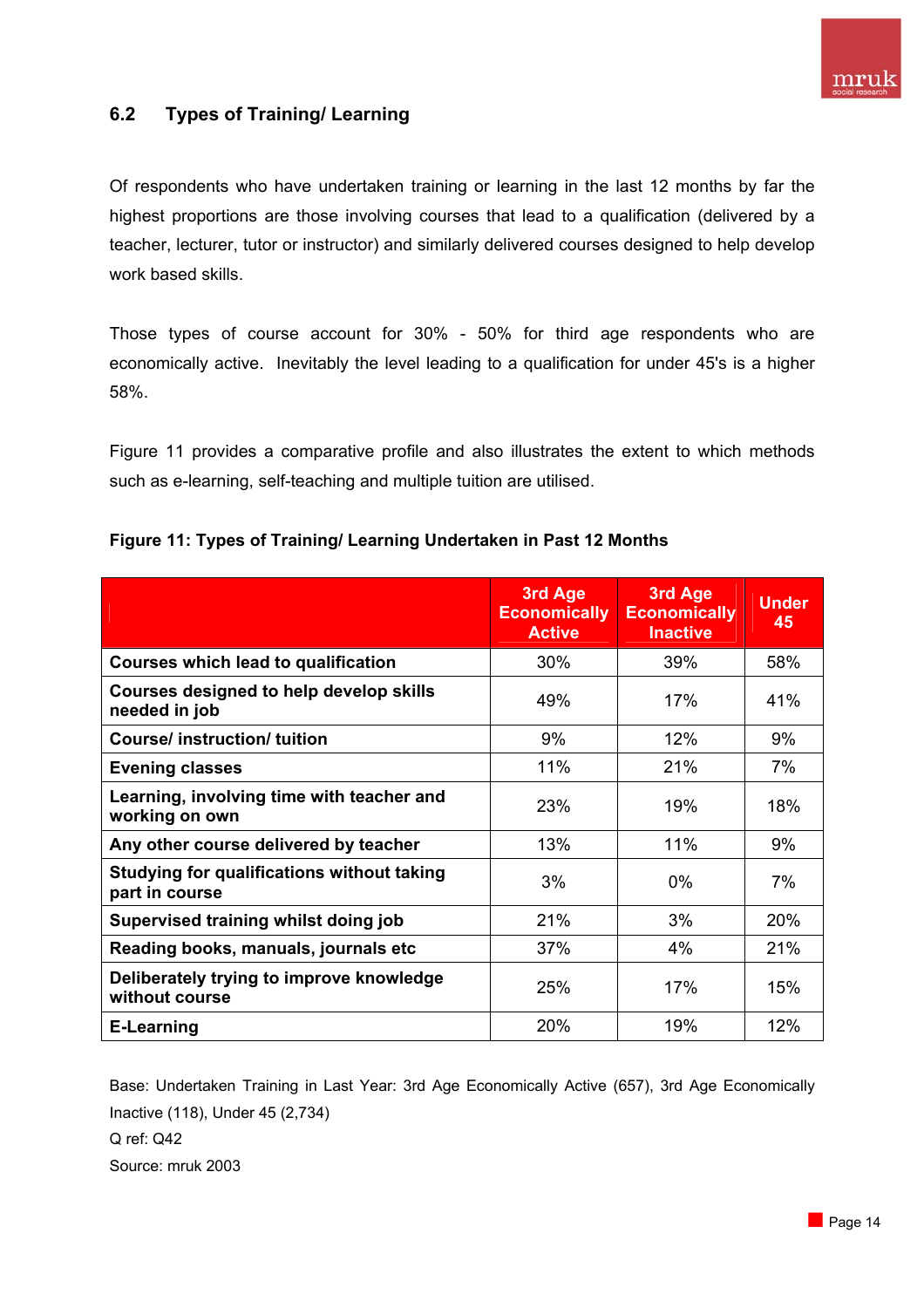

## **6.3 Subject of Training/ Learning**

Figure 12 below profiles the key subject matter in which training and learning was undertaken.

Notably prominent amongst all age groups is Information Technology. Half of 3rd age inactive respondents have undertaken IT courses in the last 12 months. Amongst those 3rd age active respondents Health and Safety training is the second most popular training/ learning (38%), whilst only 26% of under 45's have undertaken Health and Safety courses.

While less prominent, other notable subjects among third age economically active include personal skills (22%) and professional development (27%).

|                                              | 3rd Age<br><b>Economically</b><br><b>Active</b> | 3rd Age<br><b>Economically</b><br><b>Inactive</b> | <b>Under</b><br>45 |
|----------------------------------------------|-------------------------------------------------|---------------------------------------------------|--------------------|
| <b>Health &amp; Safety</b>                   | 38%                                             | 4%                                                | 26%                |
| <b>Quality standards</b>                     | 15%                                             | 2%                                                | 11%                |
| IT Skills/ use of computer packages          | 39%                                             | 50%                                               | 29%                |
| Developing manual skills but not craft level | 8%                                              | 8%                                                | 10%                |
| Developing manual skills to craft level      | 5%                                              | 4%                                                | 5%                 |
| <b>Basic literacy skills</b>                 | 2%                                              | 1%                                                | 7%                 |
| <b>Basic numeracy skills</b>                 | 2%                                              | 3%                                                | 8%                 |
| <b>Management training</b>                   | 13%                                             | 3%                                                | 11%                |
| <b>Supervisory training</b>                  | 8%                                              | 0%                                                | 7%                 |
| <b>Technician training</b>                   | 9%                                              | 1%                                                | 6%                 |
| <b>Business skills</b>                       | 6%                                              | 4%                                                | 14%                |
| <b>Personal skills</b>                       | 22%                                             | 6%                                                | 20%                |
| <b>Foreign Language skills</b>               | 3%                                              | 8%                                                | 3%                 |
| <b>Customer Care skills</b>                  | 16%                                             | 2%                                                | 11%                |
| <b>Professional Development courses</b>      | 27%                                             | 14%                                               | 18%                |

#### **Figure 12: Subject of Training/ Learning**

Base: Undertaken Training in Last Year: 3rd Age Economically Active (657), 3rd Age Economically Inactive (118), Under 45 (2,734) Q ref: Q43 Source: mruk 2003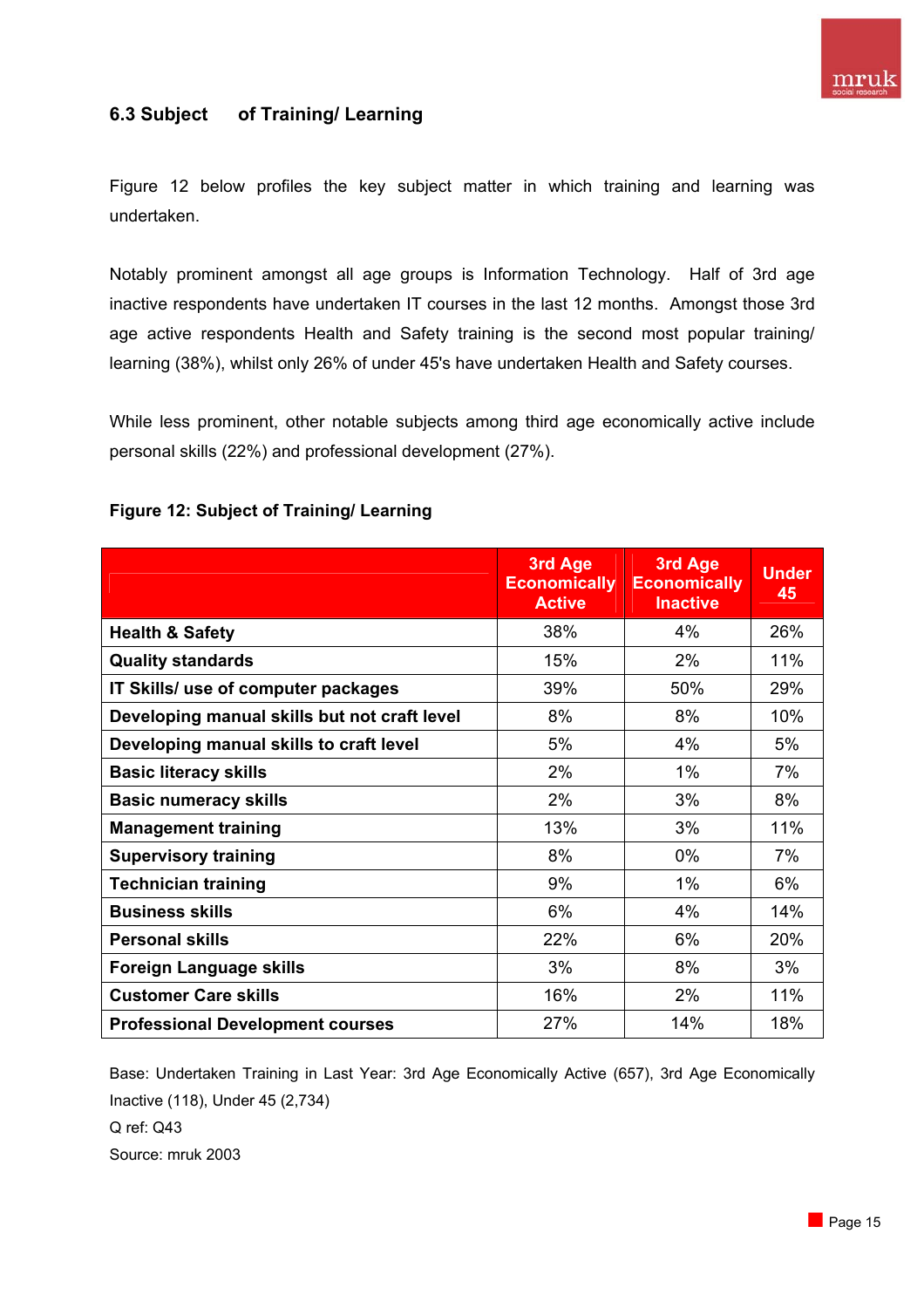

## **6.4 Financing Training/Learning**

In sub-analysing those who have undertaken training or learning within the last 12 months the survey estimates that nearly three quarters (73%) of third age respondents economically active had their training paid for by the employer, as did 45% of under 45's. The vast majority (55%) of third age inactive respondents paid for the training/ learning personally, while only 18% of active third age respondents paid themselves. Inevitably 29% of under 45's had no cost associated with the training or learning, compared to 9% of active third age respondents and a quarter (25%) of inactive third age respondents.





Base: Undertaken Training in Last Year: 3rd Age Economically Active (657), 3rd Age Economically Inactive (118), Under 45 (2,734)

Q ref: Q44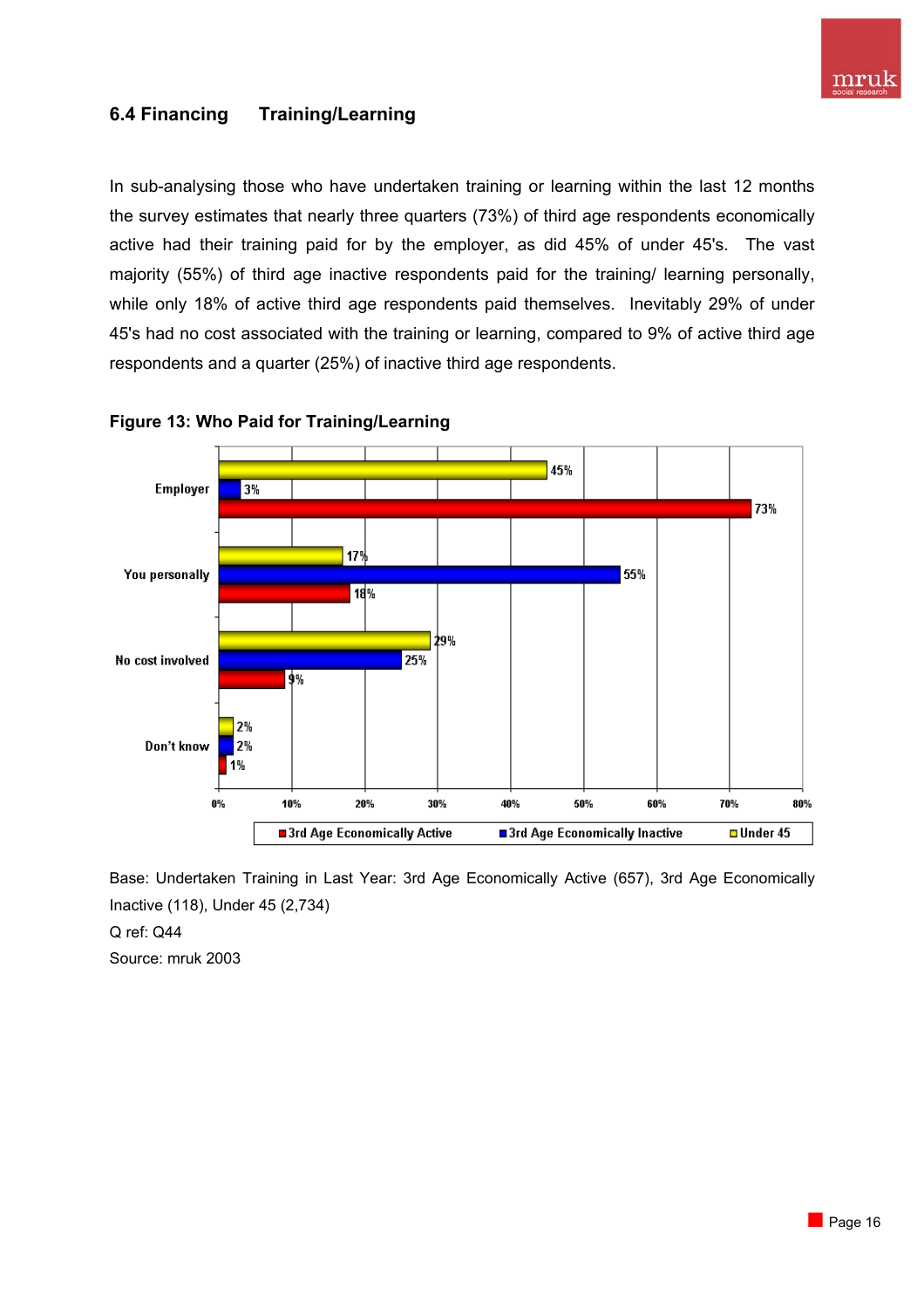## **6.5 Where Training/Learning Undertaken**



Just under half (49%) of third age respondents in employment undertook their training/ learning at work compared to only 32% of under 45 respondents. The majority of economically inactive third age respondents carried out their learning at College and a further 12% at the local school. 34% of under 45's received training/ learning at College and 13% at University. 23% (just under a quarter) of economically active third age respondents undertook training at College, while 17% trained through Training Companies.



#### **Figure 14: Where Training/Learning Undertaken**

Base: Undertaken Training in Last Year: 3rd Age Economically Active (657), 3rd Age Economically Inactive (118), Under 45 (2,734)

Q ref: Q45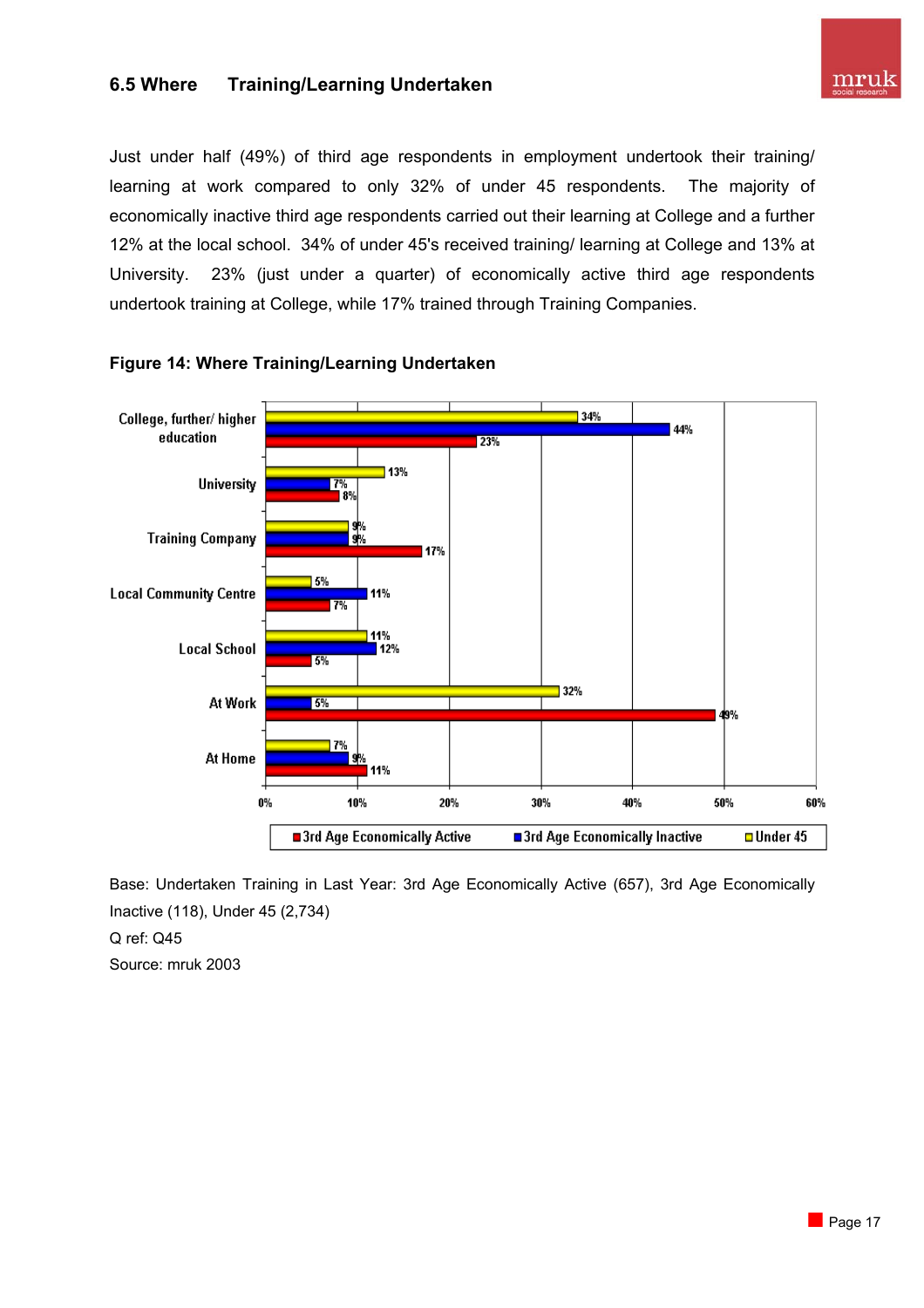## **6.6 Time Spent Training/Learning In Last 12 Months**

More than 10 days in training or learning accounts for between 33% (third age active) and 44% (third age inactive) of all respondents concerned. Just under a quarter of under 45's (23%) are unsure as to how many days they have spent training in the last year.





Base: Undertaken Training in Last Year: 3rd Age Economically Active (657), 3rd Age Economically Inactive (118), Under 45 (2,734)

#### Q ref: Q46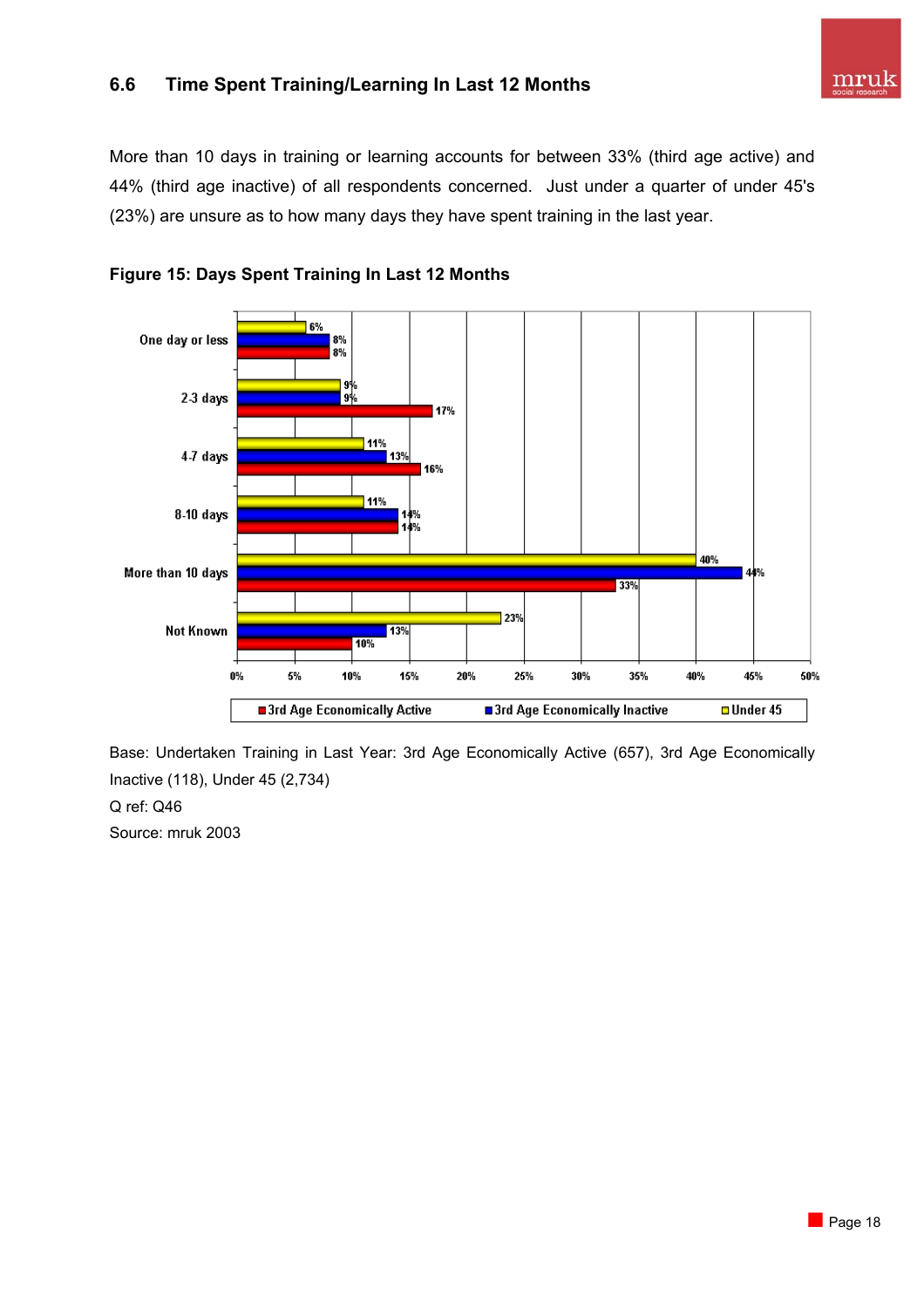## **6.7 Leading to Qualification?**

Approaching half (45%) of third age respondents who are economically active who have undertaking training/ learning in the last 12 months say it has been leading to a qualification. This figure increases slightly (to 48%) among third age respondents who are economically inactive. This compares to respondents under 45, where the majority (69%) of training/ learning undertaken is leading to a qualification.





Base: Undertaken Training in Last Year: 3rd Age Economically Active (657), 3rd Age Economically Inactive (118), Under 45 (2,734)

Q ref: Q47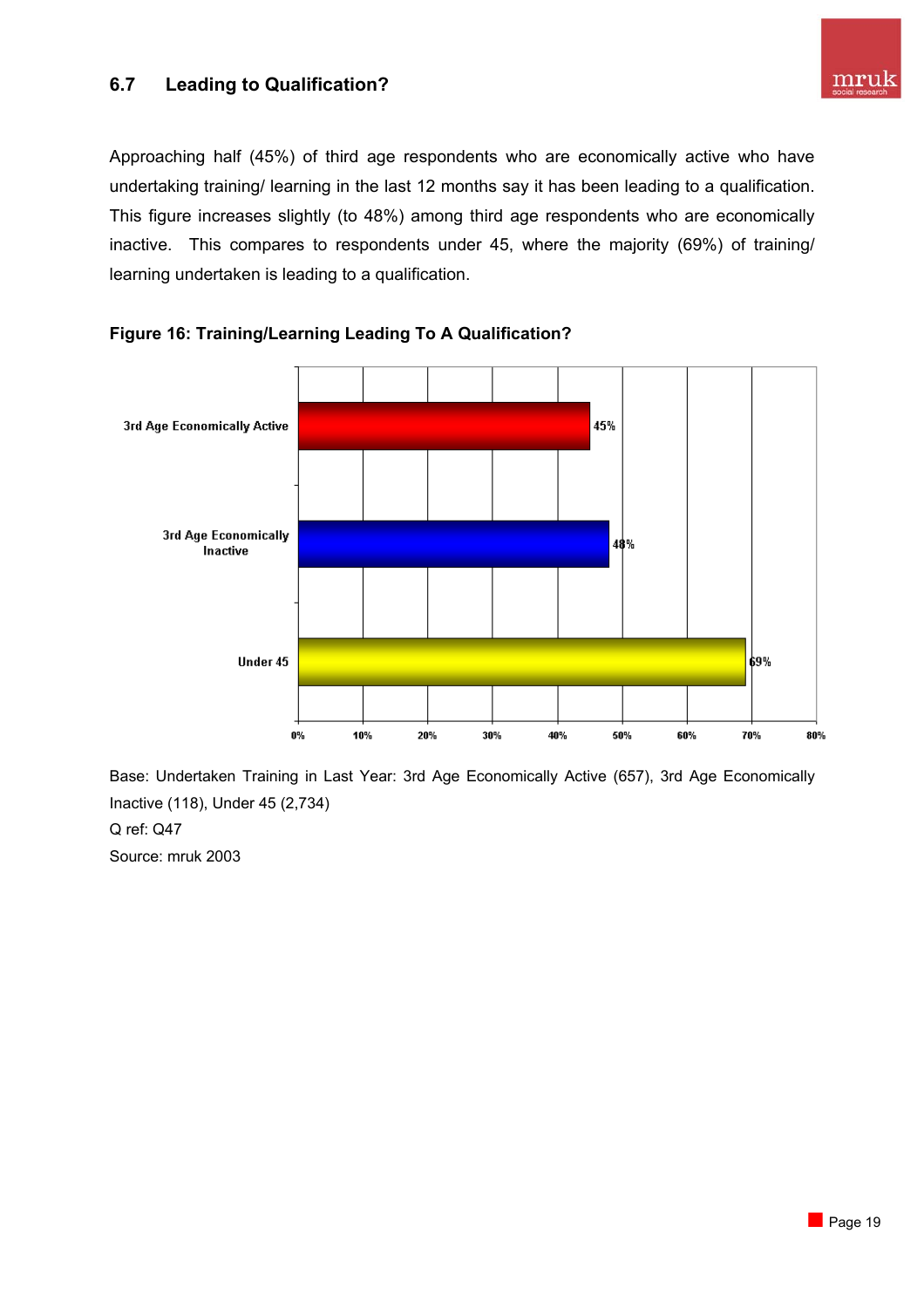## **6.8 Skills Needed**

At this stage the survey sought to establish from all respondents the type of skills they felt they needed to develop over the next 12 months. The question was designed and framed to examine perceived needs for both work based skills development and personal skills development (ie for leisure or other reasons).

For both 3rd age respondents who are economically active and under 45 respondents, IT skills and use of computer packages was the highest work based skill which respondents needed to develop (11% for both). Work based practical skills were the second highest, with a higher percentage of under 45 respondents than third age (9% and 7% respectively). Third age economically active and under 45 respondents also mentioned Health and Safety skills, Management skills and Business skills as skills needed to develop in the work place.

Respondents' views remained the same regarding personal skills they feel they need to develop. Respondents from all age groups feel IT skills and the use of computer packages is the personal skill which they most need to develop. 7% of both third age categories and 8% of under 45's said this. Other personal skills respondents feel they need to develop include: Foreign language skills, Arts/crafts skills and Sports/ leisure and recreational skills (although no more than 5% specified any of these).

In relation to those who identified the need to develop IT skills/use of computer packages the primary skills requirements are estimated by the survey to include keyboard skills; finding out what computers can do, develop knowledge of operating systems, spreadsheet/accounting packages and database packages.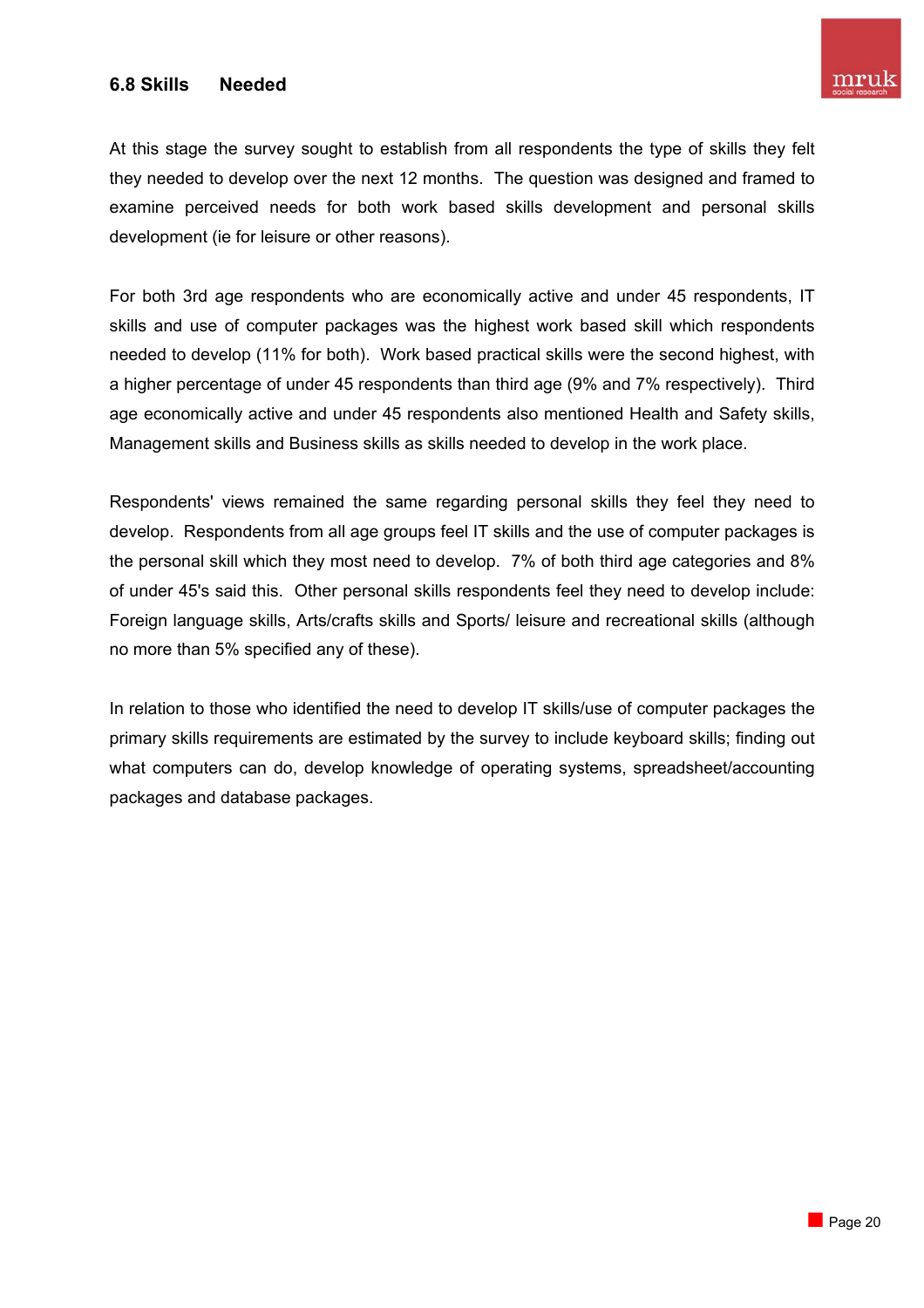## **6.9 Where Prepared To Undertake Training/Learning?**



All respondents to the survey were asked (thinking about both work and non-work related training or learning) in which of a series of pre-determined locations would they be prepared to undertake training/learning activities?

Taking account of those who said "none" or "don't know" the most popular locations for economically active third age respondents and under 45 respondents are at work, at a college and at home. Preferences for other locations tend to be less than 18%. The most popular location for economically inactive respondents is to undertake training/ learning at home (13%) with other options attracting no more than 10% support.



**Figure 17: Where Prepared To Undertake Training/Learning** 

Base: All: 3rd Age Economically Active (3,846), 3rd Age Economically Inactive (2,917), Under 45 (6,946)

Q ref: Q51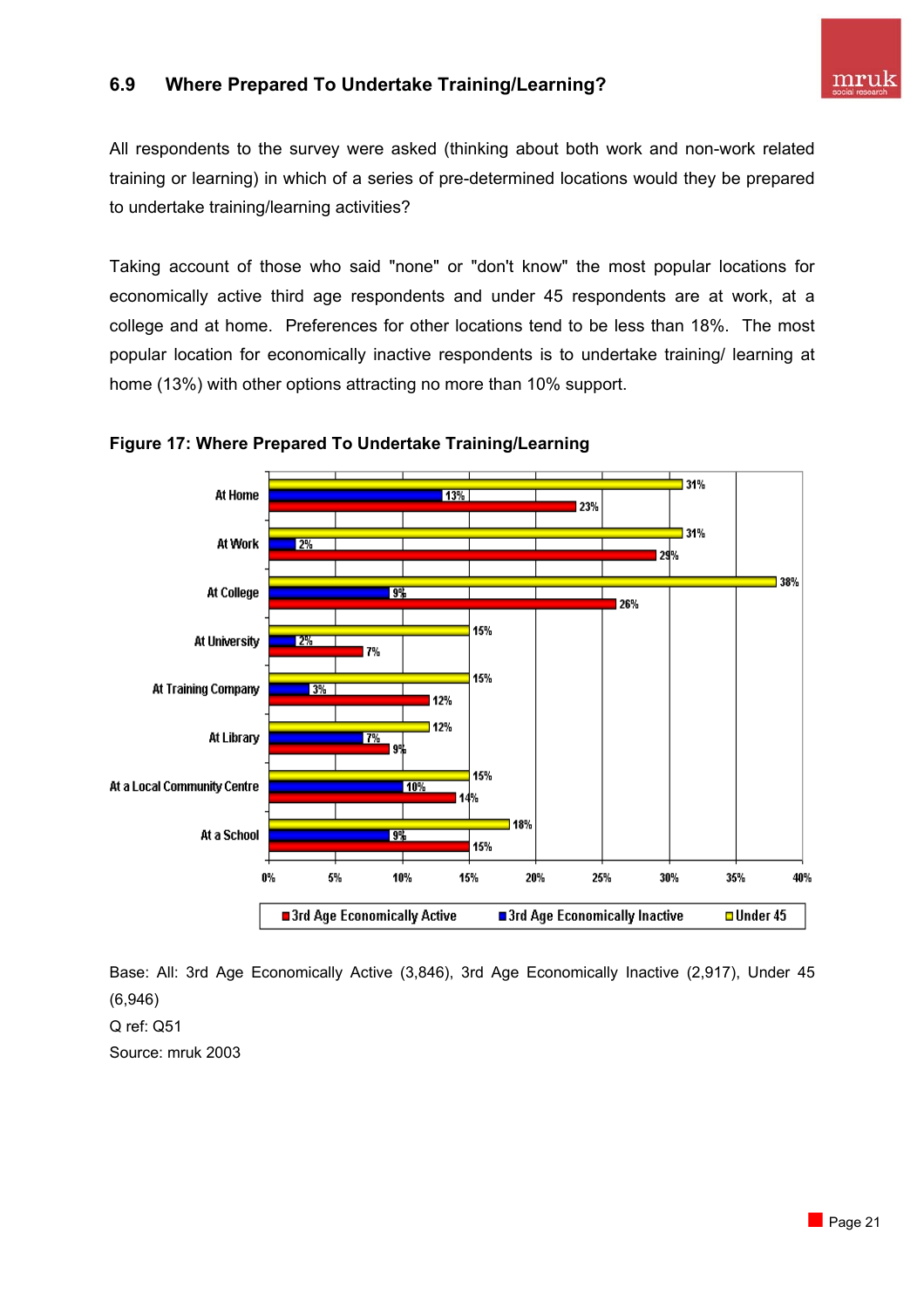## **6.10 Methods of Training/Learning**



Respondents were also asked in which of those ways described in Figure 18 they would be prepared to undertake training or learning.

The most popular individual methods appear to be part-time courses (day and evening) and "on the job" work based training or learning. "On the job" training and Part time courses during the day account for 24% each of third age economically active respondents. Part time courses in the evening and during the day account for 28% and 26% respectively among under 45 respondents. The single most popular type of training for third age economically inactive respondents is part time courses during the day (18%).

#### **Figure 18: Methods of Training/Learning**

|                                            | 3rd Age<br><b>Economically</b><br><b>Active</b> | 3rd Age<br><b>Economically</b><br><b>Inactive</b> | <b>Under</b><br>45 |
|--------------------------------------------|-------------------------------------------------|---------------------------------------------------|--------------------|
| <b>Correspondence Course</b>               | 9%                                              | 5%                                                | 12%                |
| <b>On Line</b>                             | 9%                                              | 4%                                                | 14%                |
| <b>Other Computer Based Learning</b>       | 8%                                              | 2%                                                | 11%                |
| <b>Short Term, Full Time Course</b>        | 13%                                             | 3%                                                | 15%                |
| <b>Full Time Course over longer period</b> | 5%                                              | 1%                                                | 13%                |
| <b>Seminars</b>                            | 8%                                              | 2%                                                | 8%                 |
| Part Time Course during the day            | 24%                                             | 18%                                               | 26%                |
| Part Time Course in the evening            | 23%                                             | 7%                                                | 28%                |
| <b>Part Time Course at Weekend</b>         | 7%                                              | 2%                                                | 10%                |
| One the Job, at Work                       | 24%                                             | 2%                                                | 25%                |
| <b>None</b>                                | 36%                                             | 67%                                               | 24%                |
| <b>Don't Know</b>                          | 5%                                              | 6%                                                | 7%                 |

Base: All: 3rd Age Economically Active (3,846), 3rd Age Economically Inactive (2,917), Under 45 (6,946)

Q ref: Q52 Source: mruk 2003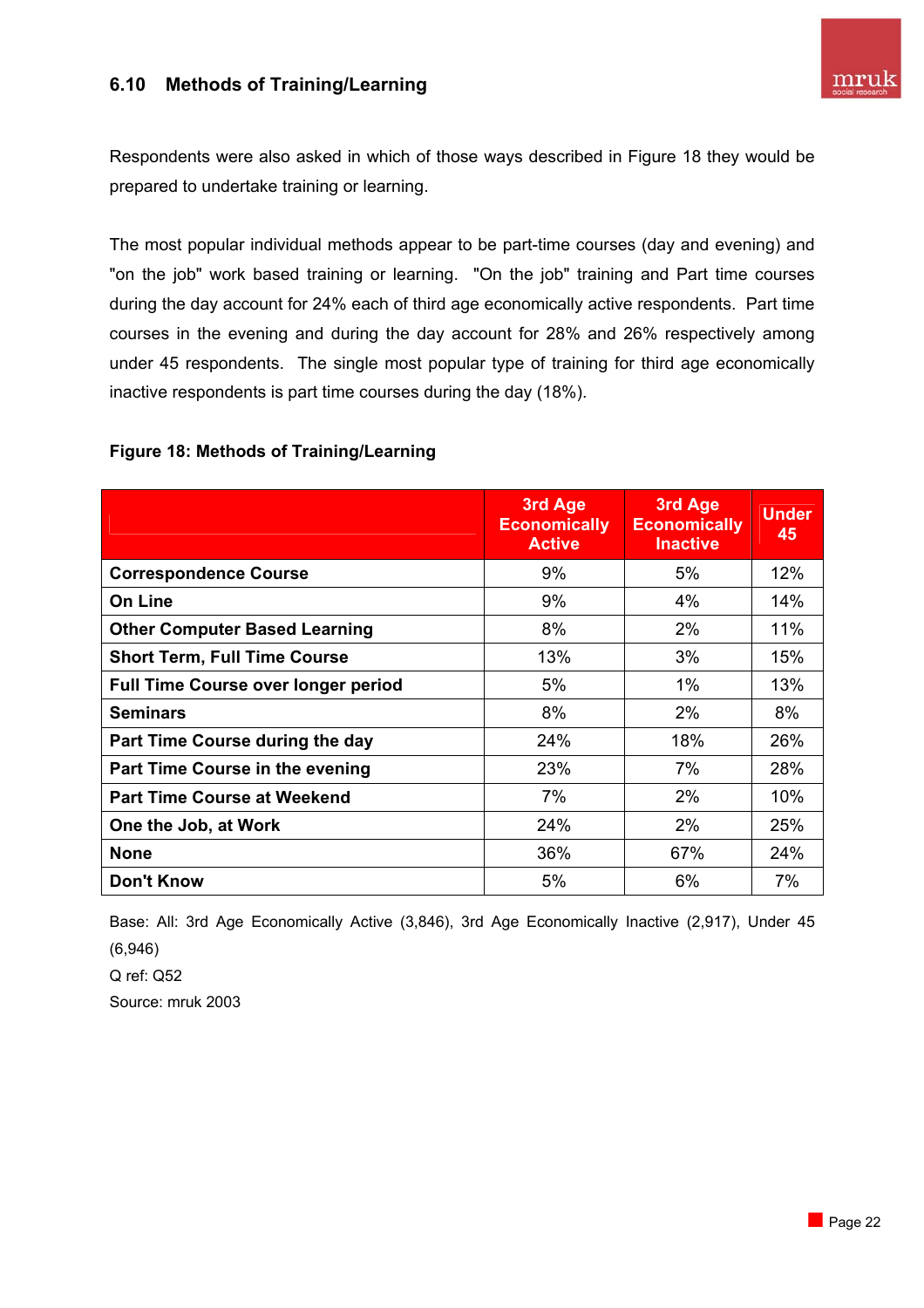# **7. QUALIFICATIONS**



## **7.1 Courses of Higher Education**

Nearly one third (32%) of third age economically active respondents have at some time started a course of higher education that lasts at least one year full time or two years part time (eg a degree, diploma, HNC or other higher education qualification). This compares to under 45's, where just over one third (37%) of respondents have started a higher education course. The figure drops significantly to 17% for third age respondents who are economically inactive.



**Figure 19: Ever Started Course of Higher Education?** 

Base: All: 3rd Age Economically Active (3,846), 3rd Age Economically Inactive (2,917), Under 45 (6,946)

Q ref: Q53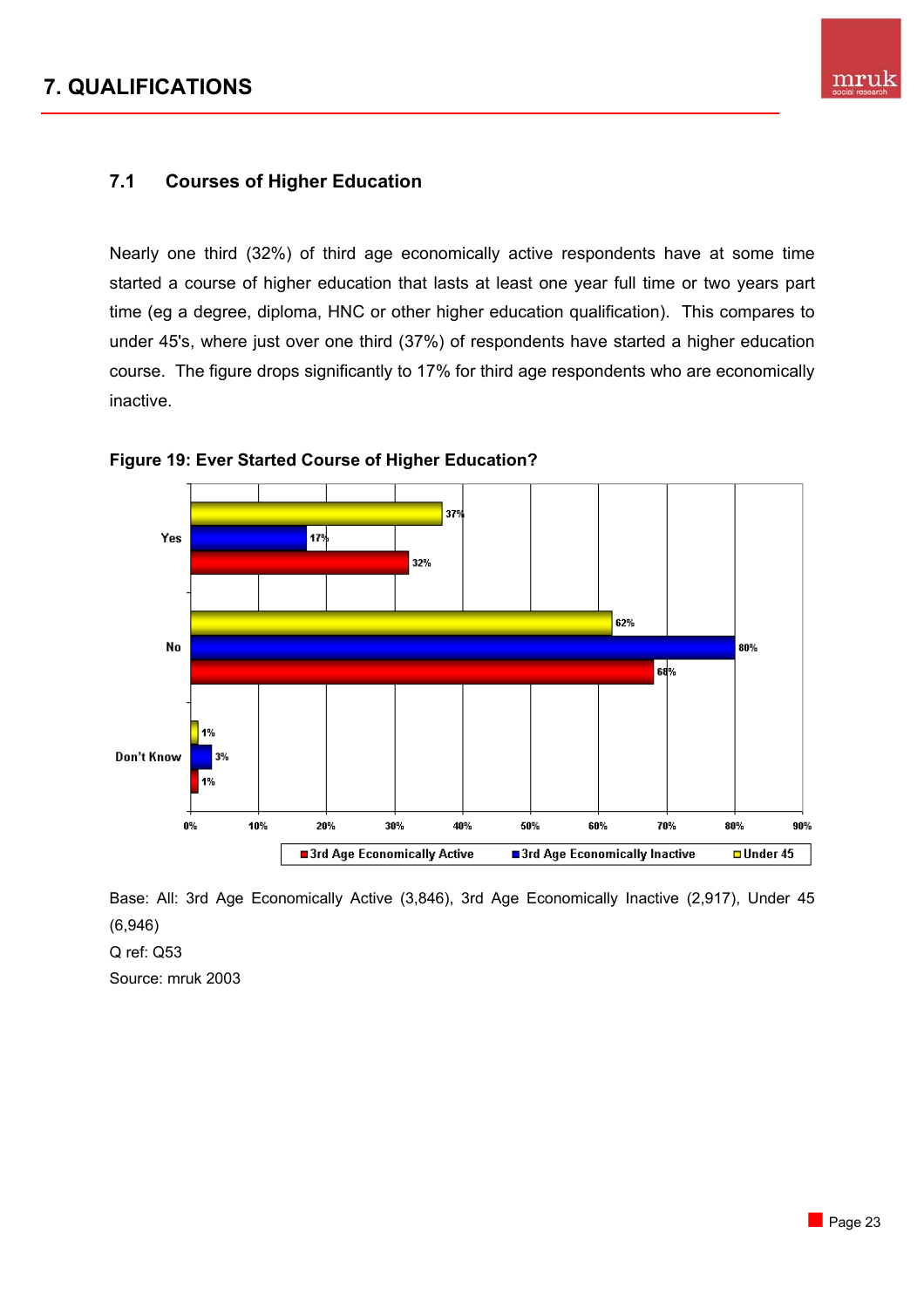## **7.2 Current Qualifications**

The majority of under 45's (67%) have a qualification obtained from School, with 41% gained from College or University. This compares with 43% and 39% respectively for third age respondents who are economically active (a further 34% who gained qualifications through work). Under a quarter (23%) of inactive third age respondents obtained qualifications from School, even fewer from College and University (19%) and/or through work (20%). 20% of respondents under the age of 45 say they have no qualifications and this figure rises among third age respondents, with 34% of economically active and 58% of economically inactive respondents saying they have no qualifications at all. Figure 20 illustrates findings accordingly.



#### **Figure 20: Current Qualifications**

Base: All: 3rd Age Economically Active (3,846), 3rd Age Economically Inactive (2,917), Under 45 (6,946)

Q ref: Q54

Source: mruk 2003

Based on those who say they do have qualifications Figure 21 goes on to illustrate the range of qualifications held by those concerned.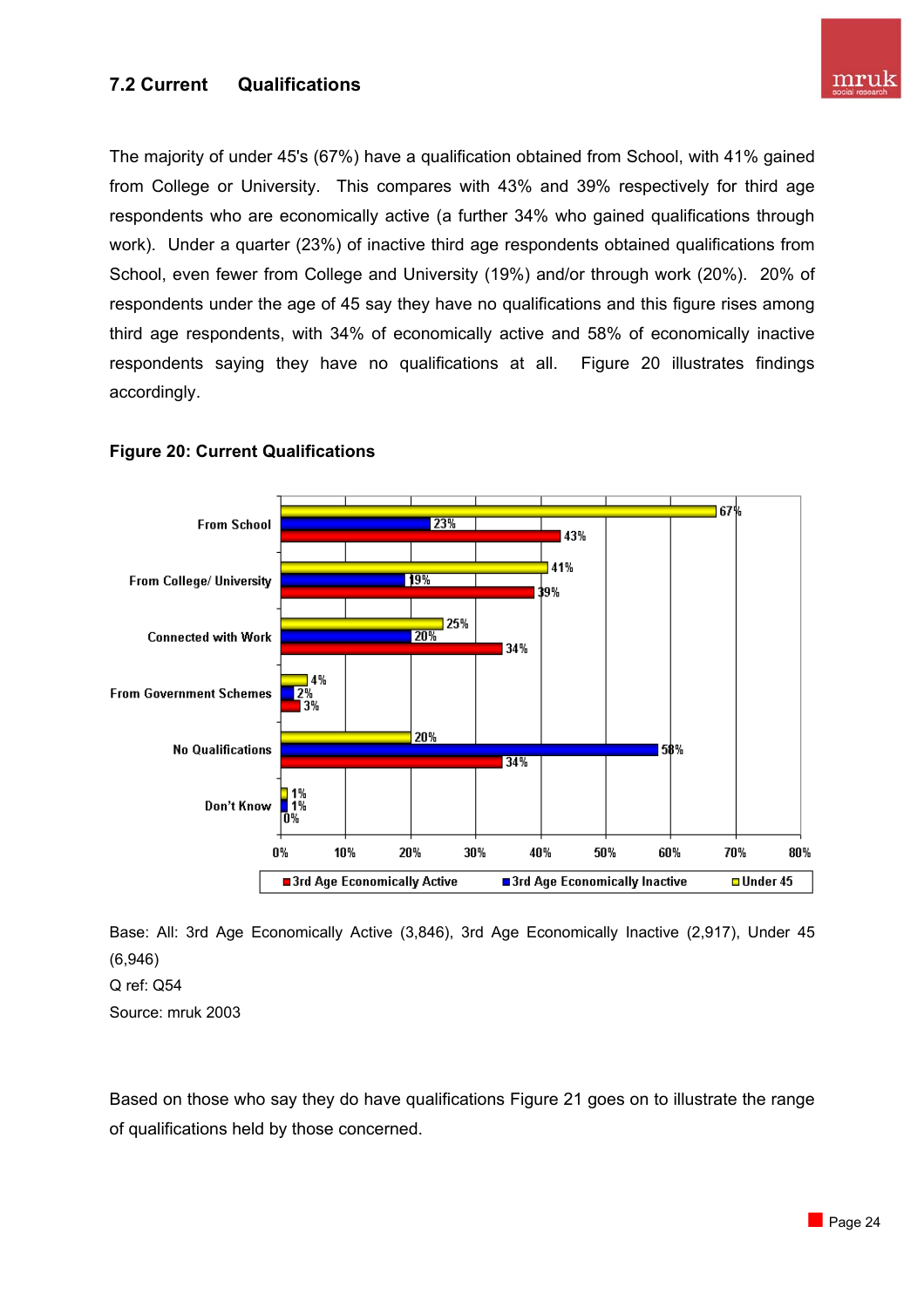## **Figure 21: Type of Qualifications**

|                                                               | 3rd Age<br><b>Economically</b><br><b>Active</b> | 3rd Age<br><b>Economically</b><br><b>Inactive</b> | <b>Under 45</b> |
|---------------------------------------------------------------|-------------------------------------------------|---------------------------------------------------|-----------------|
| <b>Degree Level Qualification</b>                             | 9%                                              | 7%                                                | 8%              |
| Diploma in higher education                                   | 5%                                              | 5%                                                | 4%              |
| <b>HNC/HND</b>                                                | 7%                                              | 7%                                                | 4%              |
| <b>ONC/ OND</b>                                               | 6%                                              | 3%                                                | 2%              |
| <b>BTEC, BEC or TEC</b>                                       | 5%                                              | 2%                                                | 8%              |
| <b>Teaching Qualification</b>                                 | 8%                                              | 8%                                                | 2%              |
| Nursing/ other medical qualification                          | 3%                                              | 3%                                                | 2%              |
| Other higher education qualification                          | 3%                                              | 4%                                                | 2%              |
| A Level/ vocational A Level or equivalent                     | 19%                                             | 17%                                               | 25%             |
| <b>SCE Highers</b>                                            | 1%                                              | 1%                                                | $0\%$           |
| <b>NVQ/SVQ</b>                                                | 14%                                             | 4%                                                | 19%             |
| <b>GNVQ/ GSVQ</b>                                             | $1\%$                                           | 0%                                                | 4%              |
| <b>AS Level</b>                                               | 1%                                              | 1%                                                | 4%              |
| Certificate of sixth year studies or<br>equivalent            | 0%                                              | 1%                                                | 1%              |
| <b>O</b> Level or equivalent                                  | 37%                                             | 33%                                               | 25%             |
| <b>SCE Standard/ Ordinary grade</b>                           | 2%                                              | 1%                                                | 1%              |
| <b>GCSE</b>                                                   | 17%                                             | 7%                                                | 53%             |
| <b>CSE</b>                                                    | 13%                                             | 6%                                                | 20%             |
| <b>RSA</b>                                                    | 13%                                             | 10%                                               | 8%              |
| <b>City &amp; Guilds</b>                                      | 27%                                             | 20%                                               | 17%             |
| Any other professional/ vocational/<br>foreign qualifications | 19%                                             | 26%                                               | 14%             |
| Don't Know                                                    | 5%                                              | 8%                                                | 2%              |

Base: All: 3rd Age Economically Active (3,846), 3rd Age Economically Inactive (2,917), Under 45 (6,946)

Q ref: Q55

Source: mruk 2003

The analysis of qualifications does to some extent reflect changes in the education system and the type of qualifications it was possible to obtain (particularly over the last twenty years). However, it is notable that for those who have gone on to take a degree (or equivalent) the variation between age groups in relation to their success in achieving that academic level is minimal. The most notable variation (that remains currently comparable) is in relation to 'A' levels with 25% of Under 45's successful in this respect compared to between 17% -19% of 3rd age respondents.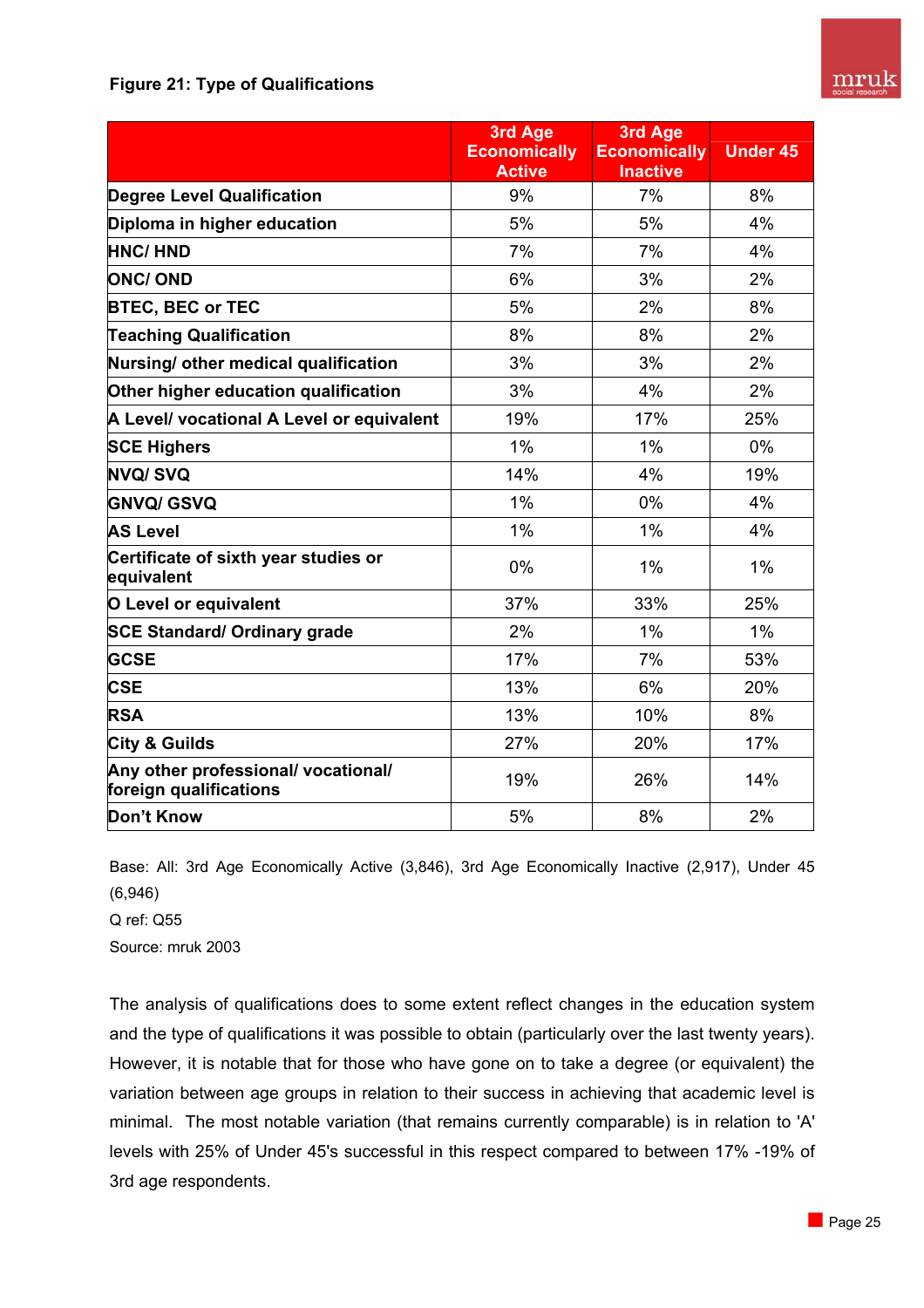

## **7.3 Language Skills**

Overall, between 96% and just over 97% of each age group say they speak English as their first language. However, the table below highlights the most popular other languages spoken, either "fluently" or "quite well" by respondents. French is the single most popular second language overall. However, range of Asian languages are spoken reflecting (to some extent) the range of Asian respondents to the survey (particularly within Leicestershire).

| <b>Language Spoken</b> | <b>3rd Age Economically</b><br><b>Active</b><br>% | <b>3rd Age Economically</b><br><b>Inactive</b><br>% | Under 45<br>$\%$ |
|------------------------|---------------------------------------------------|-----------------------------------------------------|------------------|
| <b>French</b>          |                                                   |                                                     | 6                |
| German                 |                                                   |                                                     |                  |
| Gujarti                |                                                   |                                                     |                  |
| <b>Urdu</b>            |                                                   |                                                     |                  |
| Hindi                  |                                                   |                                                     |                  |
| Punjabi                |                                                   |                                                     |                  |

#### **Figure 22: Other Languages Spoken Fluently or Quite Well**

Base: All: 3rd Age Economically Active (3,846), 3rd Age Economically Inactive (2,917), Under 45 (6,946)

Q ref: Q83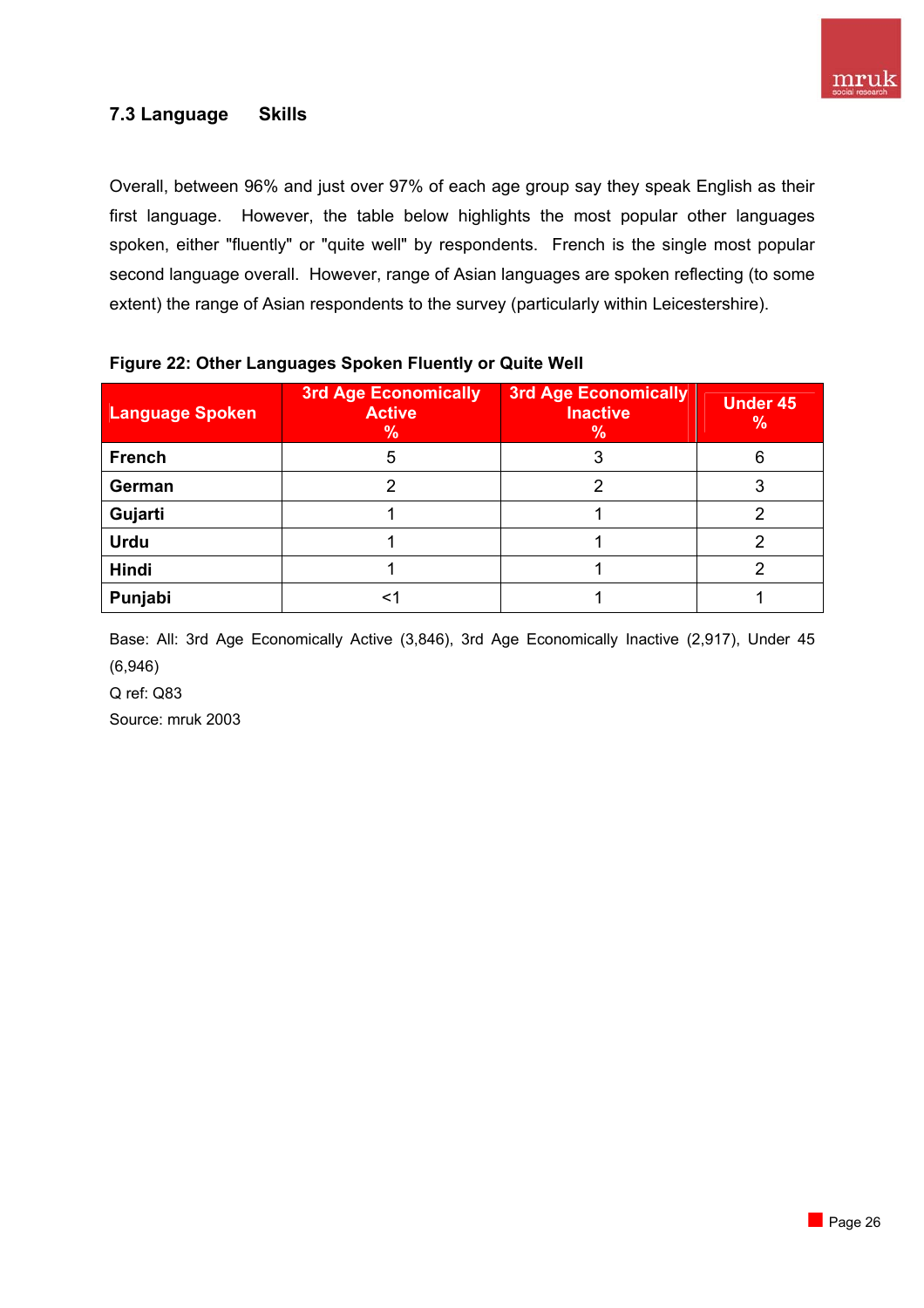

#### **8.1 Respon dent's Health**

When asked how their health has been over the past 12 months, the majority of third age economically active respondents and under 45 respondents replied that their health has been 'Good', 61% and 71% respectively. However, only 34% of third age respondents who are economically inactive stated that their health has been "Good" in the last year. 36% of inactive third age respondents replied that their health was "Fairly Good' and 30% replied that it has been 'Not Good', as illustrated below. The older age group (ie 60-74) that is included in the economically inactive 3rd age category and associated health problems will largely account for this variation.



#### **Figure 23: Respondent's Health Over The Past 12 Months**

Base: All: 3rd Age Economically Active (3,846), 3rd Age Economically Inactive (2,917), Under 45 (6,946) Q ref: Q84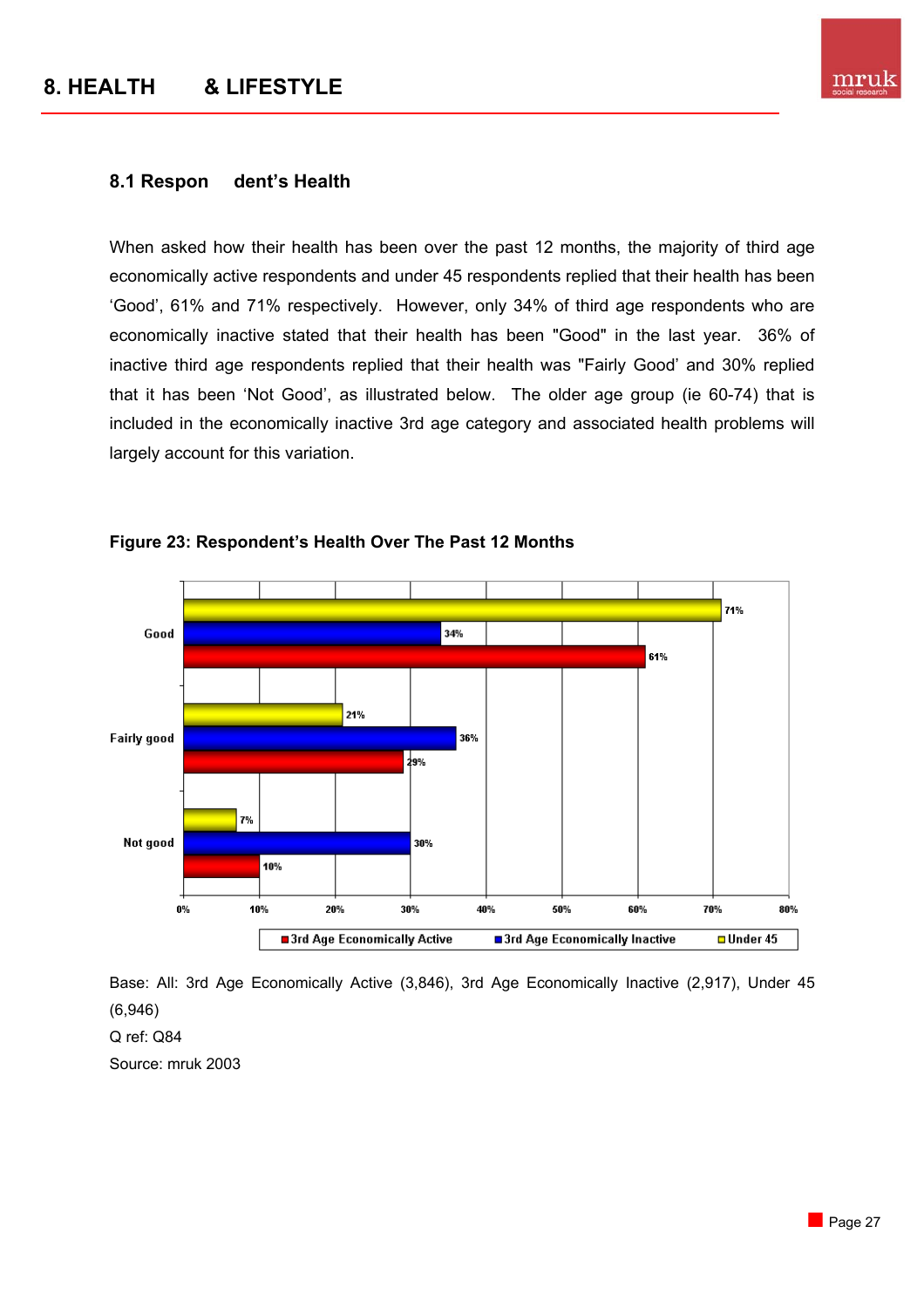## **8.2 How Respondent's Health Affects Daily Activities and Work Undertaken**

Respondents were asked if they have any long-term illness, health problems, or disability, which limits their daily activities or the work they can do. Some 46% of the third age economically inactive respondents replied in the affirmative. This response falls to 15% among third age respondents who are economically active. Inevitably the level of long term illness/ disability is lowest in Under 45 respondents (13%).



**Figure 24: Long Term Illness or Health Problems that Limits Daily Activities or Work Undertaken** 

Base: All: 3rd Age Economically Active (3,846), 3rd Age Economically Inactive (2,917), Under 45 (6,946) Q ref: Q85 Source: mruk 2003

The relationship between the inclusion of the older age group (60-74 years) in the survey and health variations is evident in terms of the type of health problems experienced by respondents.

The survey estimates (for example) that only between 5% - 7% of Under 45's and economically active 3rd age respondents experience problems (in terms of mobility) walking about. However, this figure rises to 37% for 3rd age economically inactive respondents. Similarly only 6% - 7% of the former groups have any problems performing their "usual activities" compared to 29% of the latter.

mruk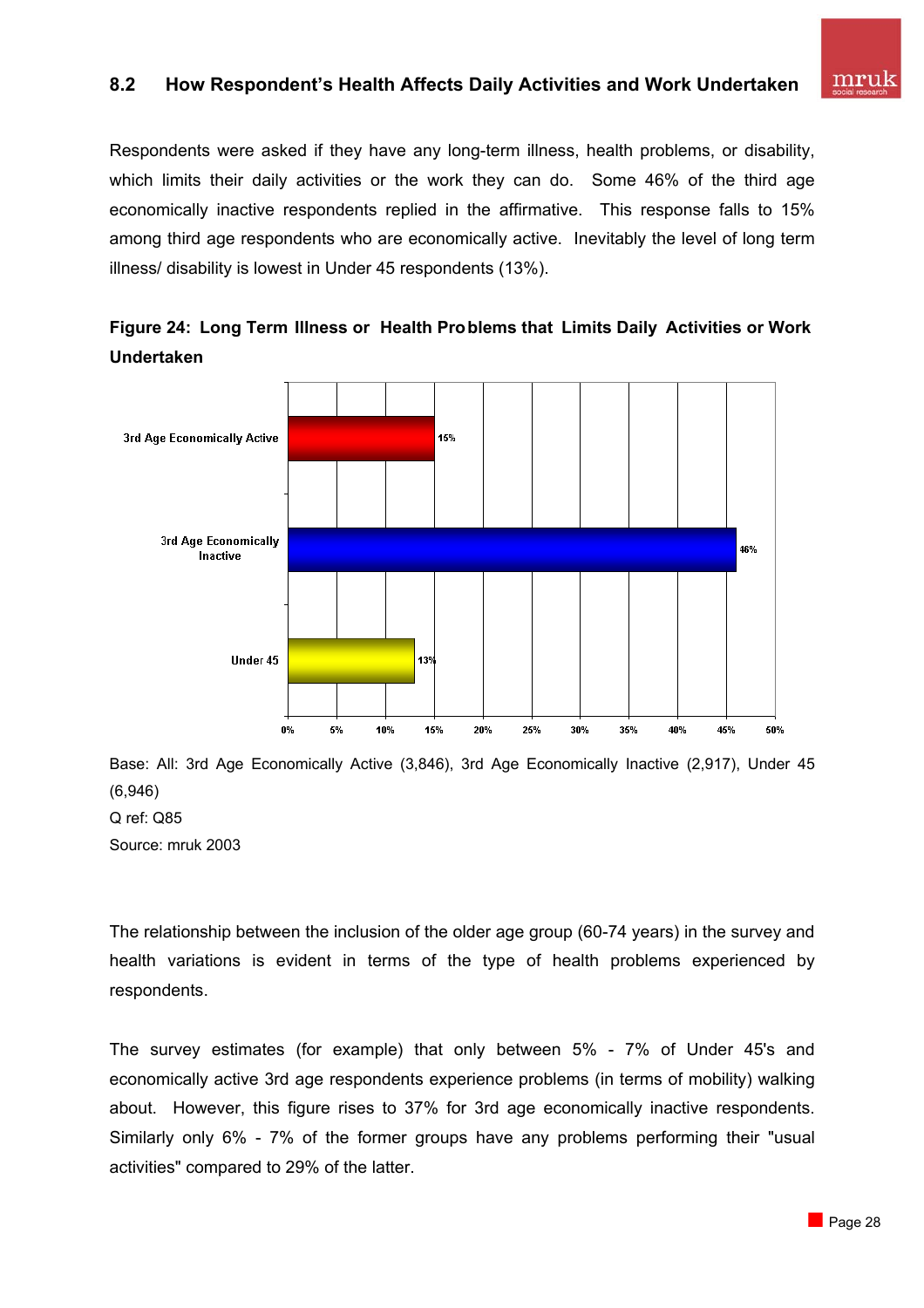

## **8.3 Smoking Prevalence**

When asked whether they "smoke cigarettes at all nowadays" between 16% - 18% of both 3rd age groups replied in the affirmative. This compares to a higher 23% of Under 45's.





 Base: All: 3rd Age Economically Active (3,846), 3rd Age Economically Inactive (2,917), Under 45 (6,946)

Q ref: Q88

Source: mruk 2003

## **8.4 Amount Of Physical Activity Involved In Work**

The majority of respondents 'spend most of their time standing or walking at work', this figure is 40% for third age respondents who are economically active in comparison to 29% for respondents under 45. Slightly fewer under 45 respondents (19%)' spend most of their time sitting' compared to a quarter (25%) of third ages respondents in employment. 24% of third age respondents say their work involves 'definite physical effort' while only 18% of under 45's say the same, compared with only 2% undertaking 'vigorous activity' for both age groups. For 9% of third age economically active respondents and 32% of under 45's the question is not applicable as they are not in employment.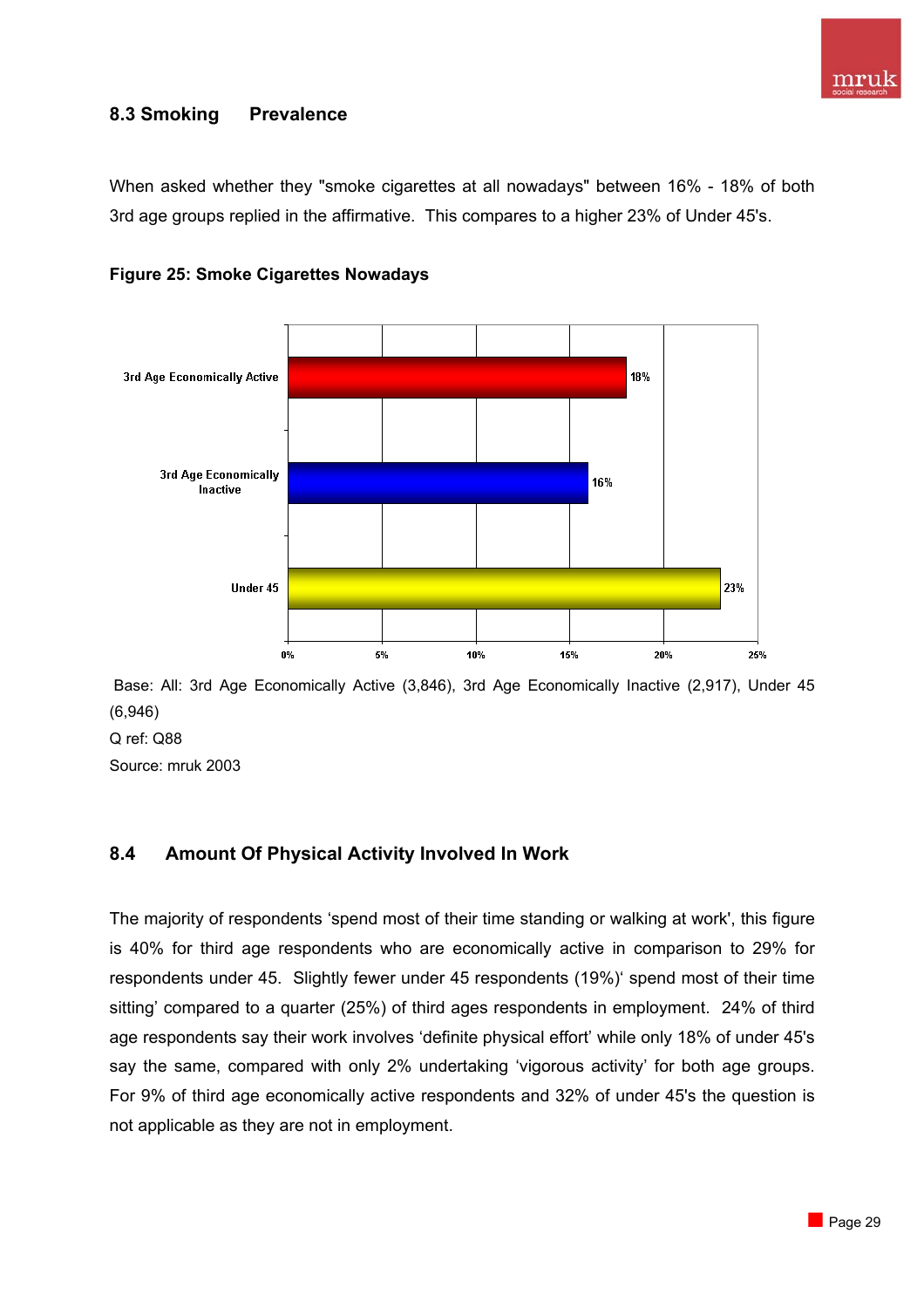Figure 26 below illustrates the level of apparent physical inactivity between the three respondent categories. In all cases except housework/ childcare the economically inactive 3rd age respondents also record the highest level of physical inactivity. Categories for walking and cycling included using those methods for going to and from work, leisure activities and the shops.

**Figure 26: Do Not Undertake Any…** 

| <b>Activity</b>                                                          | <b>3rd Age Economically</b><br><b>Active</b><br>$\%$ | <b>3rd Age Economically</b><br><b>Inactive</b><br>$\%$ | <b>Under 45</b><br>$\%$ |
|--------------------------------------------------------------------------|------------------------------------------------------|--------------------------------------------------------|-------------------------|
| <b>Physical Exercise (such</b><br>as swimming, jogging,<br>football etc) | 72                                                   | 85                                                     | 55                      |
| <b>Cycling</b>                                                           | 88                                                   | 94                                                     | 80                      |
| <b>Walking</b>                                                           | 6                                                    | 11                                                     | 5                       |
| <b>Housework/ Childcare</b>                                              | 16                                                   | 12                                                     | 14                      |
| <b>Gardening/DIY</b>                                                     | 39                                                   | 47                                                     | 53                      |

Base: All: 3rd Age Economically Active (3,846), 3rd Age Economically Inactive (2,917), Under 45 (6,946)

Q ref: Q93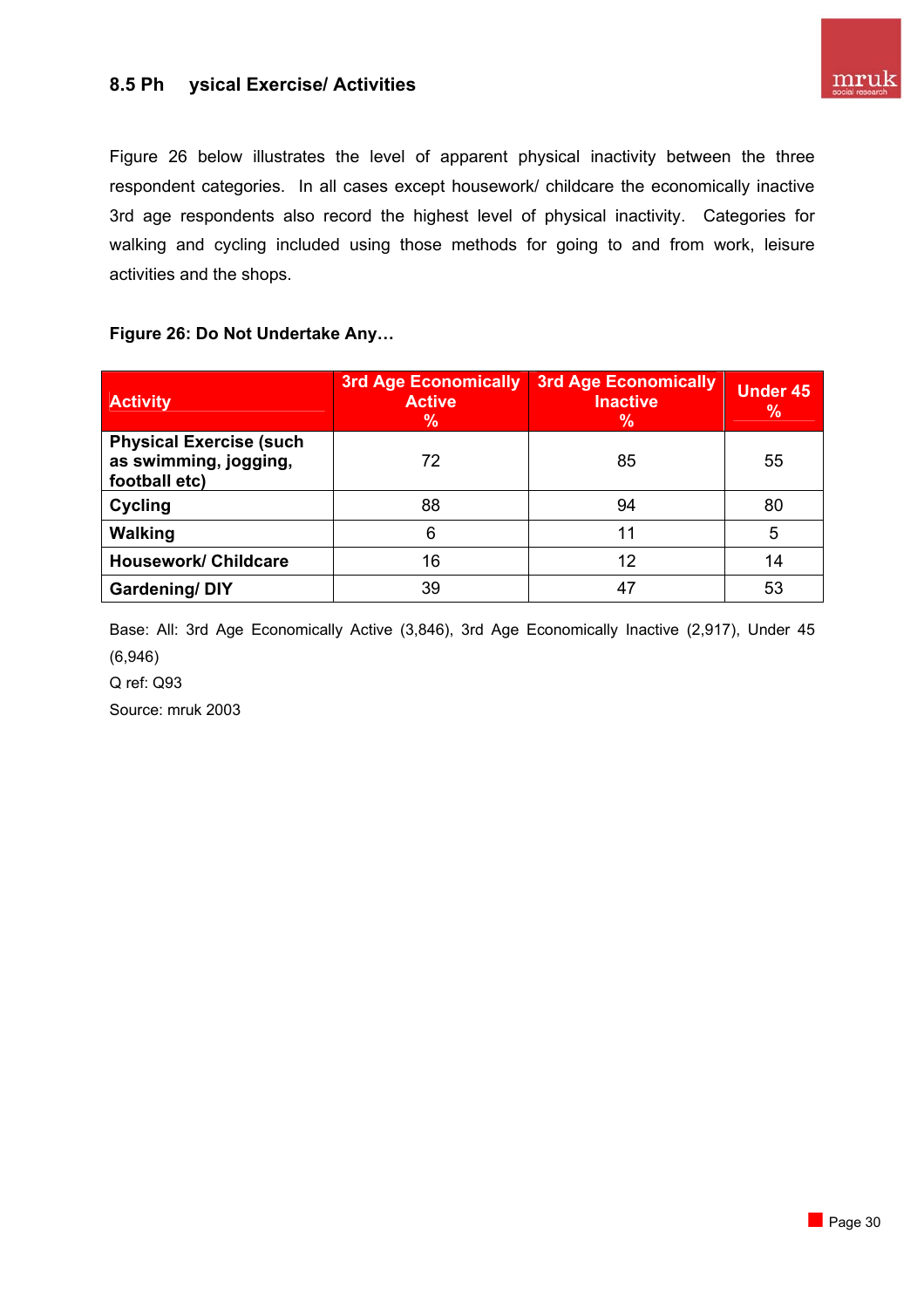## **9.1 Importance for securing safe community in area**

When asked to list criteria in order of importance for securing a safe community in the area, 'dealing with anti-social behaviour' is the most commonly stated among all three age groups. 'Good employment opportunities' 'strong sense of community' are also mentioned as important. The following figures provide tabular analysis of respondents for 1st, 2nd and 3rd priorities.

#### **Figure 27: Importance for securing safe community in area - 1st Priority**

|                                                  | 3rd Age<br><b>Economically</b><br><b>Active</b> | 3rd Age<br><b>Economically</b><br><b>Inactive</b> | <b>Under 45</b> |
|--------------------------------------------------|-------------------------------------------------|---------------------------------------------------|-----------------|
| <b>Good employment opportunities</b>             | 18%                                             | 10%                                               | 16%             |
| <b>Strong sense of community</b>                 | 11%                                             | 12%                                               | 9%              |
| Dealing with Anti Social behaviour               | 27%                                             | 29%                                               | 24%             |
| Schooling                                        | 8%                                              | 6%                                                | 13%             |
| Safe well lit streets                            | 9%                                              | 11%                                               | 8%              |
| Local health provision                           | 5%                                              | 8%                                                | 3%              |
| <b>Decent housing</b>                            | 5%                                              | 6%                                                | 7%              |
| Land use and planning decisions                  | 1%                                              | $1\%$                                             | $1\%$           |
| Sport and leisure facilities for<br>young people | 6%                                              | 6%                                                | 8%              |
| Safe roads                                       | 7%                                              | 7%                                                | 9%              |

Base: All: 3rd Age Economically Active (3,846), 3rd Age Economically Inactive (2,917), Under 45 (6,946)

Q ref: Q94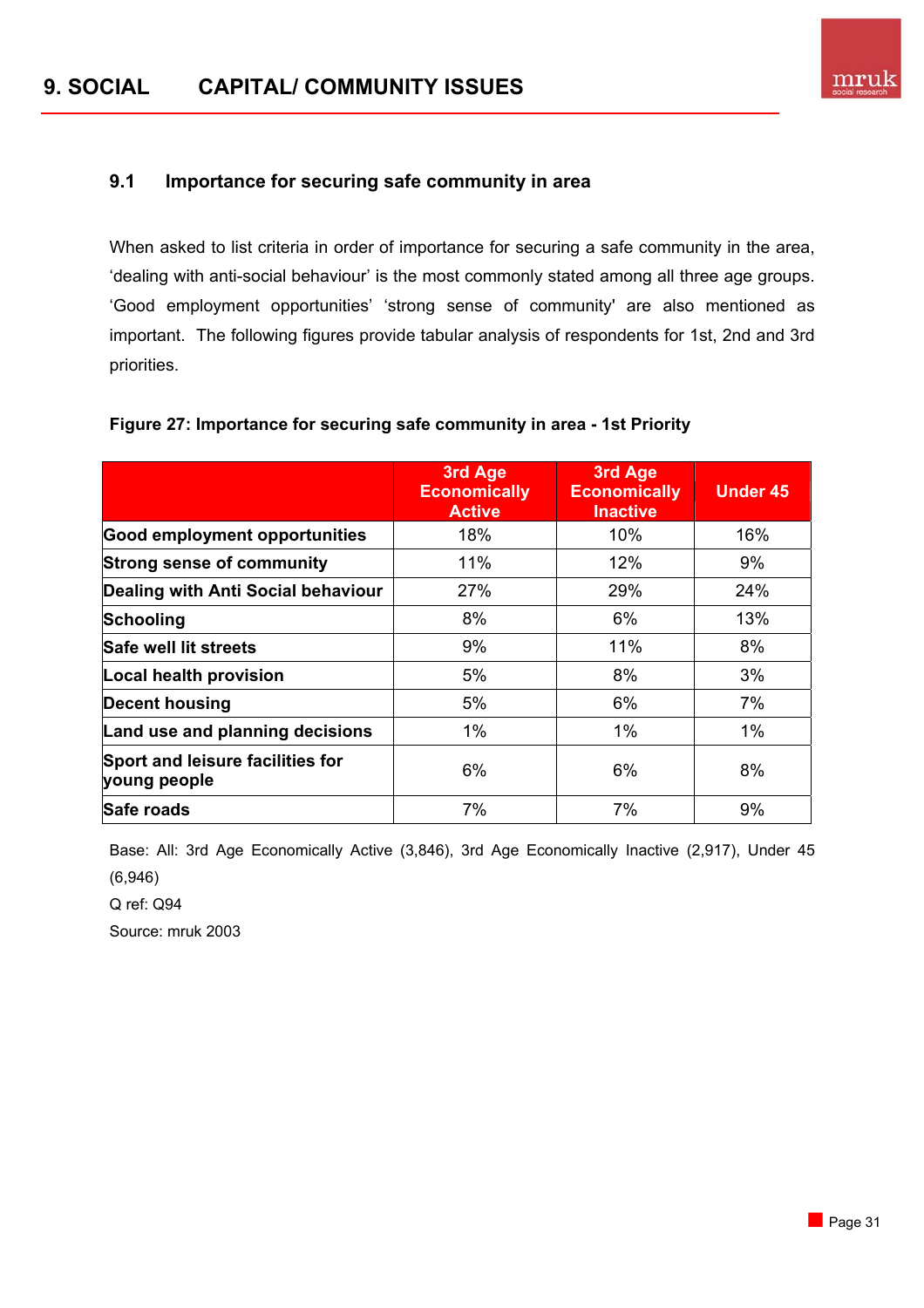'Dealing with anti-social behaviour' was also the most commonly mentioned overall issue relating to the second priority, followed by 'safe well-lit streets'. Schooling and 'strong sense of community were also regarded as important in relation to the second priority.

|                                                  | 3rd Age<br><b>Economically</b><br><b>Active</b> | 3rd Age<br><b>Economically</b><br><b>Inactive</b> | <b>Under 45</b> |
|--------------------------------------------------|-------------------------------------------------|---------------------------------------------------|-----------------|
| <b>Good employment opportunities</b>             | 10%                                             | 9%                                                | 11%             |
| <b>Strong sense of community</b>                 | 10%                                             | 10%                                               | 8%              |
| Dealing with Anti Social behaviour               | 17%                                             | 18%                                               | 18%             |
| <b>Schooling</b>                                 | 10%                                             | 7%                                                | 13%             |
| Safe well lit streets                            | 10%                                             | 14%                                               | 12%             |
| <b>Local health provision</b>                    | 7%                                              | 9%                                                | 6%              |
| <b>Decent housing</b>                            | 9%                                              | 9%                                                | 7%              |
| Land use and planning decisions                  | $1\%$                                           | $1\%$                                             | $1\%$           |
| Sport and leisure facilities for<br>young people | 8%                                              | 8%                                                | 9%              |
| <b>Safe roads</b>                                | 9%                                              | 9%                                                | 9%              |

## **Figure 28: Importance for securing safe community in area – 2nd Priority**

Base: All: 3rd Age Economically Active (3,846), 3rd Age Economically Inactive (2,917), Under 45 (6,946)

Q ref: Q94 Source: mruk 2003

A similar profile emerges for the most common overall 3rd priority, ie dealing with 'anti-social behaviour'. However, this was 13% for both third age categories followed by 'sport and leisure facilities for young people' (12%) and 'safe roads' overall. For respondents under the age of 45 years, the most important issue relating to the 3rd priority was 'sport and leisure facilities for young people' (13%). The second most important third priority was 'Safe roads' and ' dealing with anti social behaviour' (both 12%).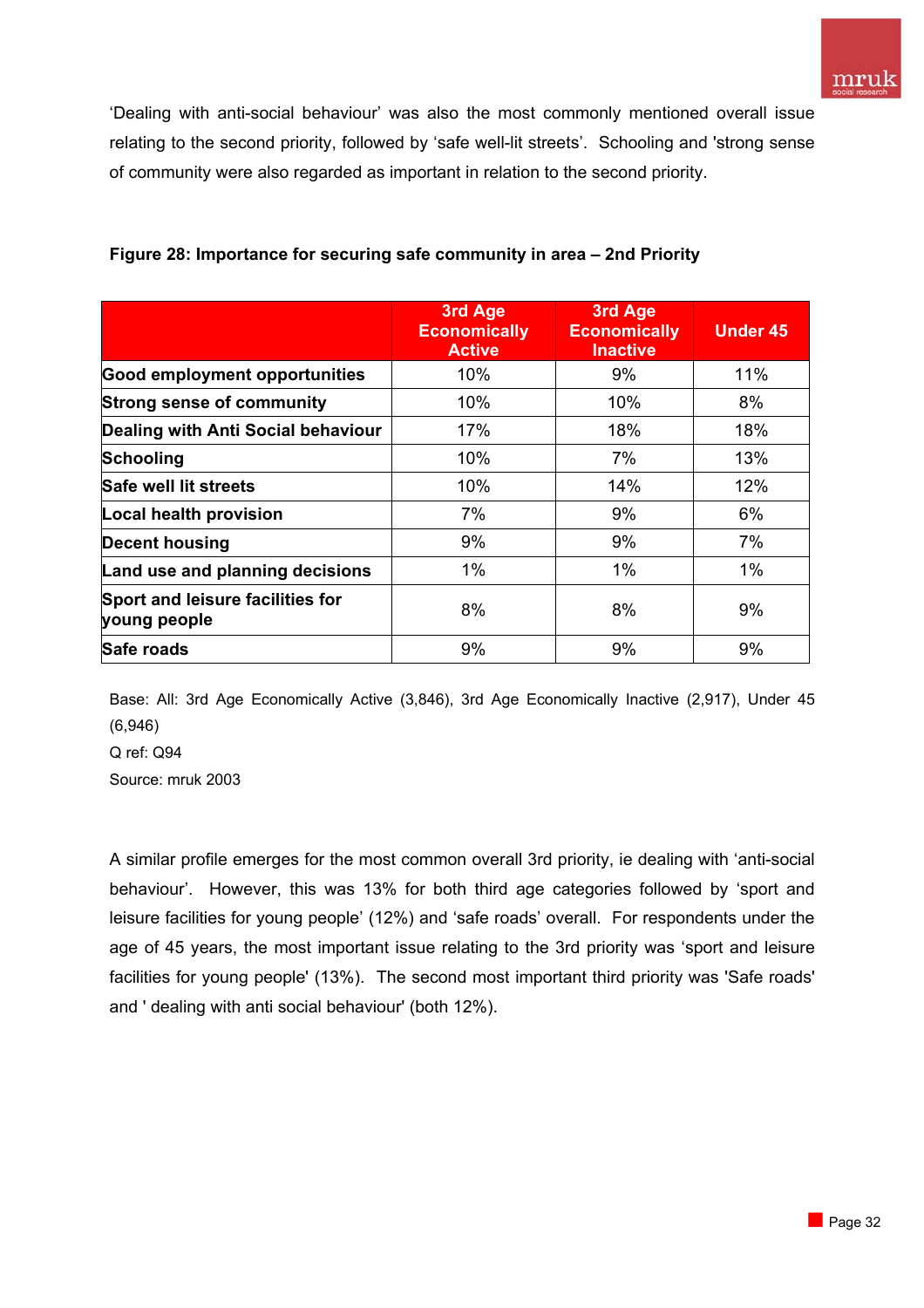

|                                                  | 3rd Age<br><b>Economically</b><br><b>Active</b> | 3rd Age<br><b>Economically</b><br><b>Inactive</b> | <b>Under 45</b> |
|--------------------------------------------------|-------------------------------------------------|---------------------------------------------------|-----------------|
| <b>Good employment opportunities</b>             | 11%                                             | 8%                                                | 11%             |
| <b>Strong sense of community</b>                 | 10%                                             | 8%                                                | 7%              |
| Dealing with Anti Social behaviour               | 13%                                             | 13%                                               | 12%             |
| <b>Schooling</b>                                 | 7%                                              | 6%                                                | 10%             |
| Safe well lit streets                            | 7%                                              | 10%                                               | 8%              |
| Local health provision                           | 6%                                              | 8%                                                | 6%              |
| <b>Decent housing</b>                            | 8%                                              | 9%                                                | 9%              |
| Land use and planning decisions                  | 2%                                              | 2%                                                | 2%              |
| Sport and leisure facilities for<br>young people | 12%                                             | 12%                                               | 13%             |
| Safe roads                                       | 10%                                             | 10%                                               | 12%             |

#### **Figure 29: Importance for securing safe community in area – 3rd Priority**

Base: All: 3rd Age Economically Active (3,846), 3rd Age Economically Inactive (2,917), Under 45 (6,946) Q ref: Q94 Source: mruk 2003

## **9.2 Ease of Access To Amenities**

The extent to which respondents in each of the age groups find it easy or difficult to access a range of key services and amenities is illustrated in Figure 30 below.

Whilst (inevitably) in each case the 3rd age economically inactive respondents do experience the most difficulty in getting access to the services and amenities concerned, the differential with the other respondent categories is fairly minor. In the broadest terms therefore, findings do indicate that the majority of respondents (in each category) find it relatively easy to access the services/ amenities specified.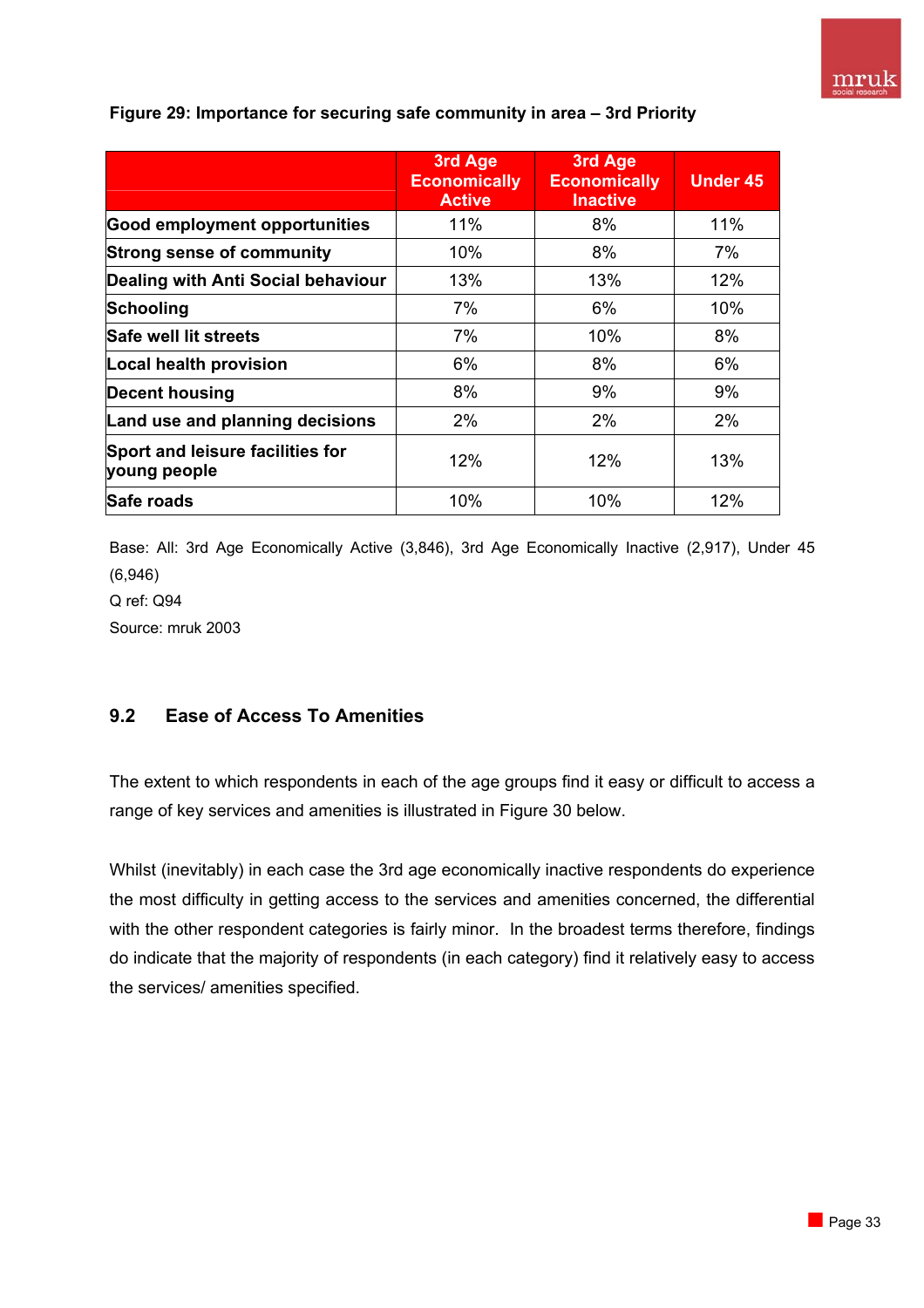

**Figure 30: Ease of Getting To…** 

| <b>Doctors Surgery</b>  | <b>3rd Age Economically</b><br><b>Active</b> | <b>3rd Age Economically</b><br><b>Inactive</b> | <b>Under 45</b> |
|-------------------------|----------------------------------------------|------------------------------------------------|-----------------|
| <b>Very difficult</b>   | 1%                                           | 3%                                             | 2%              |
| <b>Fairly difficult</b> | 4%                                           | 6%                                             | 3%              |
| Neither/nor             | 2%                                           | 3%                                             | 2%              |
| <b>Fairly easy</b>      | 22%                                          | 29%                                            | 24%             |
| <b>Very easy</b>        | 70%                                          | 59%                                            | 70%             |
| Don't know              | 0%                                           | 0%                                             | 1%              |

| <b>Post Office</b>      | <b>3rd Age Economically</b><br><b>Active</b> | <b>3rd Age Economically</b><br><b>Inactive</b> | <b>Under 45</b> |
|-------------------------|----------------------------------------------|------------------------------------------------|-----------------|
| <b>Very difficult</b>   | 1%                                           | 2%                                             | 0%              |
| <b>Fairly difficult</b> | 1%                                           | 4%                                             | 1%              |
| Neither/nor             | 1%                                           | 2%                                             | 1%              |
| <b>Fairly easy</b>      | 20%                                          | 25%                                            | 19%             |
| <b>Very easy</b>        | 77%                                          | 66%                                            | 78%             |
| Don't know              | 0%                                           | 1%                                             | 0%              |

| <b>Fresh Fruit &amp; Veg</b><br><b>Shop</b> | <b>3rd Age Economically</b><br><b>Active</b> | <b>3rd Age Economically</b><br><b>Inactive</b> | <b>Under 45</b> |
|---------------------------------------------|----------------------------------------------|------------------------------------------------|-----------------|
| <b>Very difficult</b>                       | $1\%$                                        | 3%                                             | $1\%$           |
| <b>Fairly difficult</b>                     | 3%                                           | 6%                                             | 2%              |
| Neither/nor                                 | 2%                                           | 3%                                             |                 |
| <b>Fairly easy</b>                          | 20%                                          | 27%                                            | 21%             |
| <b>Very easy</b>                            | 74%                                          | 61%                                            | 75%             |
| Don't know                                  | 0%                                           | 1%                                             | 0%              |

| <b>Public Transport</b> | 3rd Age Economically<br><b>Active</b> | <b>3rd Age Economically</b><br><b>Inactive</b> | <b>Under 45</b> |
|-------------------------|---------------------------------------|------------------------------------------------|-----------------|
| <b>Very difficult</b>   | 3%                                    | 3%                                             | 2%              |
| <b>Fairly difficult</b> | 4%                                    | 6%                                             |                 |
| Neither/nor             | 5%                                    | 6%                                             | 4%              |
| <b>Fairly easy</b>      | 22%                                   | 26%                                            | 20%             |
| <b>Very easy</b>        | 61%                                   | 53%                                            | 68%             |
| Don't know              | 5%                                    | 5%                                             | 4%              |

| <b>Library</b>          | 3rd Age Economically<br><b>Active</b> | <b>3rd Age Economically</b><br><b>Inactive</b> | <b>Under 45</b> |
|-------------------------|---------------------------------------|------------------------------------------------|-----------------|
| <b>Very difficult</b>   | 2%                                    | 4%                                             | 2%              |
| <b>Fairly difficult</b> | 6%                                    | 6%                                             | 4%              |
| Neither/nor             | 4%                                    | 6%                                             | 4%              |
| <b>Fairly easy</b>      | 23%                                   | 29%                                            | 25%             |
| <b>Very easy</b>        | 63%                                   | 50%                                            | 61%             |
| Don't know              | 3%                                    | 5%                                             | 3%              |

Base: All: 3rd Age Economically Active (3,846), 3rd Age Economically Inactive (2,917), Under 45 (6,946)

Q ref: Q95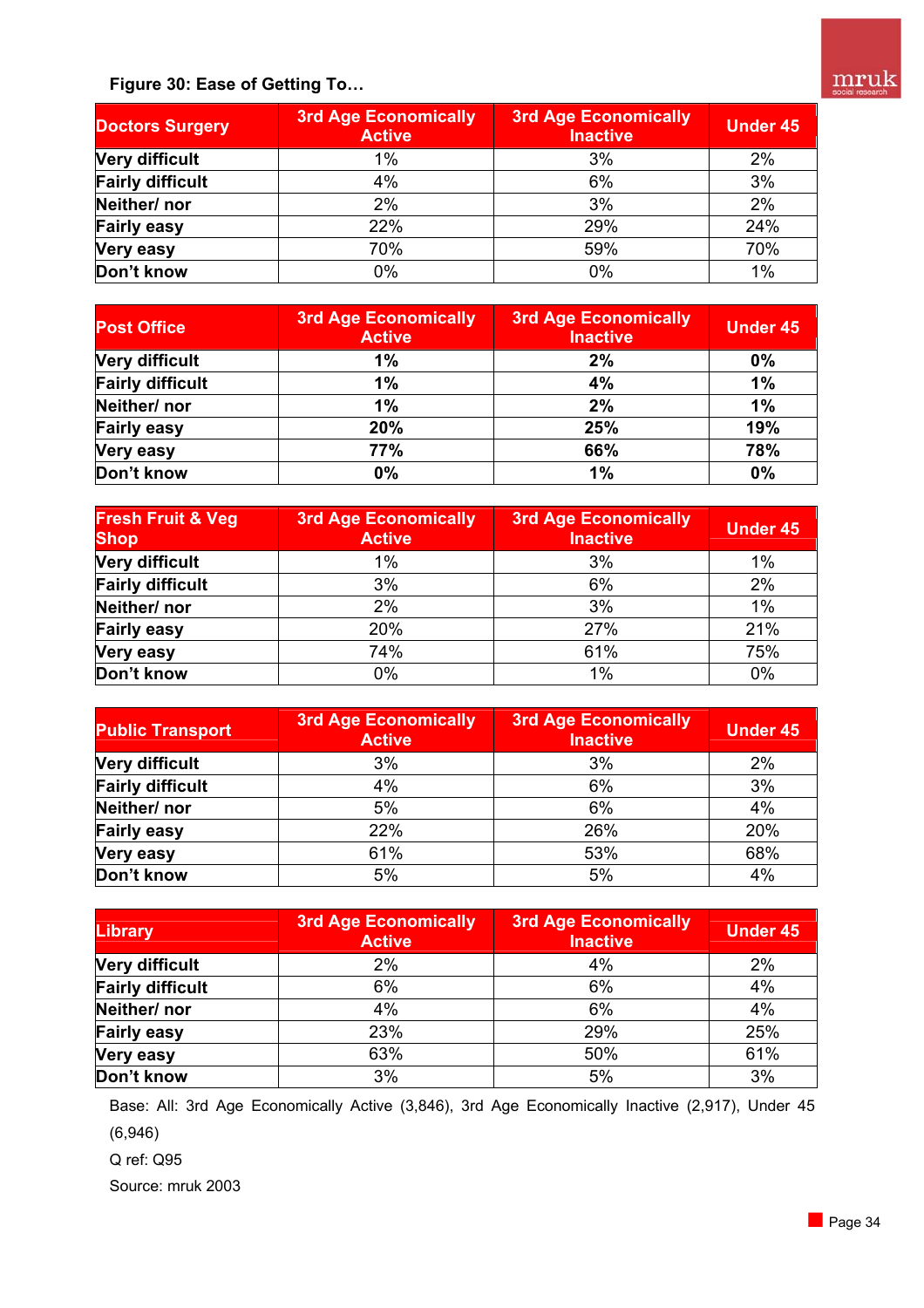

## **9.3 Unpaid Voluntary Work**

As illustrated below, between 16% and 21% of each of the respondent groups were involved in unpaid, voluntary work during the past year. This figure is the highest amongst third age respondents who are economically active and drops to 16% for under 45's. Voluntary unpaid or community activities were deemed to include charity work, church activities, play groups, resident associations, school related associations or other types of activity for voluntary organisations.



#### **Figure 31: Involved in Unpaid, Voluntary Work Last Year**

Base: All: 3rd Age Economically Active (3,846), 3rd Age Economically Inactive (2,917), Under 45 (6,946)

Q ref: Q96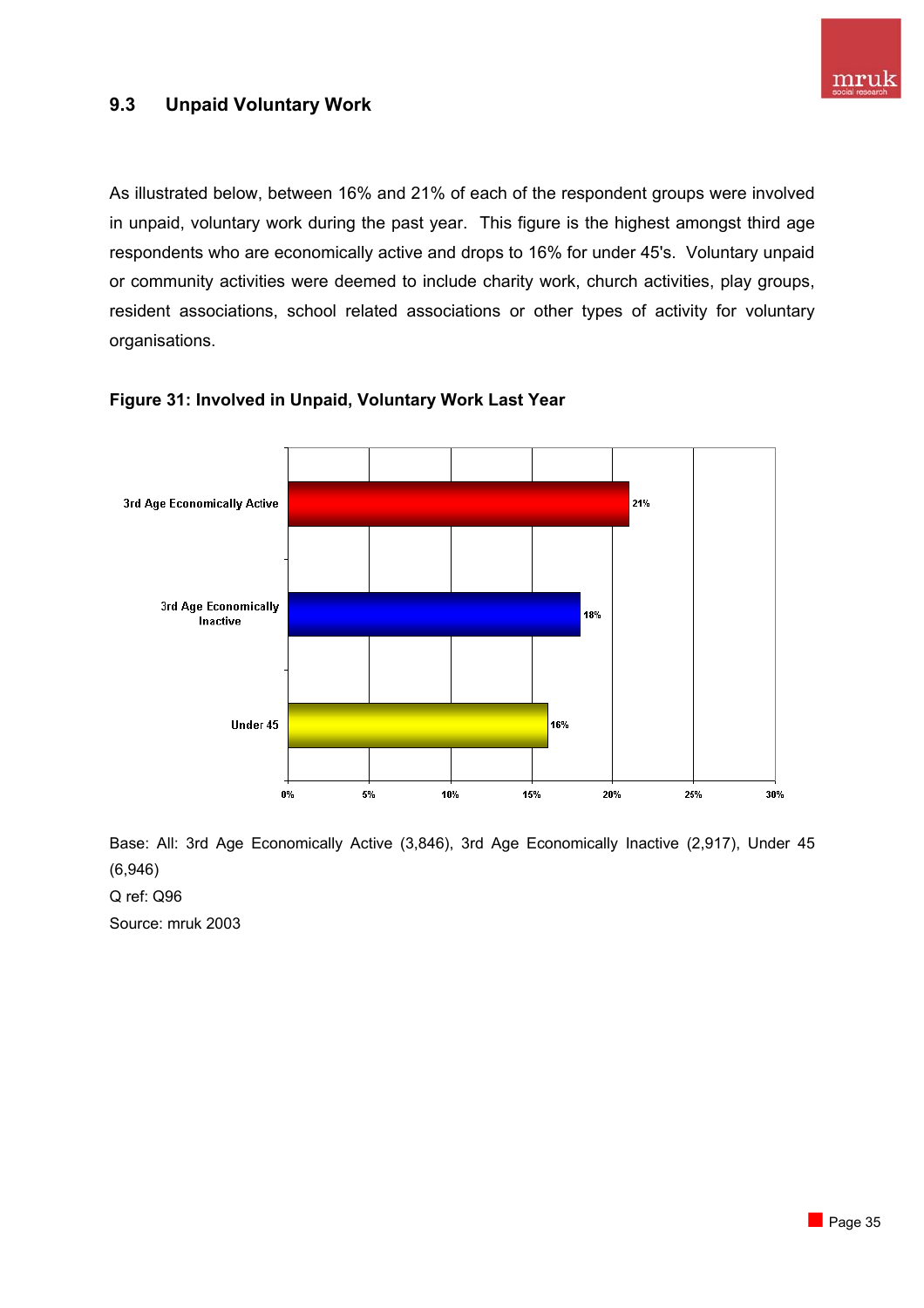## **9.4 Local Problem Solving**



Overall the majority of respondents have not taken or considered taking specific actions in an attempt to solve a local problem. The profile between all respondents varies only marginally; between 81% and 85% of respondents did nothing in an attempt to solve a local problem. The figure was highest amongst Under 45's (85%) and slightly less for third age economically active respondents (81%). Of those who have, the most common action is to contact an appropriate organisation. Other actions do not feature so prominently although provide indicators over how respondents do react to local problem solving.



#### **Figure 32: Attempt to Solve Problem**

Base: All: 3rd Age Economically Active (3,846), 3rd Age Economically Inactive (2,917), Under 45 (6,946)

Q ref: Q97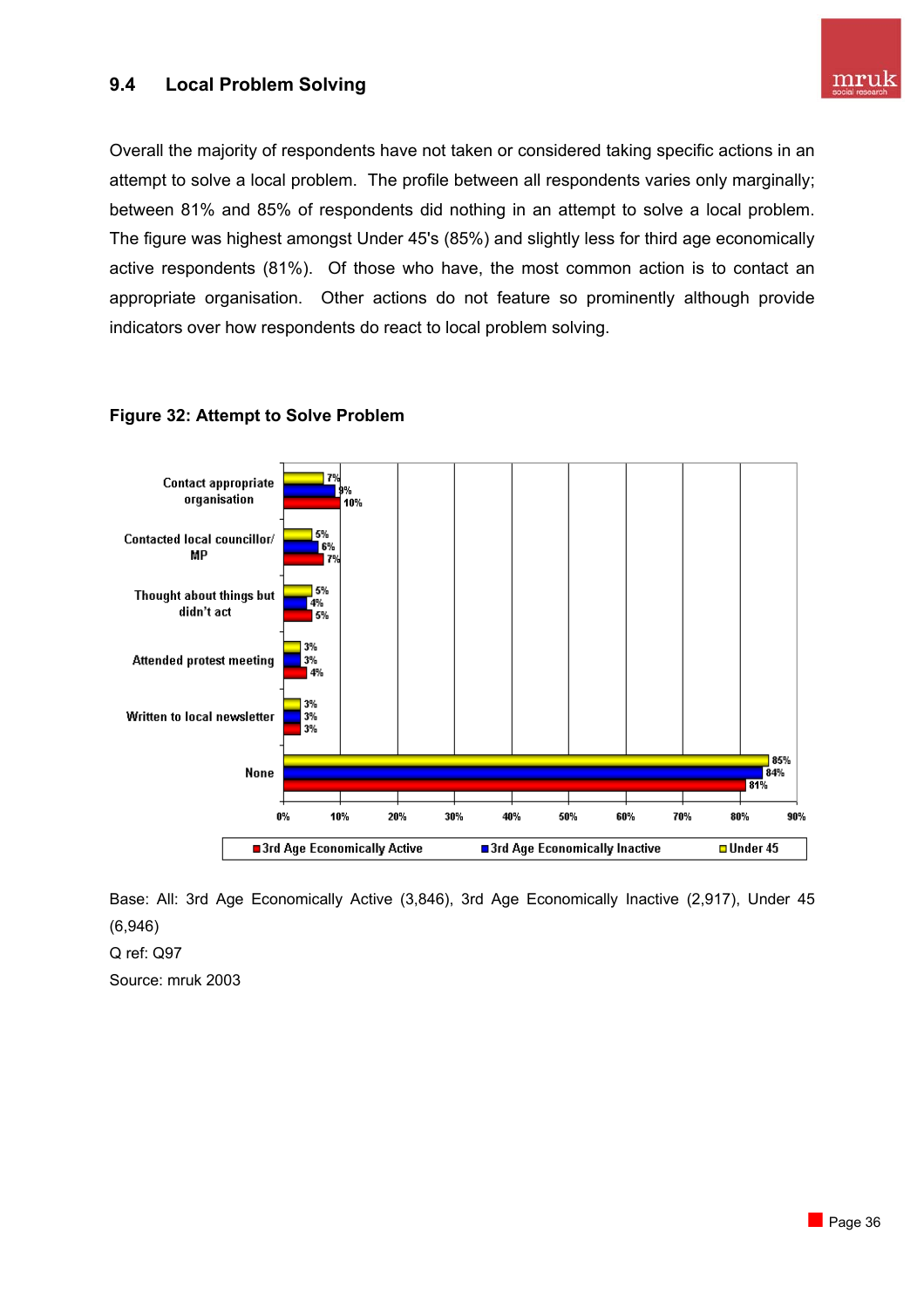

#### **10.1 Respondent Gender**

The key characteristics of survey respondents overall is illustrated in the principal regional summary reports. However, for purposes of comparison between the sub-groups that are the focus of this report are broken down in this section.

The gender of individual respondents varied slightly between each age group. The split between male and female respondents was even at 50/50 for those third age respondents who are economically inactive. More third age economically active male respondents took part in the survey than female. This compares to under 45 respondents, where 52% of the respondents were female and only 48% were male.



#### **Figure 33: Gender of Respondent**

Base: All: 3rd Age Economically Active (3,846), 3rd Age Economically Inactive (2,917), Under 45 (6,946)

Q ref: Q100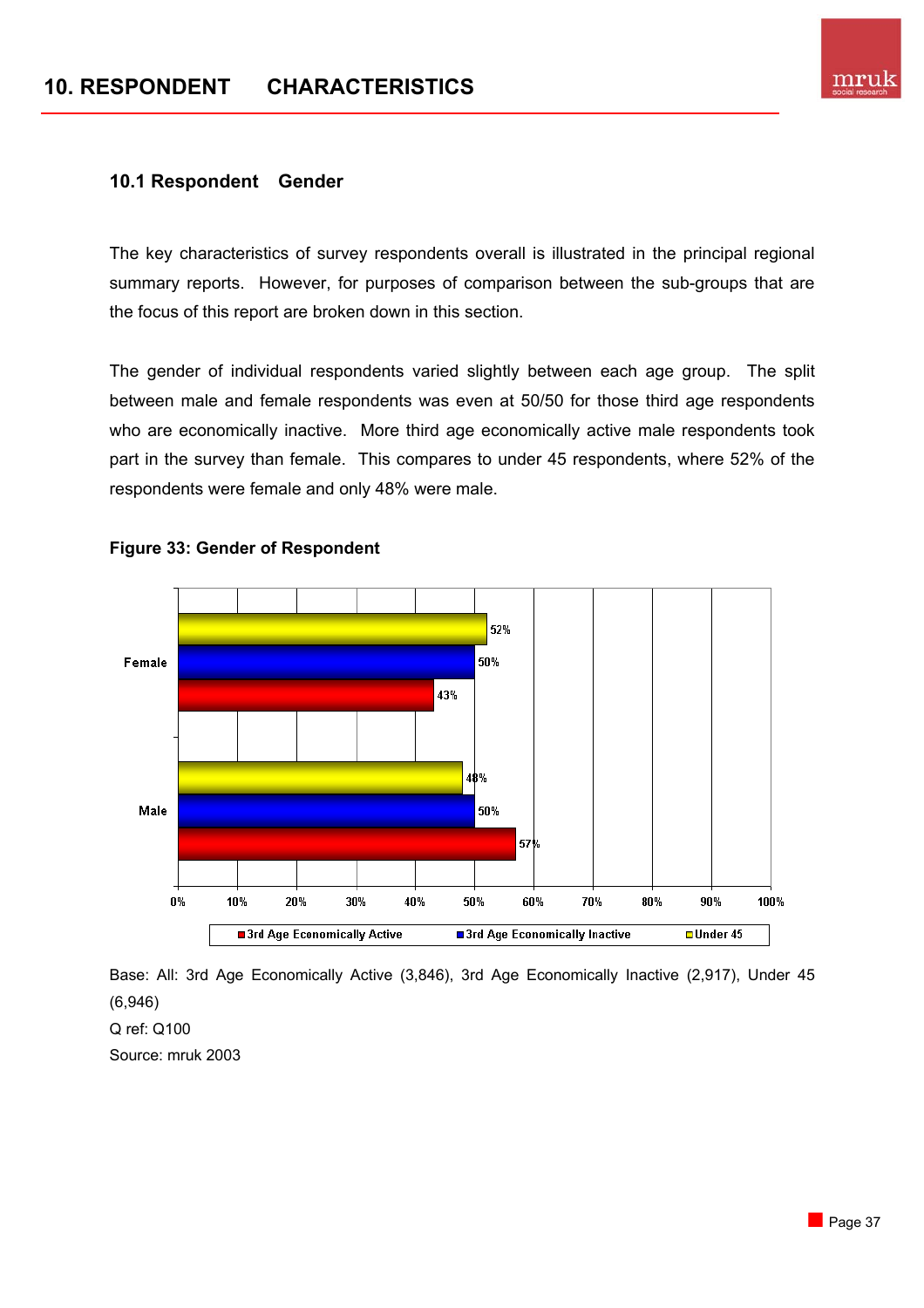

## **10.2 Ethnic Groups**

Overall, when respondents were asked which ethnic group they felt they belonged to, the most common answer was White British, as illustrated below. There is very slight variation between respondent groups.

## **Figure 34: Ethnicity**



Base: All: 3rd Age Economically Active (3,846), 3rd Age Economically Inactive (2,917), Under 45 (6,946)

Q ref: Q101 Source: mruk 2003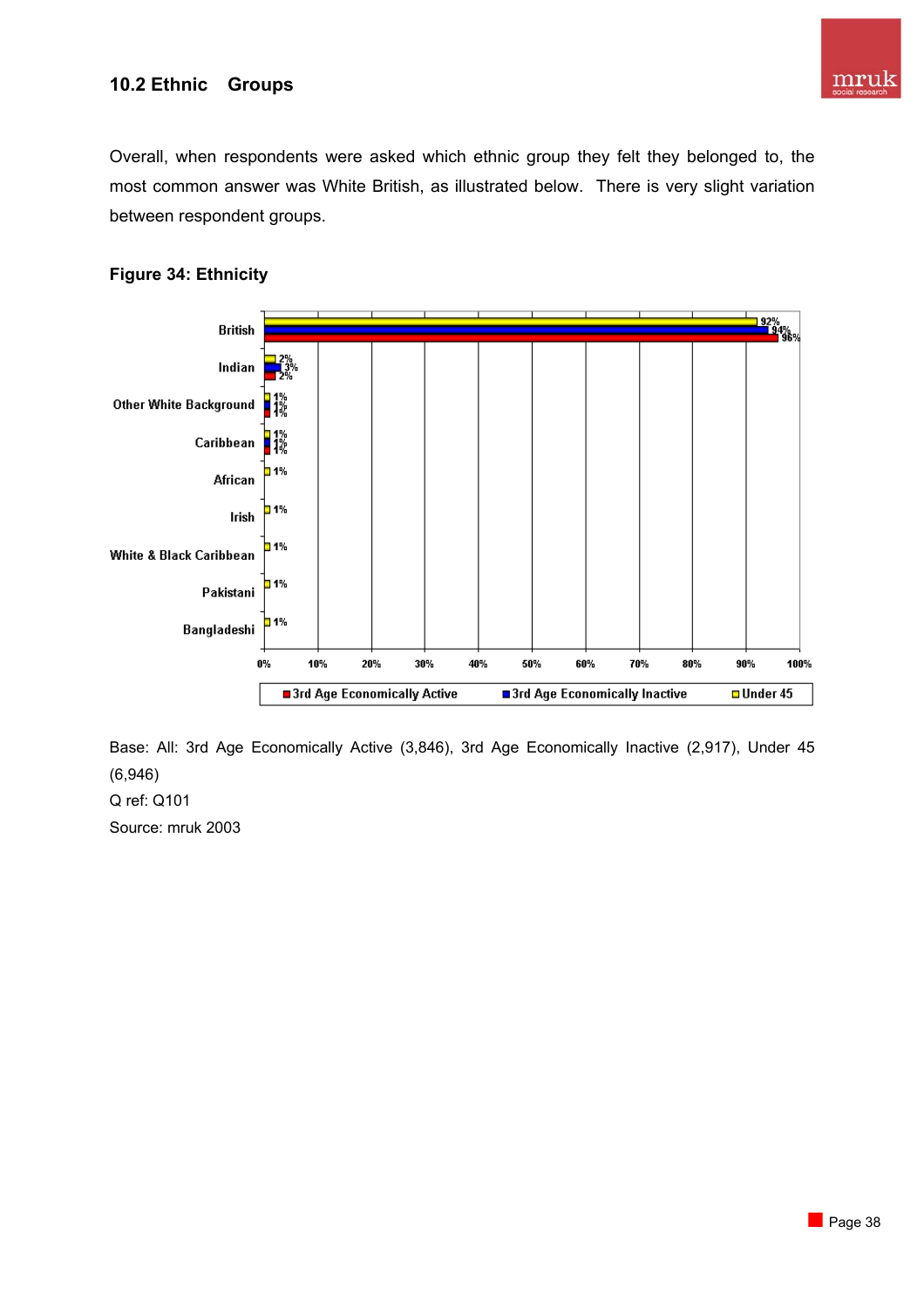## **10.3 Language**

Overall, (as indicated earlier in this report) the survey estimates that the vast majority of respondents speak English as their first language. When making comparisons between age groups there is very little difference. A slight variation occurs in Under 45 respondents.





Base: All: 3rd Age Economically Active (3,846), 3rd Age Economically Inactive (2,917), Under 45 (6,946)

Q ref: Q82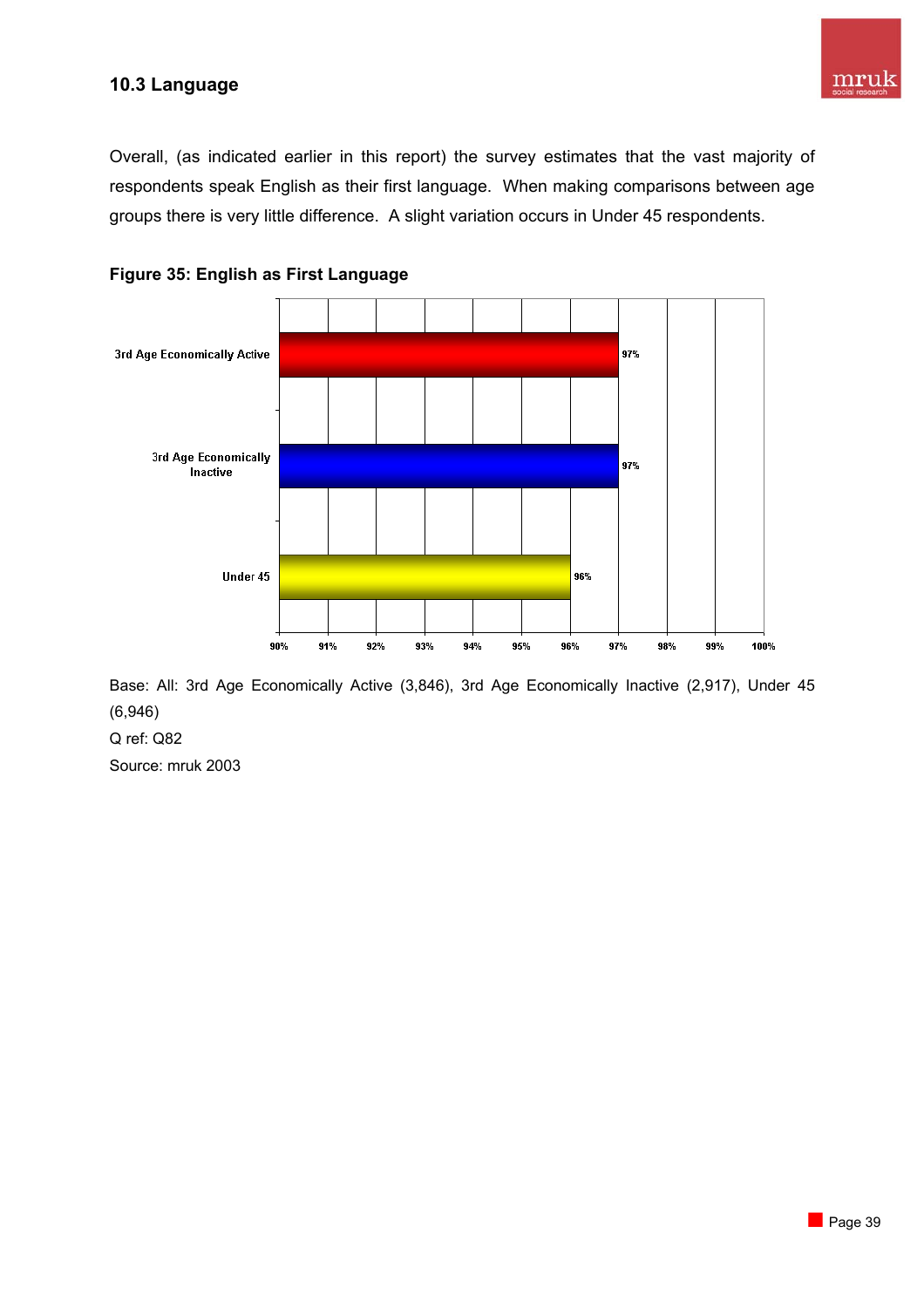## **10.4 Bank or Building Society Account**



When asked if they have a bank or building society account of any kind, over 87% of respondents in each age group replied in the affirmative. However, there is some variation, wherein predictably slightly more third age respondents who are economically active have a bank or building society account (93%).



## **Figure 36: Bank or Building Society Account**

Base: All: 3rd Age Economically Active (3,846), 3rd Age Economically Inactive (2,917), Under 45 (6,946)

Q ref: Q102 Source: mruk 2003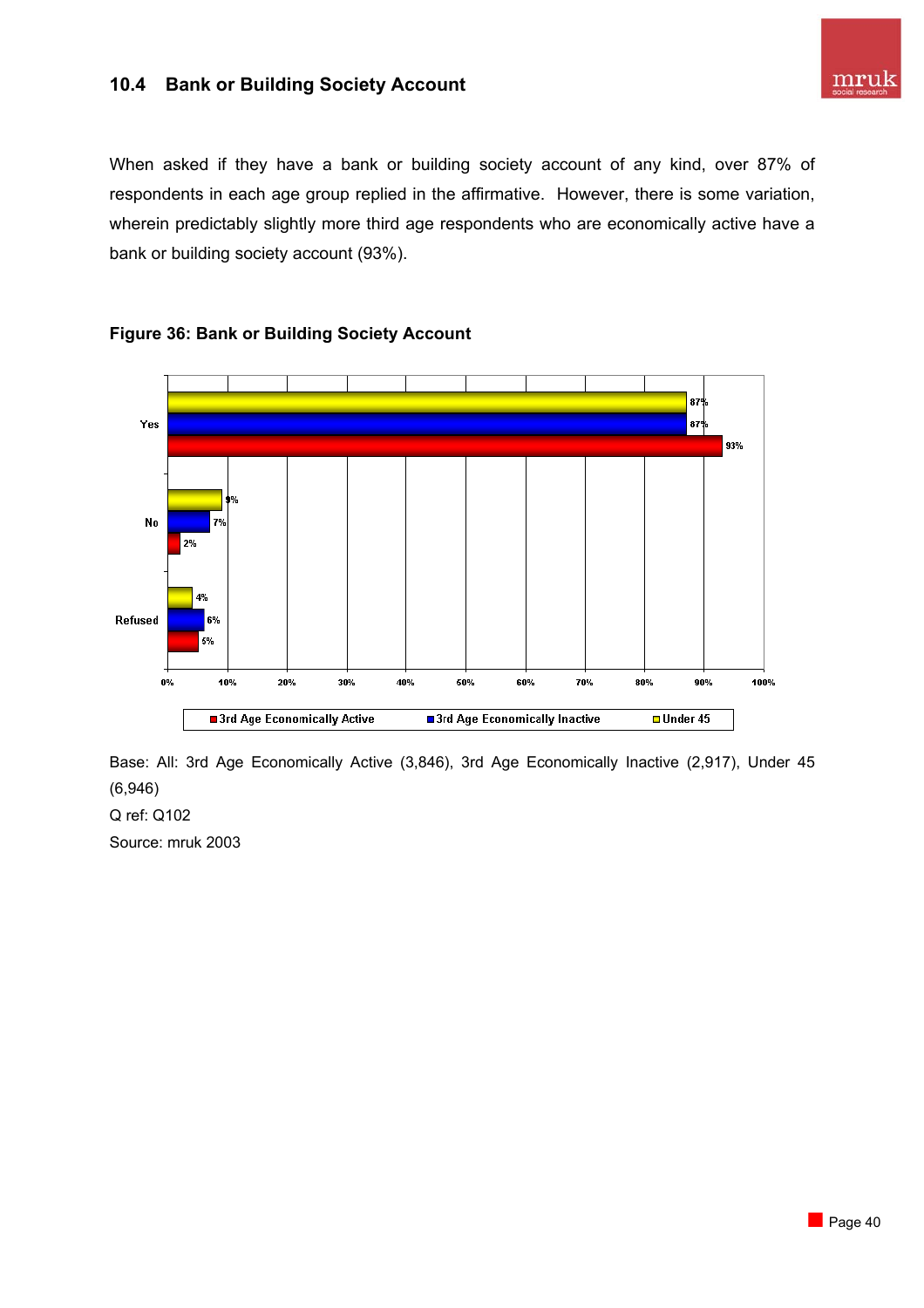#### **10.5 Gross Annual Income**

In examining the income characteristics of economically active third age respondents in employment, the profile when compared to respondents aged under 45 varies only marginally. The profile of income bands between third age economically active respondents and respondents aged under 45 are illustrated in Figure 37 below. Few respondents actually stated that they earned £35,001 or above, and only 8% of third age respondents economically active say they earn between £25,001 and £35,000, compared to 7% of under 45's. A small percentage of third age and under 45 respondents did not know their gross annual income (3% and 4% respectively). Around one third of respondents in each age group refused to say which income band they fall into. It is our experience in conducting large scale surveys with income questions that reluctance to divulge income is increasing with higher income levels regularly under represented.



#### **Figure 37: Gross Annual Income**

Base: All: 3rd Age Economically Active (3,846), 3rd Age Economically Inactive (2,917), Under 45 (6,946) Q ref: Q103 Source: mruk 2003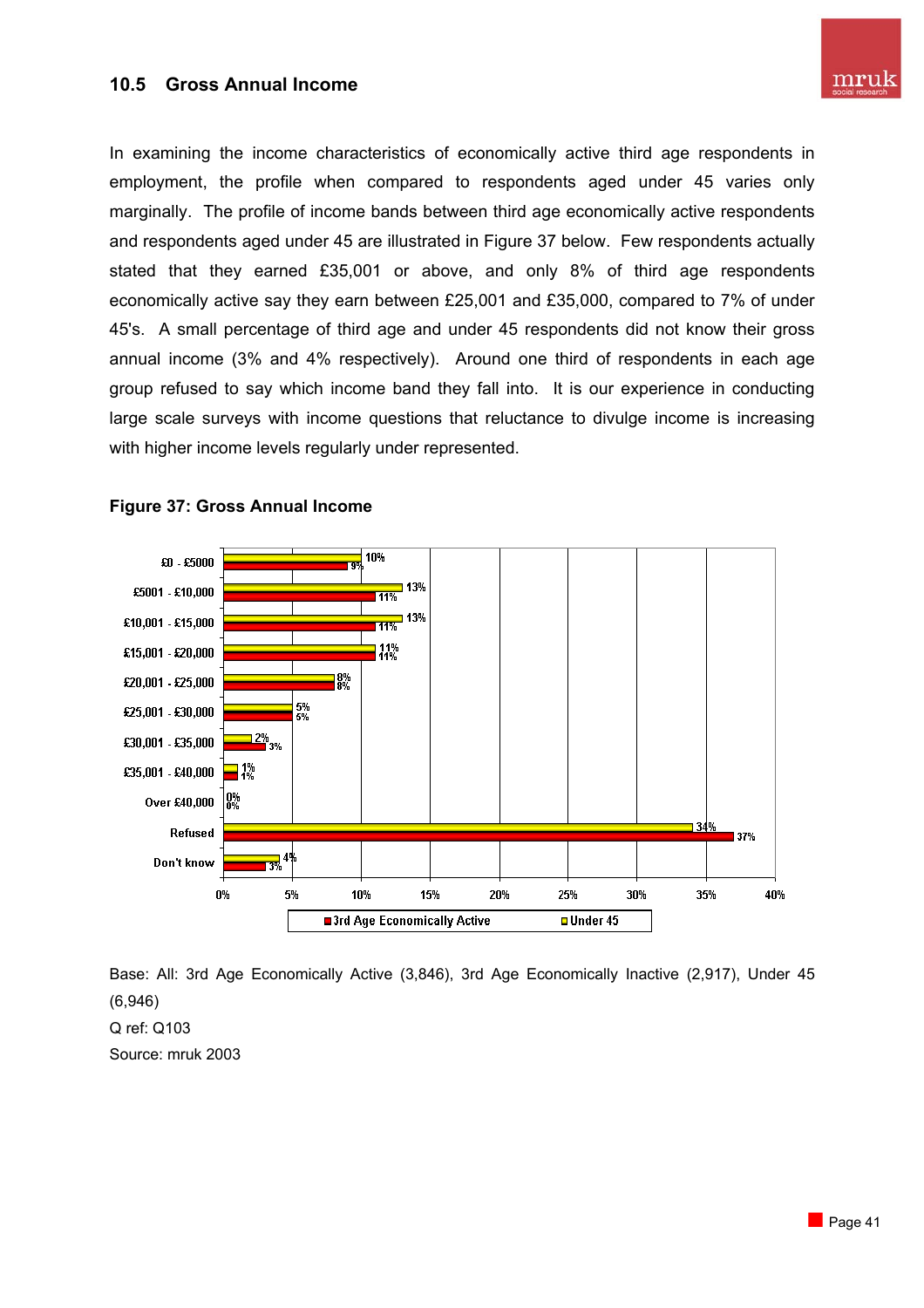## **10.6 Sources of Income In Past Month**

As illustrated in figure 38 below, the majority of third age respondents who are economically active receive money from paid employment. The next most common source of income is from savings and shares/ dividends. Only 11% of third age economically active respondents receive Child Benefit. As expected, the most common sources of income for those inactive third age respondents is retirement/ widows pension (51%) and a pension from employment (43%).

#### **Figure 38: Sources of Income**

|                                        | 3rd Age<br><b>Economically</b><br><b>Active</b> | 3rd Age<br><b>Economically Under 45</b><br><b>Inactive</b> |       |
|----------------------------------------|-------------------------------------------------|------------------------------------------------------------|-------|
| <b>Paid Employment</b>                 | 83%                                             | 0%                                                         | 63%   |
| Interest/ Dividends on Savings/ Shares | 16%                                             | 18%                                                        | 6%    |
| <b>Pension from Employment</b>         | 9%                                              | 43%                                                        | $0\%$ |
| <b>Retirement/ Widows Pension</b>      | 4%                                              | 51%                                                        | $0\%$ |
| Jobseekers Allowance                   | 3%                                              | 0%                                                         | 4%    |
| <b>Family Tax Credit</b>               | $1\%$                                           | 0%                                                         | 8%    |
| <b>Housing Benefit</b>                 | 4%                                              | 17%                                                        | 12%   |
| <b>Council Tax Benefit</b>             | 5%                                              | 22%                                                        | 13%   |
| <b>Income Support</b>                  | 3%                                              | 13%                                                        | 10%   |
| <b>Incapacity Allowance</b>            | $1\%$                                           | 12%                                                        | 2%    |
| <b>Disability Living Allowance</b>     | 0%                                              | 13%                                                        | 2%    |
| <b>Disability Working Allowance</b>    | 0%                                              | $0\%$                                                      | $0\%$ |
| <b>Attendance Allowance</b>            | 0%                                              | 2%                                                         | $0\%$ |
| <b>Childcare Tax Credit</b>            | $1\%$                                           | $0\%$                                                      | 3%    |
| <b>Child Benefit</b>                   | 11%                                             | 4%                                                         | 33%   |
| <b>Other Benefit/ Allowances</b>       | 2%                                              | 5%                                                         | 6%    |

Base: All: 3rd Age Economically Active (3,846), 3rd Age Economically Inactive (2,917), Under 45 (6,946)

Q ref: Q105 Source: mruk 2003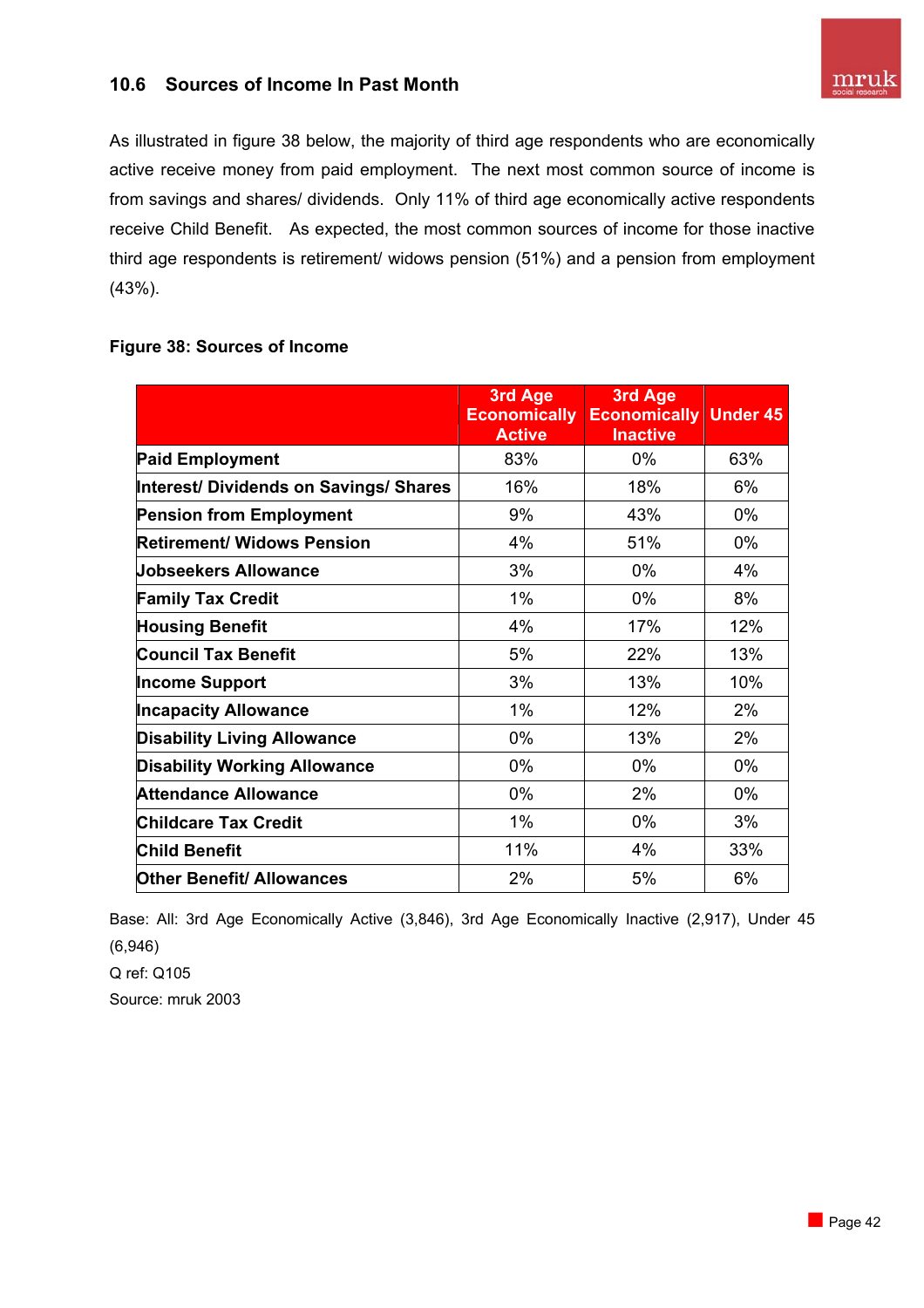## **10.7 Computer/ Internet Access In The Home**

Finally, in relation to findings in this particular themed report, there is slight variation between third age economically active respondents and those aged under 45 years when examining computer/ internet access in the home. 47% and 55% respectively said that they have 'a computer that they personally use at home'. Only 21% of third age respondents who are economically inactive have a personal computer at home. The percentage of respondents who have Internet access is highest amongst under 45 respondents (49%). However, 45% of third age economically active respondents also have Internet access. With regard to third age respondents who are economically inactive, this figure drops significantly to 20%. Only a small percentage of respondents have a 'Broadband connection for Internet', however this is not available in large areas of the East Midlands particularly in rural locations.

It is notable that approaching three quarters (70%) of third age respondents who are currently economically inactive do not have any computer based information and communication technology in their homes. This compares to 39% of third age respondents who are economically active and 34% of respondents aged under 45 years.



## **Figure 39: ICT Items in the Home**

Base: All: 3rd Age Economically Active (3,846), 3rd Age Economically Inactive (2,917), Under 45 (6,946) Q ref: Q106